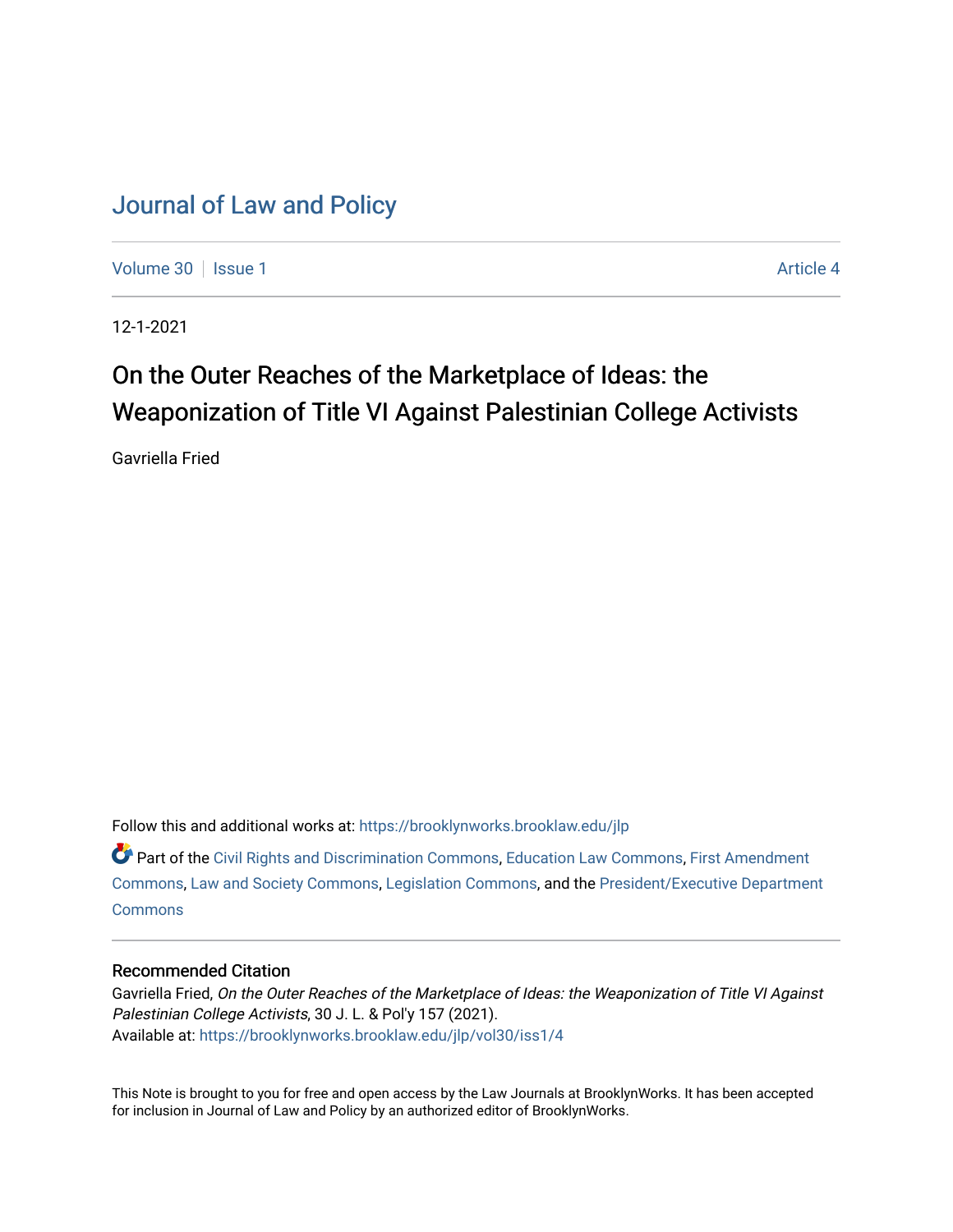## ON THE OUTER REACHES OF THE MARKETPLACE OF **IDEAS: THE WEAPONIZATION OF TITLE VI AGAINST** PALESTINIAN COLLEGE ACTIVISTS

## Gavriella Fried\*

"[I]t's an imbalance of speech, rights and resources that justifies one side's arguments and not the other's .... 'When we talk about freedom of speech—not everybody's freedom of speech is equally accessible because we don't all come from equal places."

- Rabab Abdulhadi, Professor of Race and Resistance Studies, San Francisco State University<sup>1</sup>

On U.S college campuses, Palestinian rights activists who are critical of Israel risk legal consequences. Title VI of the Civil Rights Act prohibits discrimination on the basis of race, color, or national origin in any program receiving federal funds. Over the past two decades, at least eighteen Title VI complaints have been filed against U.S. colleges and universities, alleging that Palestinian rights activists' political expression is a form of anti-Semitism. In December 2019, President Trump promulgated Executive Order 13,899, which formally extended Title VI protections to Jews and directed enforcement agencies to investigate allegations of anti-

<sup>\*</sup> J.D. Candidate, Brooklyn Law School, 2022. B.A., Haverford College, 2014. I would like to thank my family for their love, support, and critical engagement. I would also like to thank the Journal of Law and Policy staff for their hard work and thoughtful edits.

<sup>&</sup>lt;sup>1</sup> Abigail Hauslohner & Susan Svrluga, Free Speech or Hate Speech? Campus Debates Over Victimhood Put Universities in a Bind, THE WASH. POST (Oct. 20, 2017) (quoting Rabab Abdulhadi), https://www.washingtonpost.com /national/free-speech-or-hate-speech-campus-debates-over-victimhood-putuniversity-officials-in-a-bind/2017/10/20/7f610dfe-aa07-11e7-92d1-58c702d2d975 story.html?utm term=.8277ecacacdc.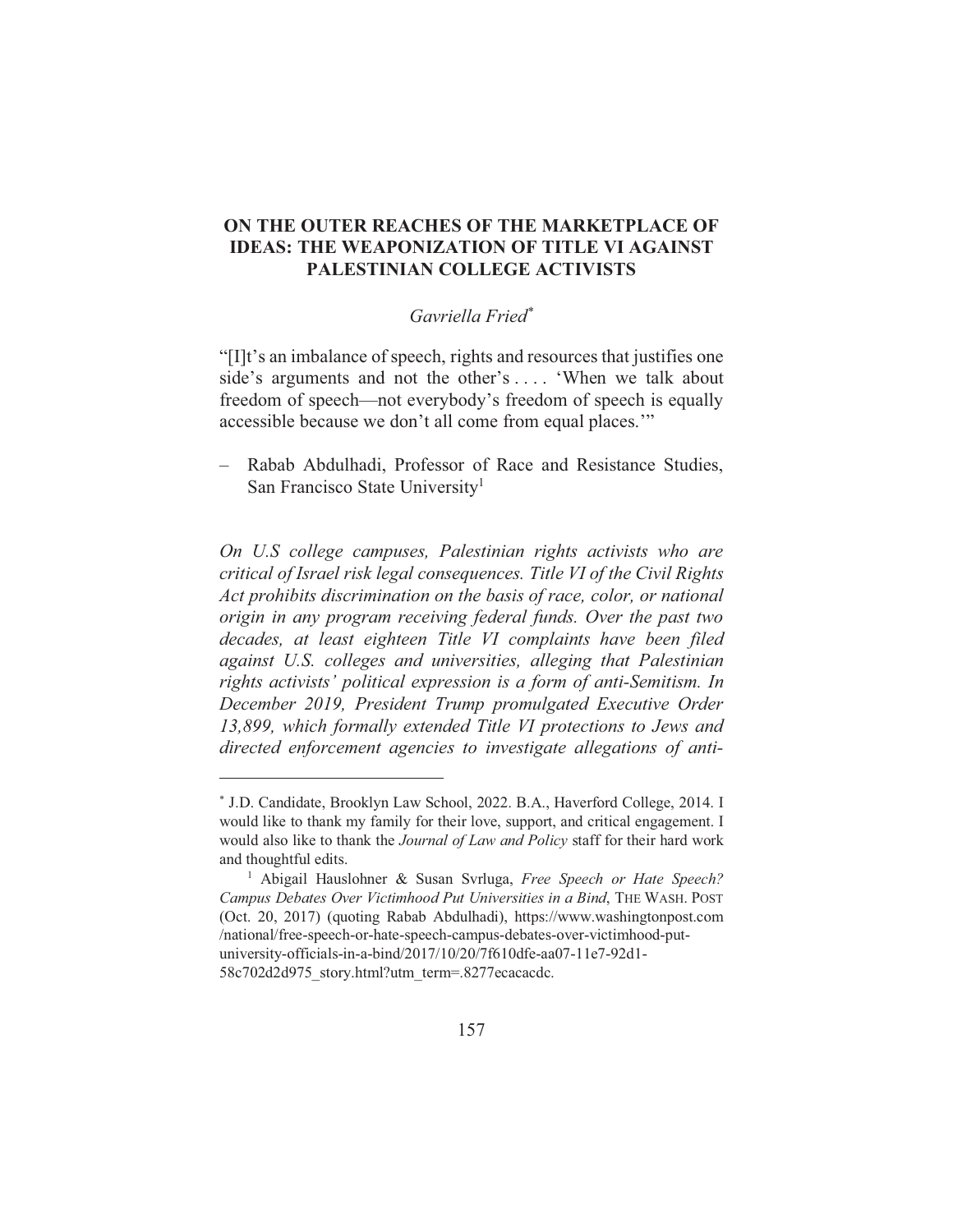Semitism using guidance that includes "criticism of the state of Israel" as a form of anti-Semitic discrimination. This Note traces the history of Palestinian student activism, distinguishes anti-Semitism from criticism of Israel, and explores the tension between Title VI and campus free speech protections. Analyzing the ramifications of the executive order on the Title VI analysis, this Note argues that the executive order must be rescinded to deter the use of Title VI as a means of restricting campus free speech.

#### **INTRODUCTION**

Since the founding of its first chapter at the University of California, Berkeley, in 2001,<sup>2</sup> Students for Justice in Palestine ("SJP") has developed into one of the most recognizable names in Palestinian rights activism on American college and university campuses.<sup>3</sup> When founded, SJP marked a new form of Palestinian organizing, centered on Palestinian liberation as an "ideological principle" intimately connected to other anti-racist and antiimperialist movements.<sup>4</sup> SJP "welcome[d] any student wanting to work for justice in Palestine," no matter their ethnic or national background.<sup>5</sup> Today, there are approximately 200 SJP chapters on U.S. college campuses.<sup>6</sup> SJP chapters participate in a broad range of campus advocacy, such as an Israeli Apartheid Week that highlights historic and contemporary violations of Palestinian human rights by

<sup>&</sup>lt;sup>2</sup> SJP at UC Berkley, Interview with Students for Justice in Palestine at UC Berkeley, JADALIYYA (Aug. 3, 2016), [hereinafter *Interview*, JADALIYYA] https://www.jadaliyya.com/Details/33447/Interview-with-Students-for-Justicein-Palestine-at-UC-Berkeley.

<sup>&</sup>lt;sup>3</sup> See Rahim Kurwa & Omar Zahzah, Resolving to Divest: The History of SJP at UCLA's Divestment Campaign, JADALIYYA (July 29, 2016), https://www.jadaliyya.com/Details/33437 (historicizing the Palestinian solidarity movement on American college and university campuses); see discussion infra Part I. Section A.

<sup>&</sup>lt;sup>4</sup> Hatem Bazian, Israel's Losing Battle: Palestine Advocacy in the University, AL-SHABAKA: THE PALESTINIAN POLICY NETWORK (Apr. 21, 2020), https://al-shabaka.org/commentaries/israels-losing-battle-palestine-advocacy-inthe-university.

 $5 \; Id$ 

<sup>&</sup>lt;sup>6</sup> About Us, NATIONAL STUDENTS FOR JUSTICE IN PALESTINE, https://www.nationalsip.org/about (last visited Sept. 24, 2021).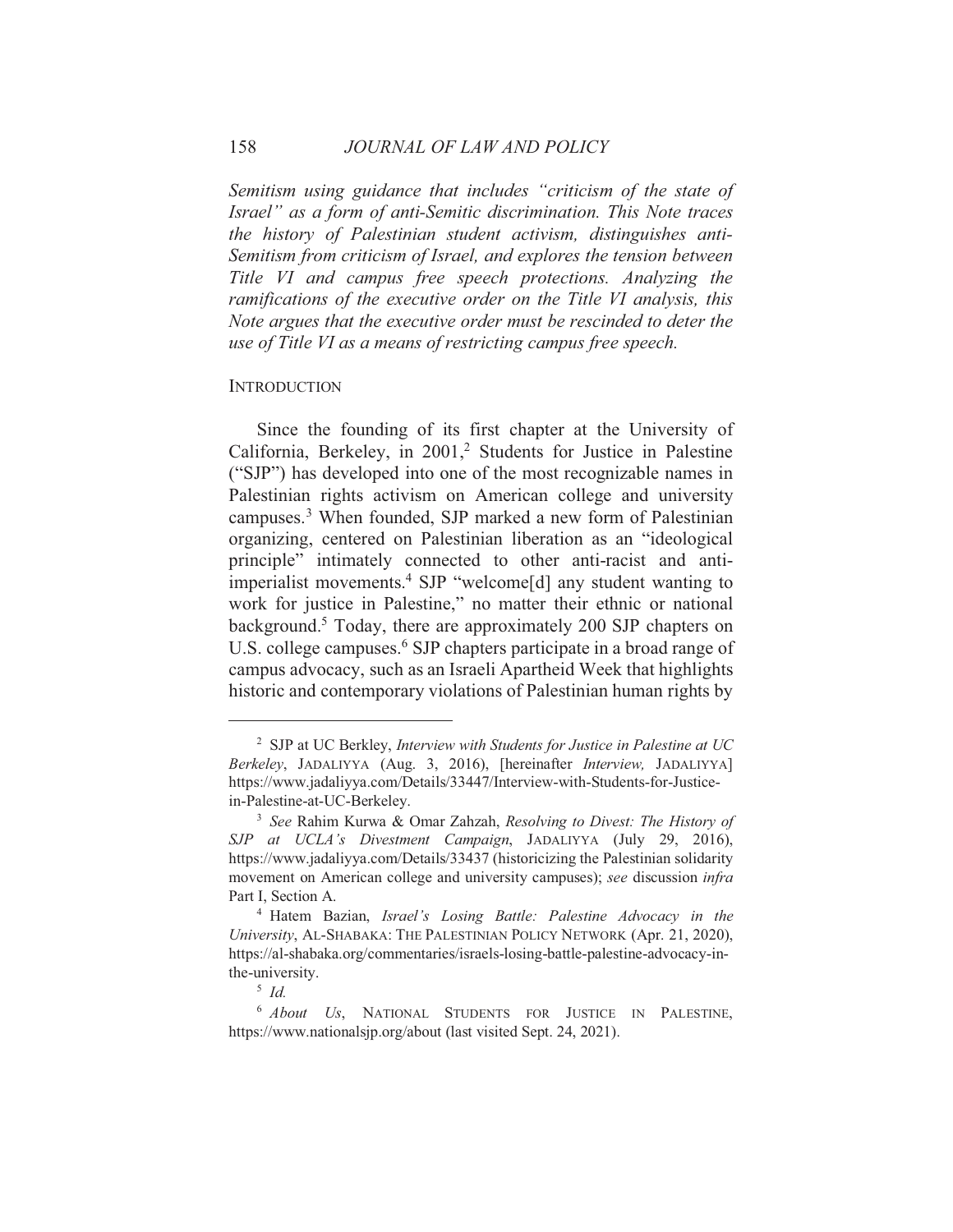the Israeli government, educational teach-ins, and cultural events.<sup>7</sup> SJP comprises a confederated form of "vast and diverse" chapters and partners united around "core values."<sup>8</sup> Historically, SJP chapters have united primarily around Palestinian civil society's call for the political demands of Boycott, Divestment, and Sanctions ("BDS").<sup>9</sup>

BDS is a Palestinian-led organizing strategy modelled on the South African anti-apartheid movement.<sup>10</sup> Developed in the early 2000s by a broad coalition of Palestinian civil society organizations, BDS has since been adopted as an organizing strategy by student groups such as SJP, justice movements, religious communities, cultural and academic institutions, and other groups world-wide.<sup>11</sup> BDS leverages grassroots economic boycotts of Israeli companies and other companies that violate Palestinian human rights, as well divestment campaigns pushing for institutions such as **as** universities, religious organizations, and banks to withdraw their investments in Israeli companies.<sup>12</sup> The ultimate goal of BDS is for international governmental leadership to impose sanctions on Israel

<sup>&</sup>lt;sup>7</sup> See, e.g., *Interview*, JADALIYYA, *supra* note 2 (asked about the University of California, Berkeley SJP chapter and its recent activities, a student representative reports, "[o]ur activities usually fall in three main categories: advocacy for BDS (Boycott, Divestment, and Sanctions against the Israeli occupation), direct actions, and educational events ... [W] e started off 2015 with a strong Israeli Apartheid Week that included a mock eviction notice action as well as a direct action on campus involving a mock apartheid wall and a mock checkpoint acted out by members and friends of the club. In the fall, we organized a campus day of action in solidarity with Palestine and put on multiple cultural events, including hosting [a] poet .... SJP has also worked on educating the campus community on the situation in Palestine today by publishing open editorials, collecting data and editing informational flyers, organizing lectures and public events, and tabling.").

<sup>&</sup>lt;sup>8</sup> NATIONAL STUDENTS FOR JUSTICE IN PALESTINE, supra note 6.

<sup>&</sup>lt;sup>9</sup> Points of Unity, NATIONAL STUDENTS FOR JUSTICE IN PALESTINE (June 8, https://web.archive.org/web/20200608063518/https://www.national  $2020$ ), sip.org/points-of-unity.html; but see NATIONAL STUDENTS FOR JUSTICE IN PALESTINE, supra note 6 (explaining that "National SJP is developing Shared Principles and Values for the student Palestine solidarity network," without specifically referencing BDS).

<sup>&</sup>lt;sup>10</sup> PALESTINIAN BDS NATIONAL COMMITTEE, What is BDS? BDS, https://www.bdsmovement.net/what-is-bds.

 $11$  Id.

 $12 \text{ }\overline{Id}$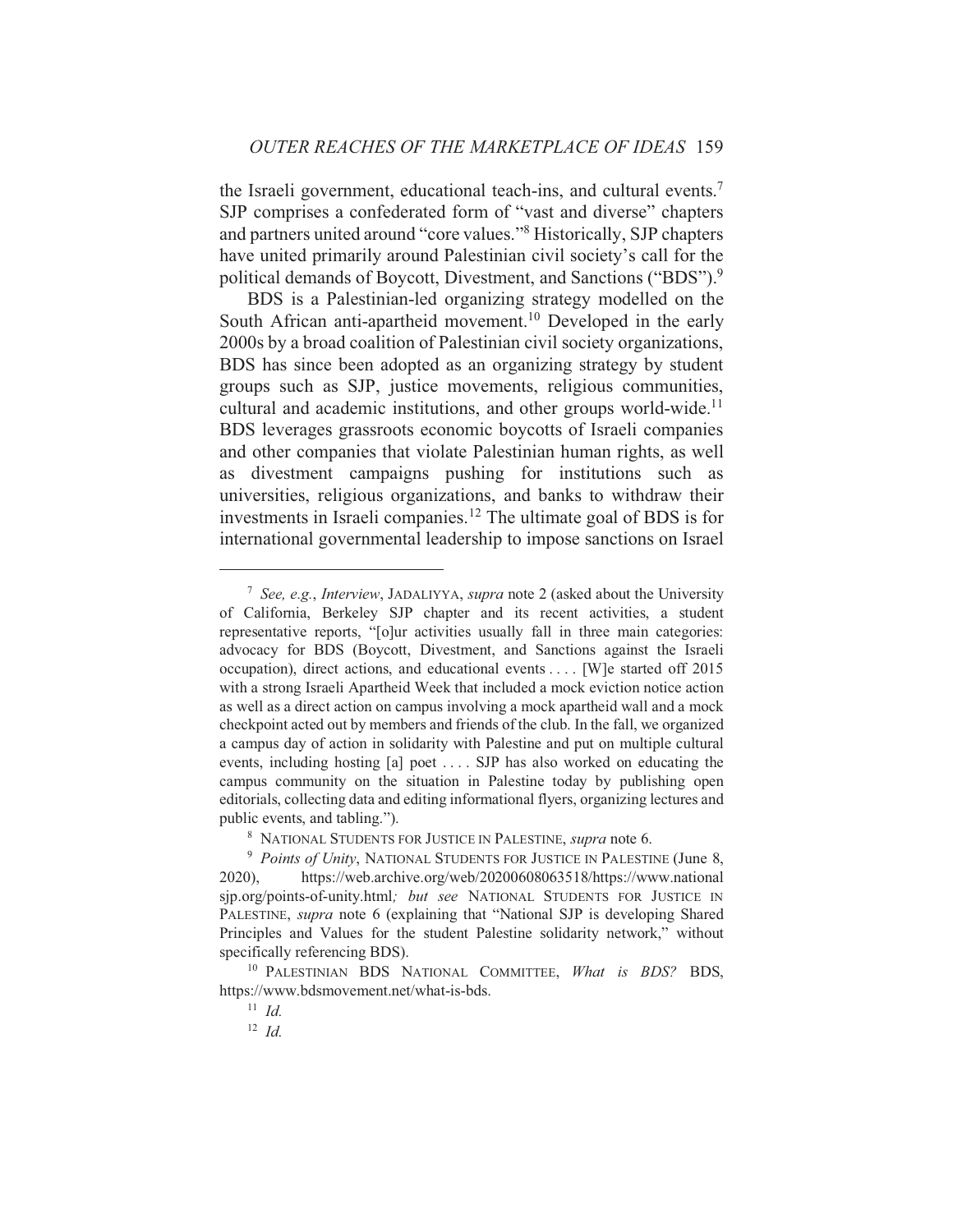for its ongoing abuses of Palestinian human rights.<sup>13</sup> The BDS movement is committed to these tactics until Israel ends its occupation of the West Bank and Gaza, grants Palestinian residents in Israel full citizenship,<sup>14</sup> and respects the Palestinian right of return to ancestral homes seized during the founding of Israel in 1948.<sup>15</sup>

Over the past four decades, as BDS and Palestinian rights activism has gained coalitional support and momentum in the  $U.S.,<sup>16</sup>$ the backlash against Palestinian rights activists<sup>17</sup> has grown alongside it.<sup>18</sup> One of the primary tools used against Palestinian rights activists on college campuses is Title VI of the Civil Rights Act,<sup>19</sup> which prohibits discrimination against individuals on the basis of their race, color, or national origin in any program that receives federal funds.<sup>20</sup> Since 2003, at least eighteen Title VI complaints have been filed against American colleges and universities for allowing students to engage in Palestinian rights

160

<sup>18</sup> See discussion infra Part II.

 $13$  *Id.* 

<sup>&</sup>lt;sup>14</sup> See infra Part I, Section A, for a fuller discussion of the occupation of the West Bank and Gaza and Palestinian disenfranchisement.

<sup>&</sup>lt;sup>15</sup> See Zack Beauchamp, *What is the Nakba?*, VOX (May 14, 2018, 10:20 AM), https://www.vox.com/2018/11/20/18080030/israel-palestine-nakba. The *Nakba*, "catastrophe" in Arabic, is the term that Palestinians and Palestinian rights activists use to refer to the massive Palestinian refugee crisis that corresponded with the 1948 founding of the state of Israel.

<sup>&</sup>lt;sup>16</sup> See, e.g., Rabab Abdulhadi, Activism and Exile: Palestinianness and the Politics of Solidarity, in LOCAL ACTIONS: CULTURAL ACTIVISM, POWER, AND PUBLIC LIFE IN AMERICA 231, 239–43 (Melissa Checker & Maggie Fishman eds., 2004).

<sup>&</sup>lt;sup>17</sup> I use the term "Palestinian rights activists" to refer to the broad coalition of activists, and particularly student activists, who participate in Palestinian human rights advocacy. Not all Palestinian rights activists are Palestinian, see discussion *infra* Part I, but many are Palestinian or other Arab or Muslim students. See, e.g., Yaman Salahi & Nasrina Bargzie, Talking Israel and Palestine on Campus: How the U.S. Department of Education Can Uphold the Civil Rights Act and the First Amendment, 12 HASTINGS RACE AND POVERTY L.J. 155, 169 (2015).

<sup>&</sup>lt;sup>19</sup> Federal Crackdown on Campus Palestine Activism: Title VI Attacks, PALESTINE LEGAL (Aug. 12, 2020), [hereinafter PALESTINE LEGAL, Federal https://palestinelegal.org/news/2020/8/12/title-vi; Crackdown], see also discussion infra Part II.

<sup>&</sup>lt;sup>20</sup> 42 U.S.C. §§ 2000d-2000d-7.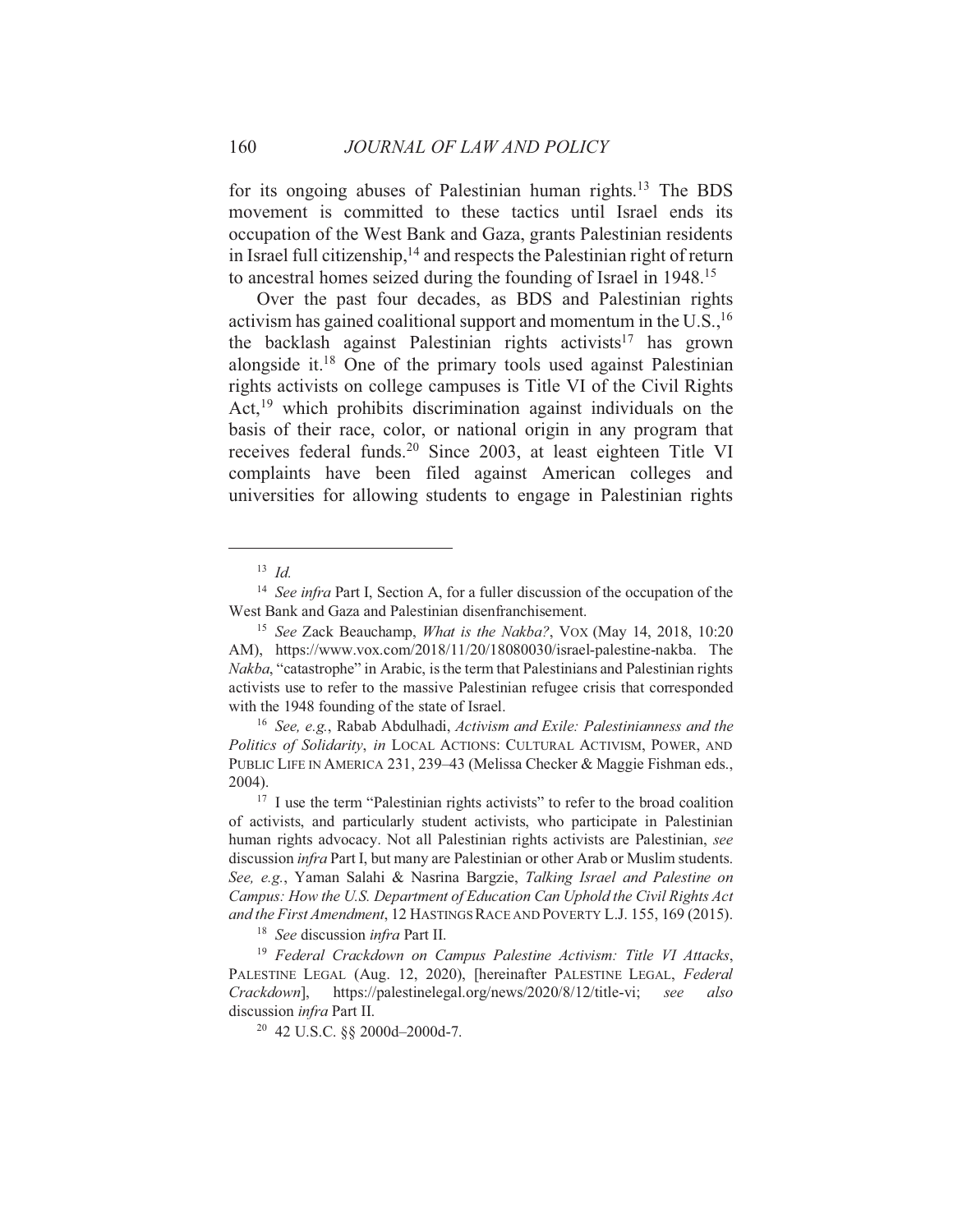activism.<sup>21</sup> These complaints allege that Palestinian rights activism, which critiques Israeli policy and practices, is a form of anti-Semitism.<sup>22</sup> This form of anti-Semitism, the complaints argue, is actionable under Title VI—which, on its face, does not provide relief for religious discrimination—because it is "comingled" with criticism on the basis of race, nationality, or color.<sup>23</sup> Functionally, the complaints conflate anti-Semitism with criticism of the state of Israel; stated differently, the complaints conflate Jewish identity

<sup>&</sup>lt;sup>21</sup> See The Palestine Exception to Free Speech: A Movement Under Attack in the US, PALESTINE LEGAL  $& CTR.$  FOR CONST. RTS.  $36-38$  (2015) https://ccrjustice.org/sites/default/files/attach/2015/09/Palestine%20Exception% 20Report%20Final.pdf (explaining that six Title VI complaints had been filed as of 2015) (last visited Nov. 21, 2021); 2019 Year in Review: Movement for Palestinian rights thrives despite censorship, PALESTINE LEGAL 5-10 (2019) [hereinafter PALESTINE LEGAL, 2019 Year in Review] https://static1. squarespace.com/static/548748b1e4b083fc03ebf70e/t/5e4eef587e80e62e313eef 23/1582231414630/PalLegal EoYReport 2019.pdf (explaining that eight Title VI complaints were filed in 2019) (last visited Sept. 30, 2021); 2020 Year in Review: The Movement Will Not Be Canceled, PALESTINE LEGAL [hereinafter PALESTINE LEGAL, 2020 Year in Review] https://static1.squarespace.com /static/548748b1e4b083fc03ebf70e/t/6064bab349c5984a63275a53/1617214133 195/PalLegal EOYREPORT 2020 digital.pdf (explaining that four Title VI complaints were filed in 2020) (last visited Sept. 30, 2021).

<sup>&</sup>lt;sup>22</sup> See, e.g., Aaron Bandler, *Pro-Israel Students File Complaint Against* NYU, JEWISH JOURNAL (Apr. 24, 2019), https://jewishjournal.com/news/unitedstates/297574/pro-israel-students-file-complaint-against-nyu/ *(characterizing)* New York University's SJP chapter's anti-Zionist political activities as anti-Semitic); see also infra Part II, Section B.

<sup>&</sup>lt;sup>23</sup> See infra Part II (discussing Title VI complaints against Palestinian student activists pre-Executive Order 13,899). But see infra Part III (discussing Title VI complaints against Palestinian student activists post-Executive Order 13,899); see also BREAKING: Lawfare Project Files OCR Complaint Against Columbia University on Behalf of Jewish-Israeli Student, First Since Issuance of President's Executive Order on Combating Anti-Semitism, THE LAWFARE PROJECT (Dec. 19, 2019), [hereinafter THE LAWFARE PROJECT, Columbia University OCR https://www.thelawfareproject.org/releases/2019/12/19/breaking-*Complaint* lawfare-project-files-ocr-complaint-against-columbia-university-on-behalf-ofjewish-israeli-student-first-since-issuance-of-presidents-executive-order-oncombating-anti-semitism (quoting Brooke Goldstein, Executive Director of The Lawfare Project, as stating, "President Trump's recent Executive Order ... includes Jewish people among those protected under Title VI of the 1964 Civil Rights Act.").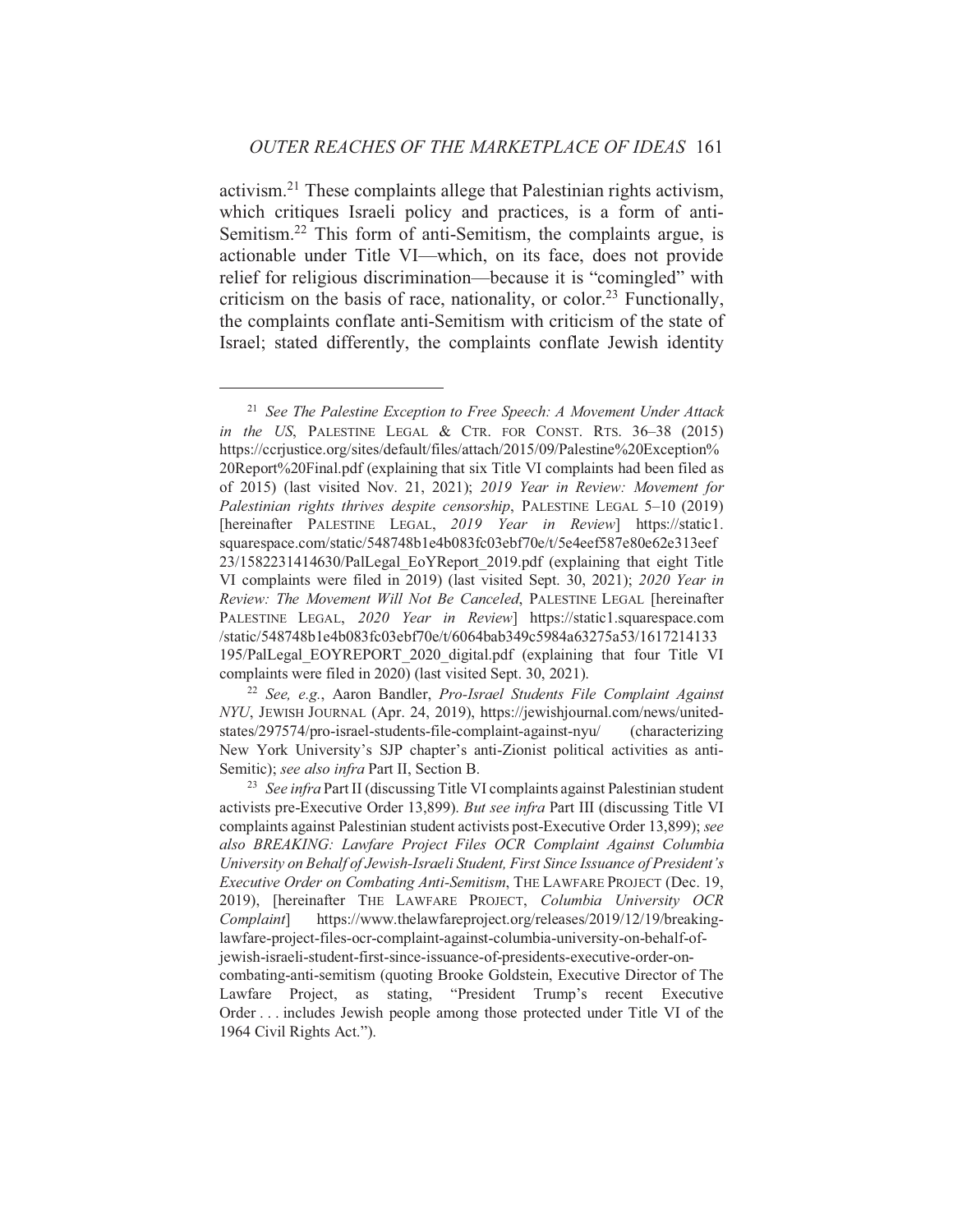with Israeli identity.<sup>24</sup> To date, these complaints have either been dismissed or quietly resolved,<sup>25</sup> but they have the effect of garnering major press coverage and chilling student political speech on college campuses. $26$ 

In December 2019, President Trump passed Executive Order 13,899, which formally extends Title VI protections to Jews "when the discrimination is [also] based on an individual's race, color, or national origin."<sup>27</sup> The order directs Title VI's enforcing agencies to consider a definition of anti-Semitism promulgated by the International Holocaust Remembrance Alliance ("IHRA"), a Holocaust education organization, which suggests that "targeting of the state of Israel, conceived as a Jewish collectivity,"<sup>28</sup> is a possible form of anti-Semitism.<sup>29</sup> Palestinian advocates worry that the Executive Order will encourage a robust implementation of Title VI against Palestinian rights activists.<sup>30</sup> A wave of Title VI complaints, even if dismissed by the OCR, could effectively silence political speech that has been repeatedly recognized by courts and Title VI investigations as protected speech under the First Amendment.<sup>31</sup>

This Note analyzes the weaponization of Title VI against the free speech rights of Palestinian rights activists on American college campuses, with a particular focus on the actual and potential ramifications of Executive Order 13,899. Part I of this Note provides brief histories of social movements for Palestinian liberation and distinguishes anti-Semitism from criticism of Israel. Part II introduces Title VI mechanisms and the tension between Title VI and campus free speech protections before covering the ways in which Title VI has been wielded against Palestinian campus

<sup>&</sup>lt;sup>24</sup> See discussion infra Part I, Section B.

<sup>&</sup>lt;sup>25</sup> See PALESTINE LEGAL, Federal Crackdown, supra note 19.

<sup>&</sup>lt;sup>26</sup> See Natasha Roth-Rowland, Waging Lawfare, JEWISH CURRENTS (June 8, 2020), https://jewishcurrents.org/waging-lawfare/.

<sup>&</sup>lt;sup>27</sup> Exec. Order No. 13,899, 84 Fed. Reg. 68,779 (Dec. 11, 2019).

<sup>&</sup>lt;sup>28</sup> Working Definition of Antisemitism, INTERNATIONAL HOLOCAUST REMEMBRANCE ALLIANCE, https://www.holocaustremembrance.com/workingdefinition-antisemitism (last visited Oct. 1, 2021).

 $29$  *Id.* 

<sup>&</sup>lt;sup>30</sup> See, e.g., Roth-Rowland, supra note 26.

 $31$  See, e.g., id. (discussing present and potential legal conflict between pro-Israel and pro-Palestine groups).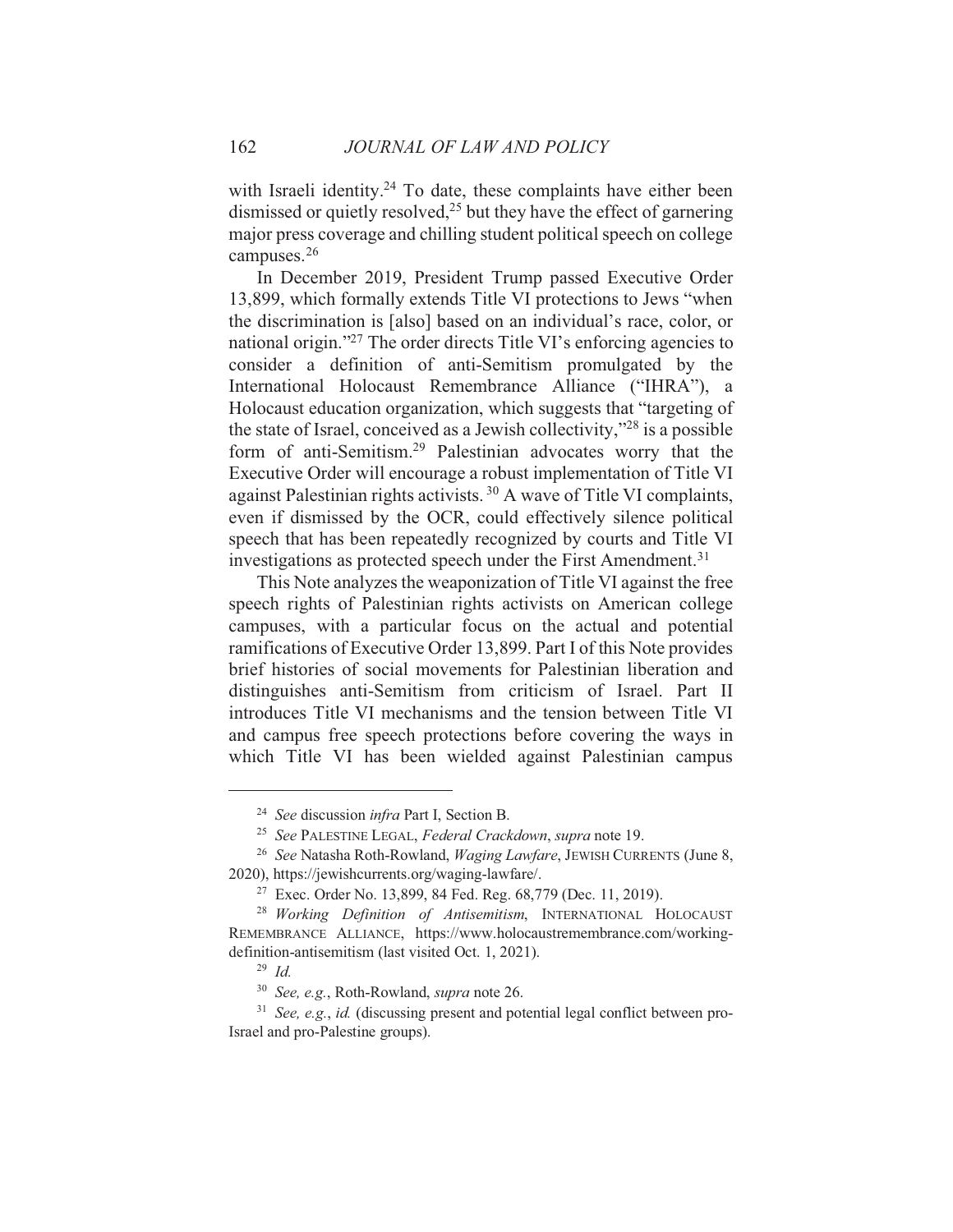activists. Part III provides a close reading of Executive Order 13,899 and discusses its potential to influence the Title VI complaint analysis. Part IV proposes that the Executive Order should be rescinded because it encourages the weaponization of Title VI investigations against Palestinian campus activists. In doing so, Executive Order 13,899 reifies the historically anti-Semitic trope linking Judaism, a religion, to race and nationality, and threatens free speech rights on campus more broadly.

I. HISTORIES OF RESISTANCE: THE STRUGGLES FOR PALESTINIAN LIBERATION AND A FULL ARTICULATION OF JEWISH **IDENTITY** 

## A. The Multi-Coalitional Struggle for Palestinian Liberation

Following the 1967 Six Day War, Palestinian solidarity began taking root in college and university campuses in the United States.<sup>32</sup> During the war, Israel annexed the Gaza Strip and the West Bank—home to an estimated one million Palestinians<sup>33</sup>—and imposed a system of military governance on the annexed territories.<sup>34</sup> Overseen by the Israeli Civil Administration, the Occupied Palestinian Territories<sup>35</sup> and their Palestinian residents were not incorporated into the Israeli political system and their daily lives were characterized by military checkpoints, extensive identification requirements, heavy taxation on the territories' imports and exports, and broad economic and political

<sup>&</sup>lt;sup>32</sup> See Abdulhadi, *supra* note 16, at 236.

 $33$  Six-Day War, HIST.  $(Aug.$ 21,  $2018$ ). https://www.history.com/topics/middle-east/six-day-war.

<sup>&</sup>lt;sup>34</sup> See Aden Tedla, Palestinians wage nonviolent campaign during the First 1987-1988, GLOB. **NONVIOLENT ACTION** Intifada, DATABASE, https://nvdatabase.swarthmore.edu/content/palestinians-wage-nonviolentcampaign-during-first-intifada-1987-1988 (last updated Aug. 17, 2011).

<sup>&</sup>lt;sup>35</sup> The term "Occupied Palestinian Territories" refers to the West Bank, East Jerusalem, and the Gaza Strip. See Key of Terms Pertaining to Israel/Palestine, U.N. OFF. FOR THE COORDINATION OF HUMANITARIAN AFFAIRS ii https://www2.ohchr.org/english/bodies/cerd/docs/ngos/jointngo3.pdf (last visited Nov. 21, 2021).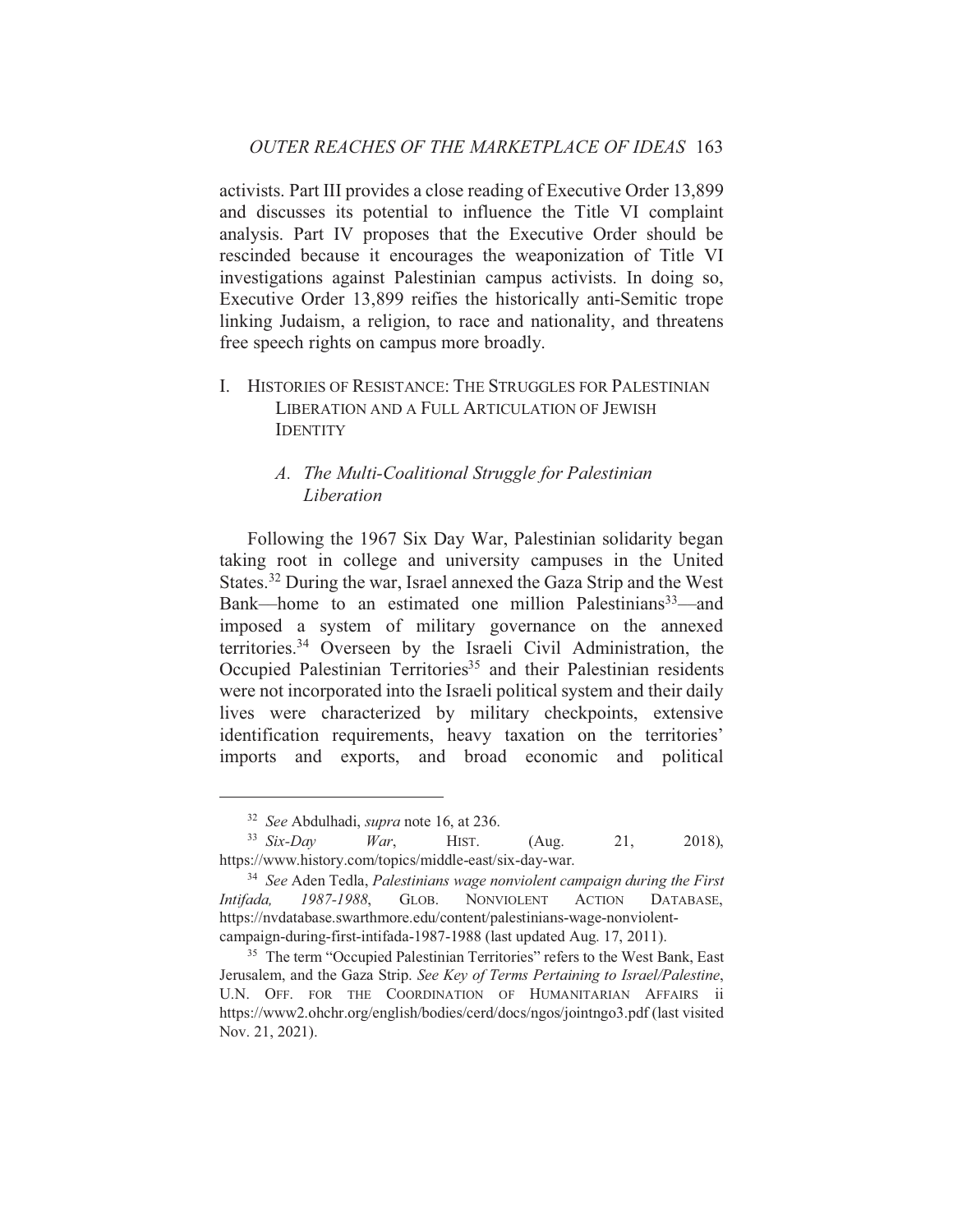disenfranchisement.<sup>36</sup> Many Palestinians left the region and immigrated to the United States, where they established close-knit communities, grappled with the post-New Deal decline in economic opportunity, and encountered political hostility from the overwhelmingly pro-Israel American middle class.<sup>37</sup> This new class of refugees was politicized by the dispossession of their homes and further agitated by what was, at best, American indifference to their experiences.<sup>38</sup>

Palestinian students, in particular, found a home in the peace, justice, and student movements that were mobilizing for a wide array of anti-imperialist and anti-racist causes.<sup>39</sup> The Organization of Arab Students ("OAS") and the General Union of Palestinian Students ("GUPS"), both founded in the 1960s by Arab immigrants and refugees, were early manifestations of pan-Arabic identity and anti-imperialist solidarity organizing on U.S. college campuses.<sup>40</sup> Some anti-racist and anti-imperialist groups in the U.S. particularly Black liberation groups, such as the Black Panthersbegan explicitly aligning themselves with Palestinian civil society movements.<sup>41</sup> In the following decades, through the 1980s, student support for Palestinian causes grew, particularly among other groups of color.<sup>42</sup> The anti-apartheid movement of the 1980s created a strategic opportunity for Palestinian students to align themselves with other groups of color organizing for South African liberation and to draw connections between the shared dynamics of South African apartheid and Israeli territorial occupation.<sup>43</sup> Mutual solidarity also formed between Palestinian activist groups and other

164

 $36$  See id.

<sup>&</sup>lt;sup>37</sup> See Abdulhadi, *supra* note 16, at 234–35. See infra Part I, Subsection B (discussing information on broad socio-cultural allegiance to Israel in midcentury America).

<sup>&</sup>lt;sup>38</sup> See Abdulhadi, *supra* note 16, at 235–36.

 $^{39}$  *Id.* at 236.

 $40$  *Id.* at 236–38.

<sup>&</sup>lt;sup>41</sup> See, e.g., Kristian Davis Bailey, Black-Palestinian Solidarity in the Ferguson-Gaza Era, 67 AM. Q. 1017, 1017 (2015) (tracing the history of solidarity formation between Black liberation groups and Palestinian movement organizers).

<sup>&</sup>lt;sup>42</sup> See Abdulhadi, *supra* note 16, at 240.

 $^{43}$  *Id at* 242-43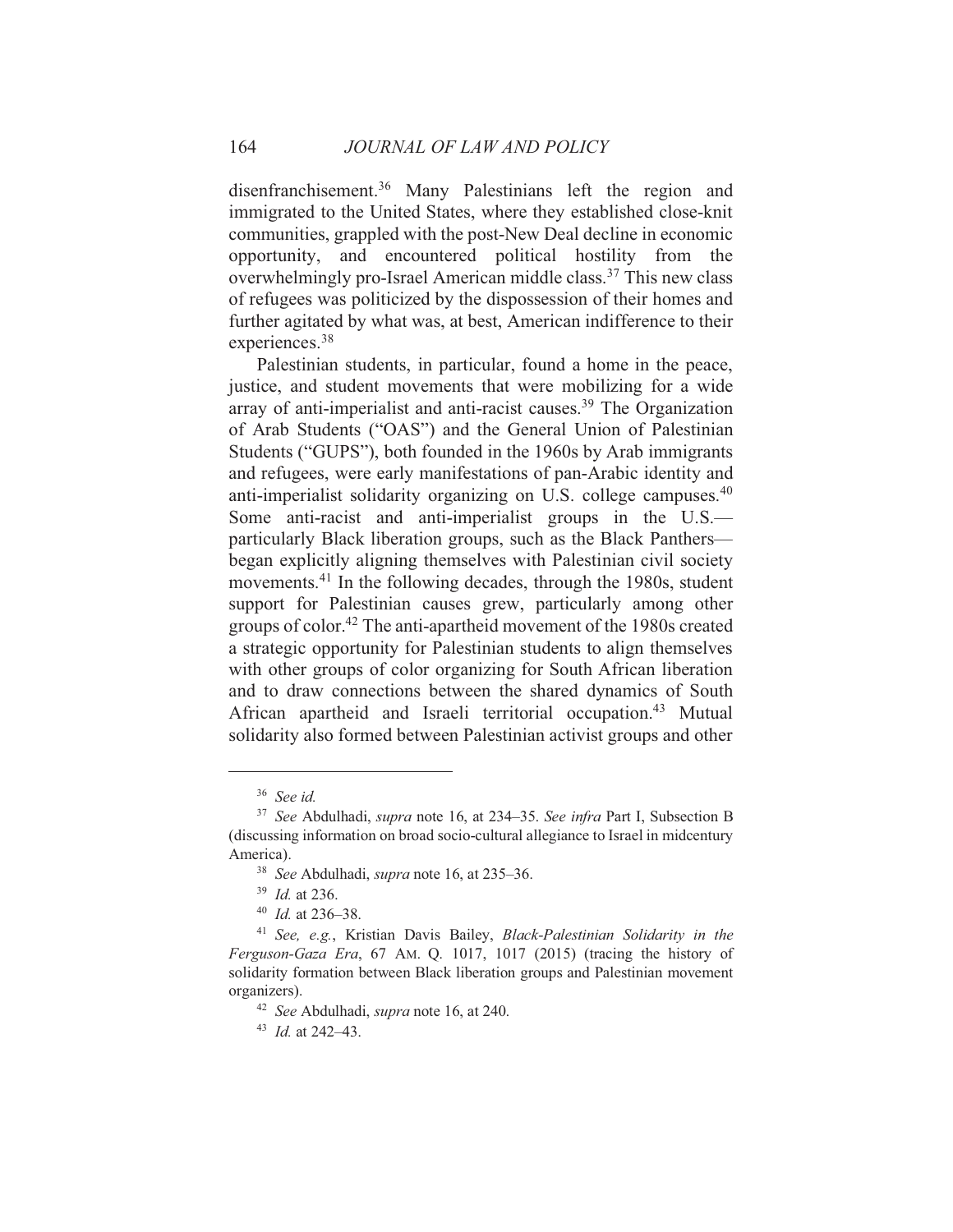anti-imperialist movements, such as those "... against U.S. intervention in Central America."<sup>44</sup>

As Palestinian activist groups developed coalitions on college and university campuses, Palestinian resistance in Israel/Palestine<sup>45</sup> evolved in response to continued Israeli military occupation. The first *intifada*, or Palestinian popular uprising against Israeli occupation,<sup>46</sup> began in December 1987 and involved largely nonviolent resistance—such as mass demonstrations, boycotts of Israeli goods, and general labor strikes—in addition to forceful resistance, such as Molotov cocktails and barricades erected to impede advances of the Israeli Defense Forces ("IDF").<sup>47</sup> The second *intifada*, borne of the failure of the Oslo Accords to specify a future for Palestinian residents of the Occupied Palestinian Territories, was much more violent.<sup>48</sup> Beginning in September 2000, the second *intifada* lasted over four years.<sup>49</sup> By its close in February 2005, the second *intifada* had resulted in over 1,000 Israeli deaths, many from suicide attacks staged by Palestinian militants, and over 3,000 Palestinian deaths<sup>50</sup>—largely from IDF military campaigns

<sup>&</sup>lt;sup>44</sup> Bazian, *supra* note 4.

<sup>&</sup>lt;sup>45</sup> The term "Israel/Palestine" refers to the land comprising the current state of Israel, historic Palestinian land, and contested territories such as the West Bank, Gaza, and East Jerusalem. Its framing acknowledges competing claims to nationality, sovereignty, and recognition. See ALAN DOWTY, ISRAEL/PALESTINE  $1 - 3$  (2005).

<sup>&</sup>lt;sup>46</sup> What Is An Intifada?, THE ECONOMIST (Jan. 24, 2017), https://www.economist.com/the-economist-explains/2017/01/24/what-is-anintifada ("In its most basic sense, *intifada* is a variant of the Arabic verb 'to shake." In modern times it is associated with a popular uprising: *intifada* was first used this way in 1952, to describe Iraqis protesting against their king. The term has remained popular throughout the Middle East . . . . [b]ut the word is most closely linked to the Palestinian cause.").

<sup>&</sup>lt;sup>47</sup> Joel Beinin & Lisa Haijar, *Palestine, Israel, and the Arab-Israeli Conflict:* A Primer, 8 (2014), MIDDLE EAST RSCH. & INFO. PROJECT, http://merip.org/wpcontent/uploads/2017/02/Primer on Palestine-IsraelMERIP February2014final.pdf.

 $48$  *Id.* at 11.

<sup>&</sup>lt;sup>49</sup> Gideon Levy, The Second Intifada, 20 Years On: Thousands Died in a Struggle that Failed, HAARETZ (Sept. 26, 2020), https://www.haaretz.com/israelnews/.premium.MAGAZINE-the-second-intifada-20-years-on-thousands-diedin-a-struggle-that-failed-1.9185099.

 $50$  *Id.*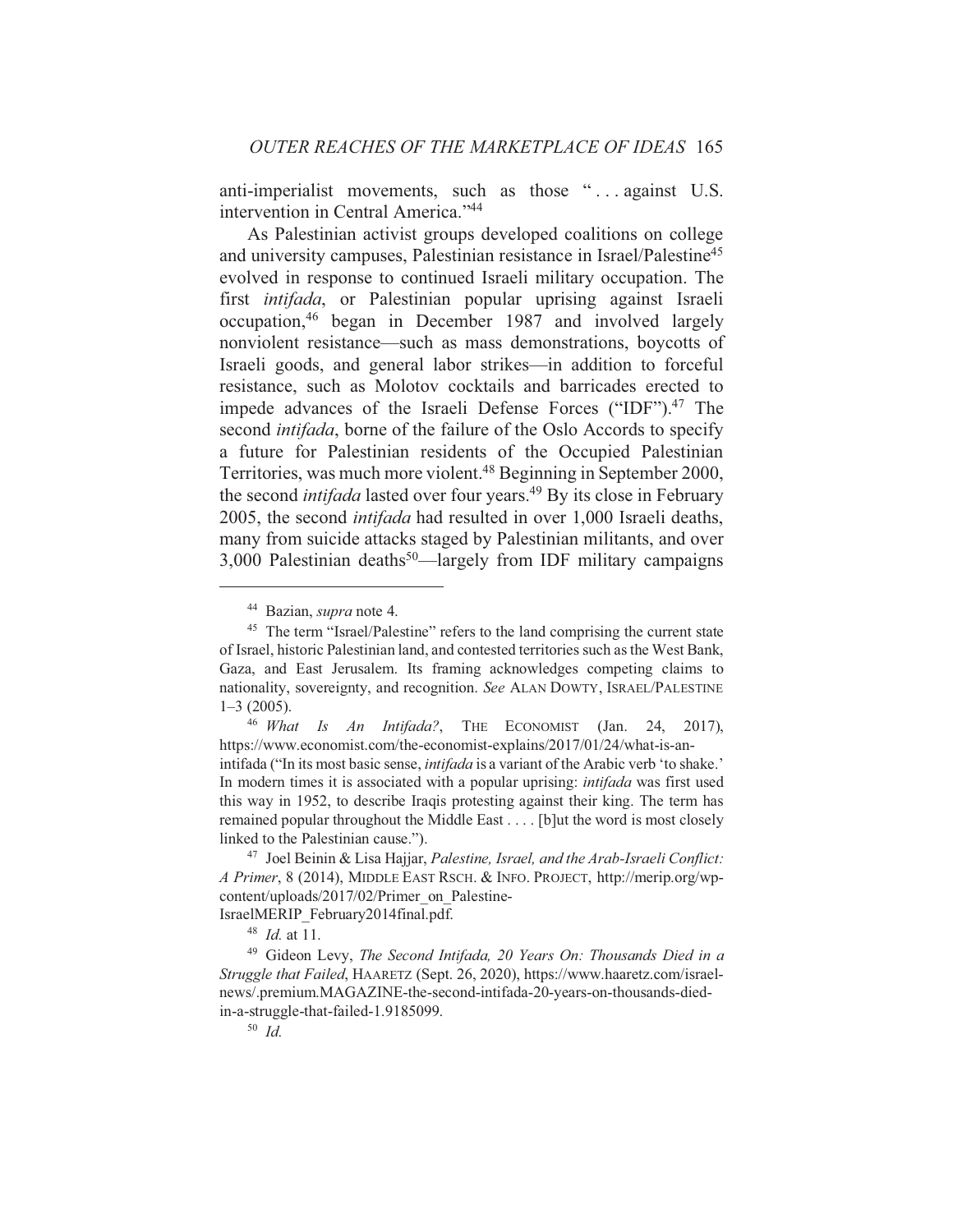that treated the West Bank and Gaza as active war zones and subjected Palestinian civilian neighborhoods to incursion by tanks, shelling, and aerial bombardments by F-16 fighter planes.<sup>51</sup> In the summer of 2014, following the establishment of a unity government between Hamas in the Gaza Strip and the Palestinian Authority in the West Bank, and in direct response to the disappearance of three Israeli settlers in the West Bank, Israel launched an offensive attack ("Operation Protective Edge") on the Gaza Strip that ultimately killed over 2,250 Palestinians.<sup>52</sup> From March 2018 through November 2019,<sup>53</sup> Gazans organized a massive, ongoing nonviolent "March of Return" along the Israeli-Gaza border.<sup>54</sup> They demanded the right to return to their ancestral homes, an end to the Israeli military and economic blockade of Gaza, and the termination of the restrictions on Gazans' freedoms of movement outside of the Gaza Bank.<sup>55</sup> In May 2021, attempted evictions of Palestinian families from their homes in the East Jerusalem neighborhood of Sheikh Jarrah<sup>56</sup> and Israeli police's violent storming of the al-Aqsa mosque during the holy month of Ramadan<sup>57</sup> led to both nonviolent<sup>58</sup> and

<sup>55</sup> See Huthifa Fayyad, Gaza's Great March of Return protests explained, AL JAZEERA (Mar. 30, 2019), https://www.aljazeera.com/news/2019/3/30/gazasgreat-march-of-return-protests-explained.

166

<sup>&</sup>lt;sup>51</sup> See Beinin & Hajjar, *supra* note 47.

<sup>&</sup>lt;sup>52</sup> See Hana Hussain, Remembering the 2014 Israeli Offensive Against Gaza, **MIDDLE EAST MONITOR**  $(July)$ 8. 2018,  $8:30$  $AM$ ). https://www.middleeastmonitor.com/20180708-remembering-the-2014-israelioffensive-against-gaza/.

<sup>&</sup>lt;sup>53</sup> Great March of Return: Shattered Limbs, shattered lives, MÉDICINS SANS FRONTIÉRES, https://www.msf.org/great-march-return-depth (last visited Sept. 22, 2021).

 $54$  Id.

<sup>&</sup>lt;sup>56</sup> See, e.g., Linah Alsaafin, What is happening in Occupied East Jerusalem's Sheikh Jarrah?, AL JAZEERA (May 1, 2021), https://www.aljazeera.com /news/2021/5/1/what-is-happening-in-occupied-east-jerusalems-sheikh-jarrah (providing an overview of the proposed May 2, 2021 eviction of Sheikh Jarrah residents).

<sup>&</sup>lt;sup>57</sup> See Oliver Holmes & Peter Beaumont, Israeli police storm al-Aqsa mosque ahead of Jerusalem Day march, THE GUARDIAN (May 10, 2021), https://www.theguardian.com/world/2021/may/10/dozens-injured-in-clashesover-israeli-settlements-ahead-of-jerusalem-day-march.

<sup>&</sup>lt;sup>58</sup> See, e.g., US expresses concern as Israeli police crack down in Jerusalem, AL JAZEERA (last updated May 11, 2021), https://www.aliazeera.com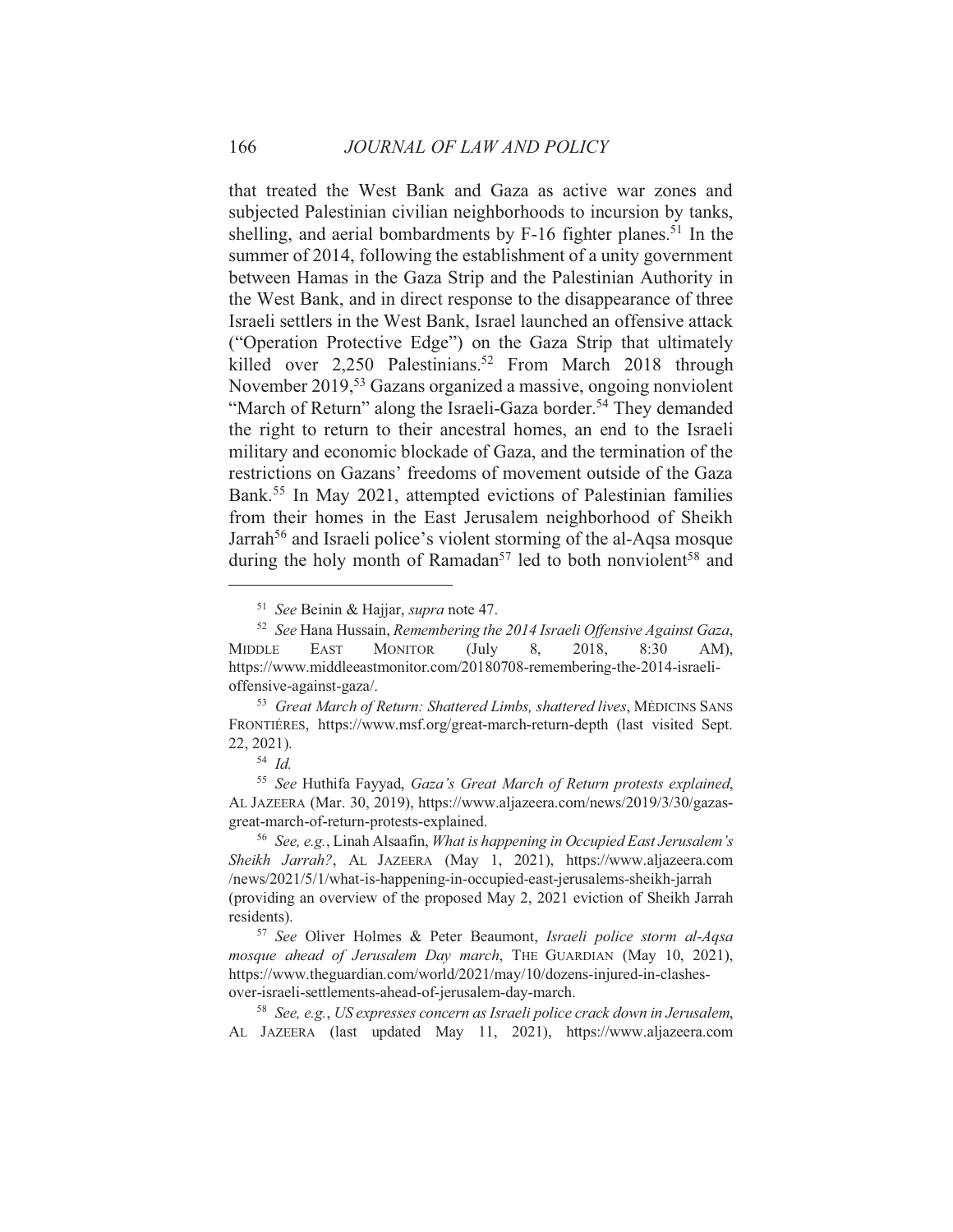armed Palestinian resistance, including eleven days of rocket exchange between the Israeli military and Palestinian armed groups that resulted in the deaths of at least 253 Palestinians and twelve Israelis. $59$ 

In the past few years, Palestinian activists and American Black Lives Matter activists have forged particularly strong ties,<sup>60</sup> drawing on historic connections as well as the concurrence of the 2014 Israeli offensive and police killing of Michael Brown.<sup>61</sup> Palestinian and Black activists highlighted the commonalities between police forces in Black communities in the United States and Israeli military forces in the West Bank and Gaza.<sup>62</sup> In late fall of 2014 and January of 2015, contingents of Palestinian students and activists travelled to the United States to collaborate and protest with Black activists, and Black Lives Matter organizers travelled to the Occupied Palestinian Territories to witness the experiences of Palestinians under Israeli

<sup>59</sup> Gaza Strip: Escalation of hostilities 10-21 May 2021, U.N. OFF. FOR THE **COORDINATION** OF **HUMANITARIAN AFFAIRS** (May 25.  $2021$ ), https://docs.google.com/viewerng/viewer?url=https://www.ochaopt.org/sites/def ault/files/gaza escalation of hostilities may 2021.pdf.

<sup>60</sup> See generally Bailey, supra note 41.

<sup>62</sup> Bailey, *supra* note 41, at 1018-19; see generally ANGELA DAVIS, On Palestine, G4S, and the Prison-Industrial Complex, in FREEDOM IS A CONSTANT STRUGGLE: FERGUSON, PALESTINE, AND THE FOUNDATIONS OF A MOVEMENT, 51–60 (Frank Barat ed., 2016) (linking the transnational operations of security company G4S in the West Bank and Gaza to private prisons and police forces in the United States).

<sup>/</sup>news/2021/5/9/jerusalem-court-delays-palestinian-sheikh-jarrah-eviction-

hearing (providing live updates of Israeli police responses to nonviolent demonstrations against the Sheikh Jarrah evictions); End Brutal Repression of Palestinians Protesting Forced Displacement in Occupied East Jerusalem, AMNESTY INTERNATIONAL (May 11, 2021), https://www.amnestyusa.org/pressreleases/end-brutal-repression-of-palestinians-protesting-forced-displacementin-occupied-east-jerusalem/ (last updated May 11, 2021) (discussing various people's experiences at a nonviolent demonstration protesting the Sheikh Jarrah

evictions).

<sup>&</sup>lt;sup>61</sup> See Bakari Kitwana, Message From the Ferguson Grassroots, 5 Years Michael **COLORLINES** After Brown's Death,  $(Au\varrho,$ 9. 2019). https://www.colorlines.com/articles/message-ferguson-grassroots-5-years-aftermichael-browns-death. After white police officer Darren Wilson shot and killed Black teenager Michael Brown in Ferguson, MO, the resulting uprising catalyzed the national Movement for Black Lives, which changed the political discourse around police violence in Black communities.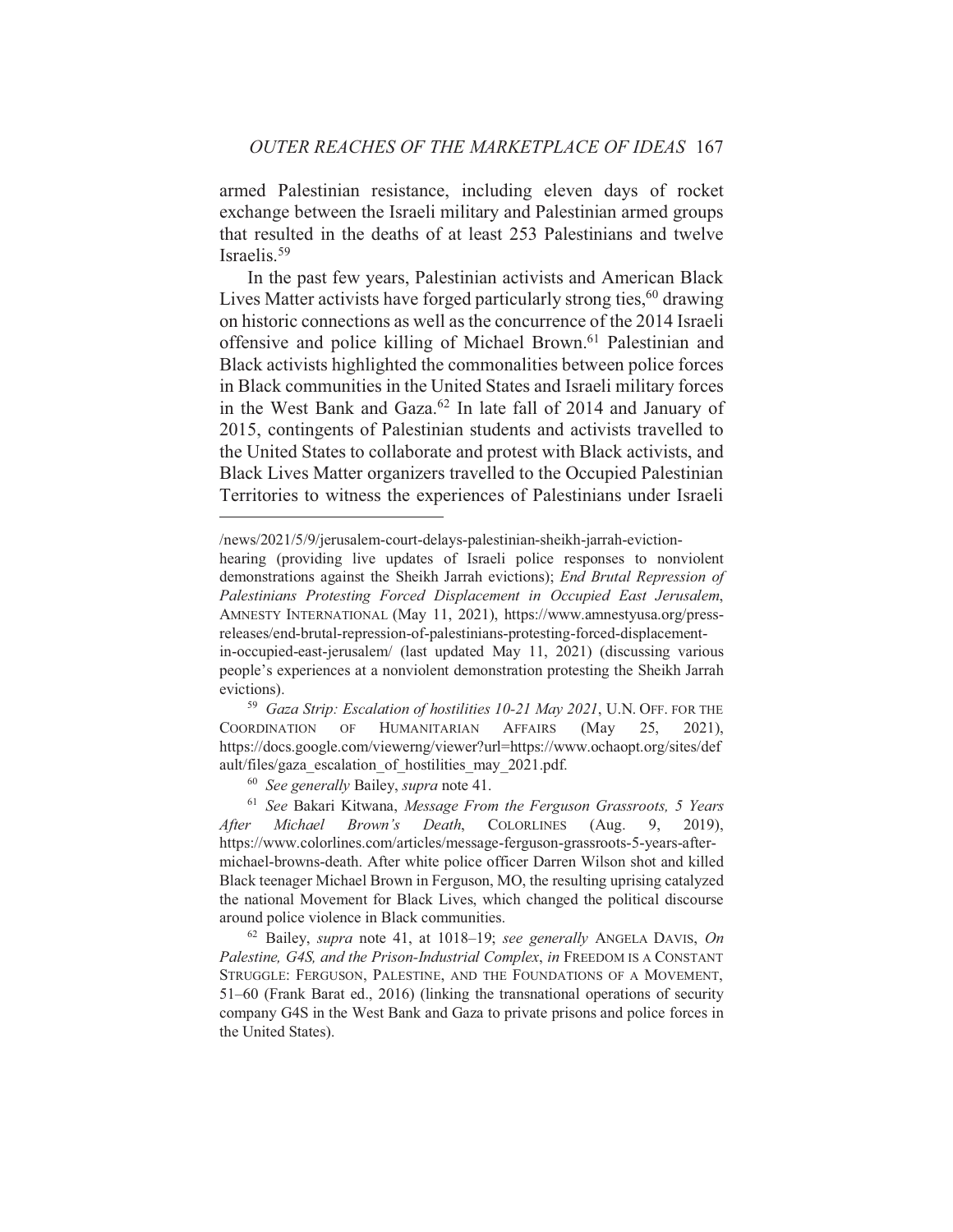occupation.<sup>63</sup> These relationships extended to, and were strengthened by, Palestinian rights activists on college campuses, who have created coalitional relationships predicated on this recent rekindling of the decades-long relationship between Black Americans and Palestinian rights advocates.<sup>64</sup>

## B. Defining Anti-Semitism in the United States and Distinguishing Anti-Semitism from Criticism of Israel

In nineteenth- and twentieth-century America, anti-Semitism was both an explicit and subtextual part of American politics, society, and culture.<sup>65</sup> In the early 1900s, in the midst of a mounting xenophobia toward "inferior" immigrant populations, <sup>66</sup> Congress passed strict quotas limiting the amount of Eastern European Jews, among others, who were able to immigrate to the United States.<sup>67</sup> The Jews who were allowed entrance, as well as those who had lived in the United States for generations, faced anti-Semitic violence from the Ku Klux Klan and other populist mobs.<sup>68</sup> Ivy League

<sup>&</sup>lt;sup>63</sup> See Bailey, *supra* note 41, at 1020–22.

<sup>&</sup>lt;sup>64</sup> See Gaye Theresa Johnson & Alex Lubin, *Angela Davis on Black Lives* Matter, Palestine, and the Future of Radicalism, LITHUB (Sept. 1, 2017), https://lithub.com/angela-davis-on-black-lives-matter-palestine-and-the-futureof-radicalism/ ("Alliances on university campuses that bring together Black student organizations, Students for Justice in Palestine, and campus chapters of Jewish Voice for Peace are reminding us of the profound need to unite antiracist efforts with strong challenges to Islamophobia and anti-Semitism, and with the global resistance to the apartheid policies and practices of the State of Israel."); see also Letter in Support of the Movement for Black Lives, NATIONAL STUDENTS FOR JUSTICE IN PALESTINE, https://www.nationalsjp.org/statement-10 (last visited Sept. 30, 2021).

<sup>&</sup>lt;sup>65</sup> Julian E. Zelizer, Trump Needs to Demilitarize His Rhetoric, ATLANTIC (Oct. 29, 2018), https://www.theatlantic.com/ideas/archive/2018/10/americaslong-history-anti-semitism/574234/.

<sup>&</sup>lt;sup>66</sup> KAREN BRODKIN SACKS, How Did Jews Become White Folks?, in RACE 78, 79-80 (Steven Gregory & Roger Sanjek eds., 1994).

 $67$  Tisa Wenger, How American anti-Semitism Reflects the Centuries-Long Struggle Over the Meaning of Religious Liberty, THE CONVERSATION (Nov. 25, 2019), https://theconversation.com/how-american-anti-semitism-reflects-thecenturies-long-struggle-over-the-meaning-of-religious-liberty-126004.

<sup>68</sup> Zelizer, *supra* note 65; see also Aaron Surrain, Leo Frank, BRITANNICA, https://www.britannica.com/biography/Leo-Frank (last updated Aug. 13, 2021)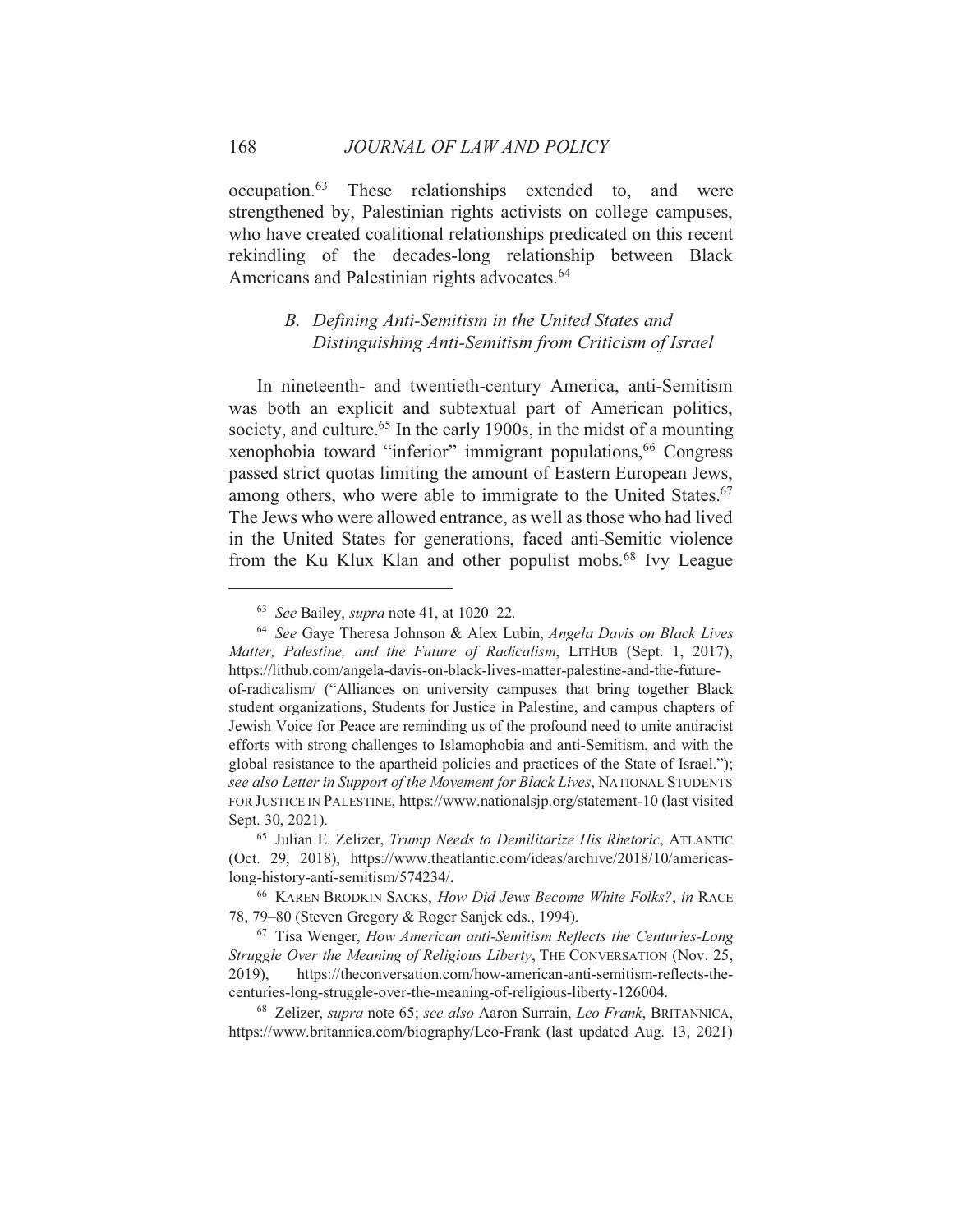universities imposed "Jewish quotas" limiting the number of Jews admitted to their institutions,<sup>69</sup> and in some neighborhoods, restrictive covenants prevented Jews from buying property.<sup>70</sup> In the 1950s, however, postwar economic prosperity and changing views on whiteness created a broad coalition of middle class white Americans, into which American Jews were largely able to assimilate. $71$ 

When Israel was founded in 1948, most American Jews were devastated by the traumas of the Holocaust and eager to support and identify with the new Jewish nation.<sup>72</sup> These American Jews proudly identified as Zionist, believing in the divine and political mandate of establishing a Jewish state where Jews would be free from historic persecution.<sup>73</sup> In the following decades, American Jewish support for Israel steadily increased, particularly after the 1967 Six Day War, which supporters of Israel viewed as an unexpected military victory that preserved Israel from the brink of extinction.<sup>74</sup> As Jewish religious observance and cultural affiliations waned in the

<sup>(</sup>describing the 1915 mob lynching in Marietta, Georgia, of Jewish American Leo Frank, who had been falsely accused of assaulting and murdering a young girl).

<sup>&</sup>lt;sup>69</sup> Peter Jacobs, Harvard Is Being Accused of Treating Asians The Same Way Used To Treat Jews, BUSINESS INSIDER (Dec. 4,  $2014$ ).  $It$ https://www.businessinsider.com/the-ivy-leagues-history-of-discriminatingagainst-jews-2014-12 (charting the history of Harvard University's admissions quotas and quoting President A. Lawrence Lowell, Harvard's President from 1909–1933, who wrote that enrolling too many Jewish students would "ruin the college.").

<sup>70</sup> Zelizer, supra note 65.

<sup>&</sup>lt;sup>71</sup> SACKS, *supra* note 66, at 86–88.

<sup>&</sup>lt;sup>72</sup> Edward S. Shapiro, American Jews and Israel in the Post-War Period, MY JEWISH LEARNING, https://www.myjewishlearning.com/article/american-jewsand-israel-in-the-post-war-period/ (last visited Nov. 9, 2021).

<sup>&</sup>lt;sup>73</sup> See, e.g., Ben Lorber, Jewish Alternatives to Zionism: A Partial History, JEWISH VOICE FOR PEACE (Jan. 11, 2019), https://jewishvoiceforpeace.org/apartial-history-of-jewish-alternatives/ ("For many, understandably desperate for concrete safety in vulnerable and traumatic times, the Zionist conviction that Jews would never be safe in the diaspora, and could only be protected by a strong Jewish nation-state, seemed fortified by common sense itself.").

<sup>&</sup>lt;sup>74</sup> Dov Waxman, American Jews and the Israeli-Palestinian Conflict: Part of the Problem or Part of the Solution?, 132 POL. SCI. O. 313, 317 (2017).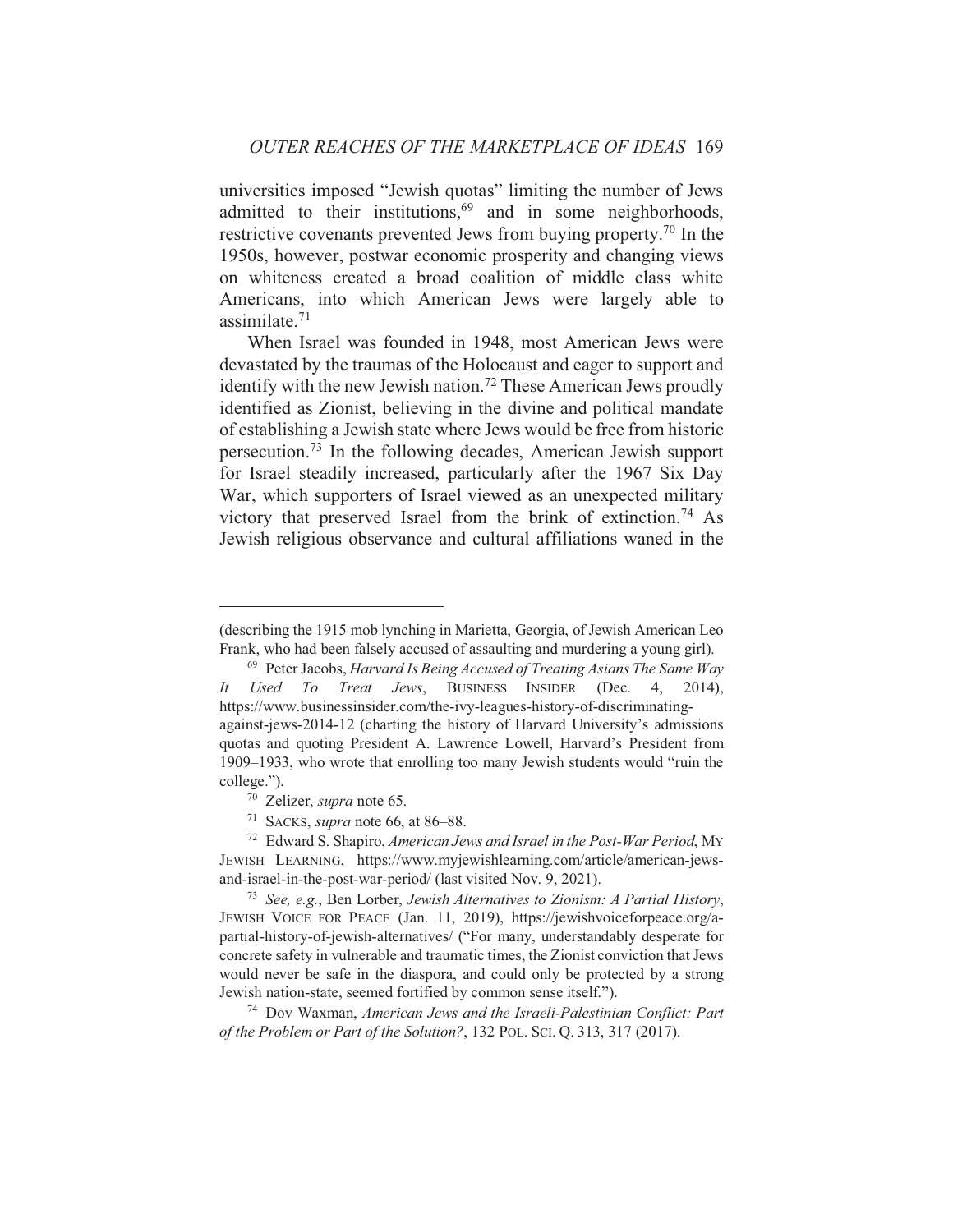mid-to-late 20th century,<sup>75</sup> support for Israel—which enjoyed a bipartisan consensus and broad national backing<sup>76</sup>—became a stand-in for American Jewish identity. It was considered a "way of being Jewish."77

While American Jewish support for Israel was<sup>78</sup> and remains<sup>79</sup> widespread, it has never been univocal; instead, American Jewish allegiance to Israel falls along a broad ideological spectrum.<sup>80</sup> Before the founding of Israel, both Orthodox<sup>81</sup> and Reform<sup>82</sup> Jewish groups critiqued the Zionist mandate; the latter group stressed that Jews were a "faith-based religious community" rather than an ethnic group.<sup>83</sup> Many Eastern European Jewish immigrants had belonged to thriving socialist, communist, and anarchist movements in their countries of origin and they believed that salvation was found by

<sup>&</sup>lt;sup>75</sup> A Portrait of American Jews, PEW RES. CTR. (Oct. 1, 2013) [hereinafter PEW RES. CTR, *Portrait*] https://www.pewforum.org/2013/10/01/jewishamerican-beliefs-attitudes-culture-survey/ (charting the generational decline of American Jews who religiously identify as Jewish, and the rise of Jews for whom being Jewish is primarily an issue of ancestry and culture, rather than religious observance or belief in God).

<sup>&</sup>lt;sup>76</sup> See Waxman, *supra* note 74, at 322.

 $177$  *Id.* at 317.

 $78$  *Id.* 

<sup>&</sup>lt;sup>79</sup> PEW RES. CTR., *Portrait, supra* note 75 ("Overall, about seven-in-ten Jews" surveyed say they feel either very attached (30%) or somewhat attached (39%) to Israel, essentially unchanged since 2000-2001.").

<sup>&</sup>lt;sup>80</sup> See Lorber, *supra* note 73 (describing various anti-Zionist Jewish groups from the nineteenth century to the present day).

<sup>&</sup>lt;sup>81</sup> See Orthodox Judaism: Background and Overview, JEWISH VIRTUAL https://www.jewishvirtuallibrary.org/background-and-overview-of-LIBRARY, orthodox-judaism (last visited Oct. 1, 2021) ("Orthodox Judaism is not a unified movement with a single governing body, but many different movements adhering to common principles . . . Orthodox Judaism views itself as the continuation of the beliefs and practices of normative Judaism.").

<sup>82</sup> See Reform Judaism: The Tenets of Reform Judaism, JEWISH VIRTUAL https://www.jewishvirtuallibrary.org/the-tenets-of-reform-iudaism LIBRARY. (last visited Oct. 1, 2021) ("Reform Judaism is the most liberal of the major movements within Judaism today. It started in the 1800s in Germany during the emancipation and encouraged the examination of religion with an eye toward rationality and egalitarianism.").

<sup>&</sup>lt;sup>83</sup> Lorber, *supra* note 73.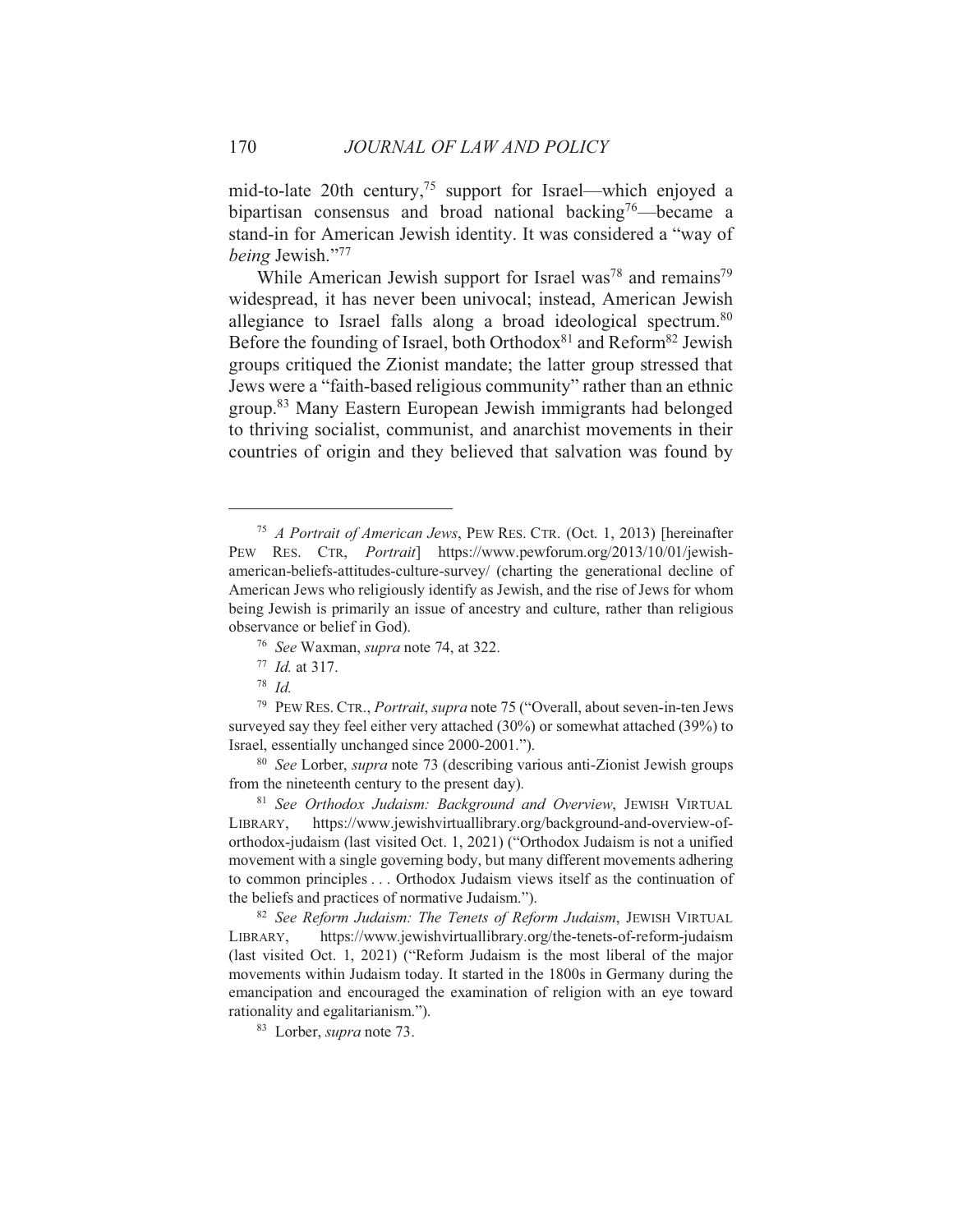advocating for the working class, not through Zionism.<sup>84</sup> Even after the mid-century American Jewish ideological regrouping around Zionism, American Jews involved in progressive politics and racial and economic justice "continued to articulate Jewish identities founded, not upon Israel-centrism, but upon intersectional struggles for liberation wherever [they] live[d]."85 Following the 1967 Israeli annexation of the West Bank and Gaza, and as American-based Palestinian activism grew,<sup>86</sup> Jewish American groups emerged that were specifically critical of Israeli policy,<sup>87</sup> such as the New Jewish Agenda<sup>88</sup> and Jewish Voice for Peace.<sup>89</sup>

In and through their work, Jewish activists critical of Israel distinguish between anti-Semitism and anti-Zionism.<sup>90</sup> There are several prongs of this disambiguation. The first is a careful articulation of what anti-Semitism actually means: the exploitation, marginalization, discrimination, and violence towards Jewish

88 See generally EZRA BERKLEY NAPON, JUSTICE, JUSTICE SHALL YOU PURSUE: A HISTORY OF THE NEW JEWISH AGENDA 9 (2012). The New Jewish Agenda, active from 1982-1990, billed itself as "a Jewish voice among progressives and a progressive voice among Jews." Id. at 9. A central platform for the organization was its Middle East Task Force (METF), which organized with Arab-American activists and called for a nuanced understanding of Middle Eastern politics ("Our task in the METF was to persuade Jews not to be anti-Arab racists and to persuade Leftists not to be anti-Israel rejectionists."). *Id.* at 27.

89 Mission, JEWISH VOICE FOR PEACE, https://jewishvoiceforpeace.org /mission/ (last visited Sept. 17, 2021) (detailing how Jewish Voice for Peace was founded in the early 1990s as a grassroots network of activists dedicated to an end to the Israeli occupation of the West Bank and Gaza and Palestinian selfdetermination).

 $90$  See Peter Beinart, Debunking the Myth that anti-Zionism is anti-Semitic, THE **GUARDIAN** (Mar.  $7.$  $2019$ ), https://www.theguardian.com /news/2019/mar/07/debunking-myth-that-anti-zionism-is-antisemitic; see also Ghada Karmi, How Did Antisemitism Become Conflated with Anti-Zionism?, MIDDLE EAST EYE (Aug. 27, 2019), https://www.middleeasteye.net/opinion/howantisemitism-conflated-anti-zionism; Ian Almond, The Danger of Conflating Anti-Zionism with Anti-Semitism, AL JAZEERA (Aug. 12, 2018), https://www.aljazeera.com/opinions/2018/8/12/the-danger-of-conflating-antizionism-with-anti-semitism/.

 $84$  See id.

 $85$  *Id.* 

<sup>&</sup>lt;sup>86</sup> See discussion infra Part I, Section A.

<sup>&</sup>lt;sup>87</sup> See Lorber, supra note 73.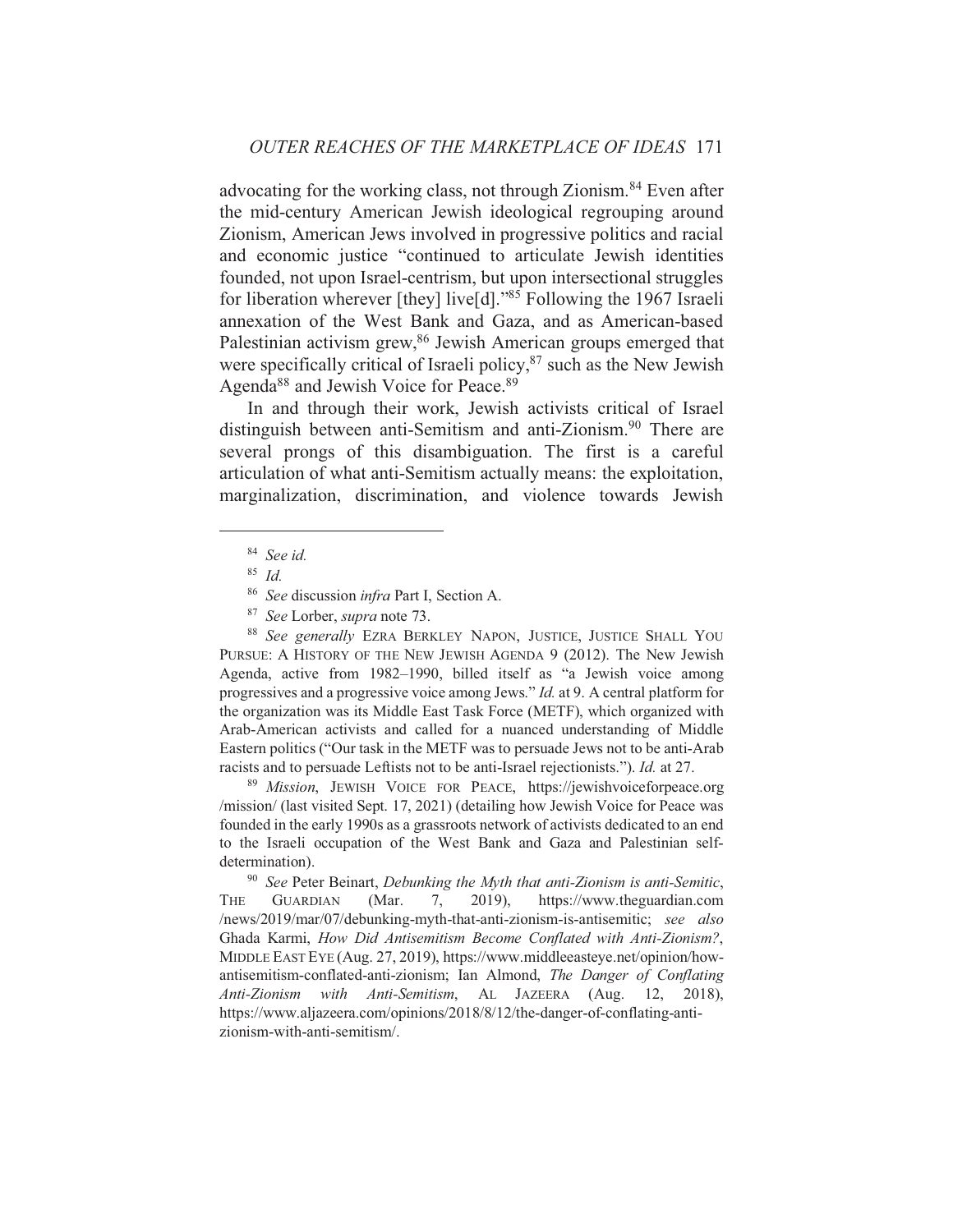people, with underlying "dehumanization and degradation via lies and stereotypes about Jews."<sup>91</sup> Anti-Zionism, by contrast, is a form of political critique.<sup>92</sup> Jewish anti-Zionists situate Zionism in its historical context, as a product of nineteenth-century nationalist ideologies that valorized ethnic statehood.<sup>93</sup> Anti-Zionists problematize viewing Israel as the only means of Jewish selfdetermination. Many anti-Zionists argue that Jews in Israel and "better elsewhere would fare  $[by]$ fostering] civic nationalism  $\dots$  built around borders rather than heritage."<sup>94</sup> A civic nationalist approach to Israeli policy, in particular, would necessitate enfranchisement of Palestinians living in the Occupied Palestinian Territories, which would create a fully democratic Israel/Palestine that would no longer be a Jewish-majority state.<sup>95</sup> A second prong of disambiguation highlights how equating anti-Semitism with anti-Zionism leads to a reductive and potentially dangerous attribution to Jews of a distinct nationality, when Judaism is, in fact, a religion to which individuals and groups with all matters of national and ideological affiliations belong.<sup>96</sup>

<sup>&</sup>lt;sup>91</sup> Understanding Anti-Semitism: An Offering to Our Movement, JEWS FOR ECON. 11  $2017$ , **RACIAL**  $\mathbf{AND}$ JUST., (Nov. https://www.jfrej.org/assets/uploads/JFREJ-Understanding-Antisemitism-November-2017-v1-3-2.pdf. This primer provides a thorough articulation of anti-Semitism in historical context.

<sup>&</sup>lt;sup>92</sup> Beinart, *supra* note 90.

<sup>&</sup>lt;sup>93</sup> See Our Approach to Zionism, JEWISH VOICE FOR PEACE, https://jewishyoiceforpeace.org/zionism/ (last visited Sept. 17, 2021); see also Liora Halperin, Origins and Evolution of Zionism, FOREIGN POL'Y RSCH. INST. (Jan. 9, 2015), https://www.fpri.org/article/2015/01/origins-and-evolution-ofzionism/.

<sup>&</sup>lt;sup>94</sup> Beinart, supra note 90. See also Judith Butler, No, it's not anti-semitic, LONDON REV. OF BOOKS (Aug. 21, 2003), https://www.lrb.co.uk/thepaper/v25/n16/judith-butler/no-it-s-not-anti-semitic. While the essay does not refer specifically to anti-Zionism, it distinguishes between Judaism and Zionism and discusses the political positions taken by Jews critical of Israel, particularly those who critique Zionism as a political foundation for statehood and those who reject statehood based on "the violent appropriation of Palestinian land, and dislocation of 700,000 Palestinians."

<sup>&</sup>lt;sup>95</sup> Beinart, *supra* note 90.

<sup>&</sup>lt;sup>96</sup> See generally JEWS FOR RACIAL AND ECON. JUST., supra note 91 (historicizing anti-Semitism). See also Lorber, *supra* note 73 (describing various Jewish political responses to anti-Semitism).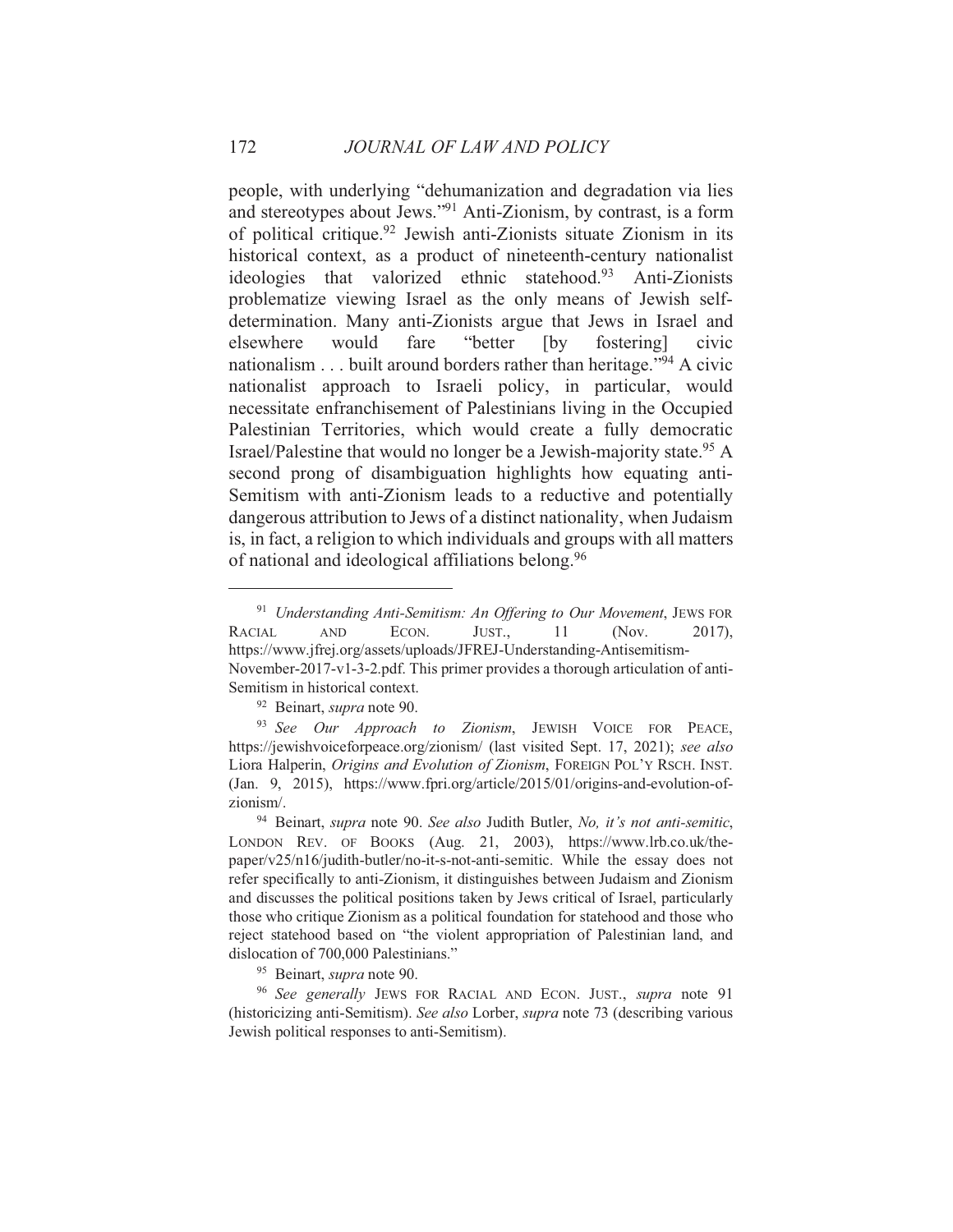Today, an increasing number of American Jews are vocally critical of Israeli policies.<sup>97</sup> Young American Jews, in particular, are much more likely to disagree with Israeli policies toward Palestinians or express discomfort with the idea of the Jewish state altogether.<sup>98</sup> Unlike their parents and grandparents, young American Jews are now several generations removed from the Jewish consensus for Israeli support that emerged in the years following the Holocaust.<sup>99</sup> For Jews under the age of thirty-five, the primary signifiers of Israeli foreign policy are not the 1967 Six Day War, but the encroaching West Bank settlements, Israel's 2014 offensive on Gaza, and the highly-publicized attempted displacement of Palestinian residents in Sheikh Jarrah.<sup>100</sup> Younger Jews are therefore much more likely to view Israeli occupation and Palestinian selfdetermination as "civil rights issue[s], much as they see, for example, the case against police brutality and systematic violence against Black people in the United States."<sup>101</sup>

In recent years, and particularly since the 2016 election of President Trump, there have been a number of high-profile incidents of anti-Semitism in the U.S., which have led to a diagnosis of a "new anti-Semitism."<sup>102</sup> The most prominent incidents—the 2017 far-

<sup>98</sup> See Jewish Americans in 2020: 7. U.S. Jews' Connections with and Toward Israel, PEW RSCH. CTR. **Attitudes** (May  $2021$ ). 11. https://www.pewforum.org/2021/05/11/u-s-jews-connections-with-and-

<sup>&</sup>lt;sup>97</sup> See, e.g., Emily Tamkin, Why Jewish Americans Are Shifting Positions on Israel, THE NEW STATESMAN (July 9, 2020), https://www.newstatesman.com /world/middle-east/2020/07/why-jewish-americans-are-shifting-position-israel; Azad Essa, The New Faces of Jewish Resistance to Israel, MIDDLE EAST EYE (Mar. 18, 2019), https://www.middleeasteye.net/big-story/new-faces-jewishamerican-resistance-israel.

attitudes-toward-israel/ [hereinafter PEW RSCH. CTR., Jewish Americans] (analyzing the 2020 Pew poll of U.S. Jews, finding, *inter alia*, that caring strongly about Israel is more central to Jewish identity for older Jews than for younger Jews); Dov Waxman, As Israel Turns 70, Many Young American Jews Turn Away, THE CONVERSATION (May 3, 2018), https://theconversation.com/as-israel-turns-70-many-young-american-jews-turn-away-95271.

<sup>&</sup>lt;sup>99</sup> Essa, *supra* note 97.

 $100$  *Id.* 

<sup>&</sup>lt;sup>101</sup> Tamkin, *supra* note 97 (quoting Ilan Goldenberg, Middle East Security Director at the Centre for a New American Security).

<sup>&</sup>lt;sup>102</sup> See, e.g., Amy Kaplan, The Old "New Anti-Semitism" and Resurgent White Supremacy, MIDDLE EAST RSCH. & INFO. PROJECT (Summer 2017),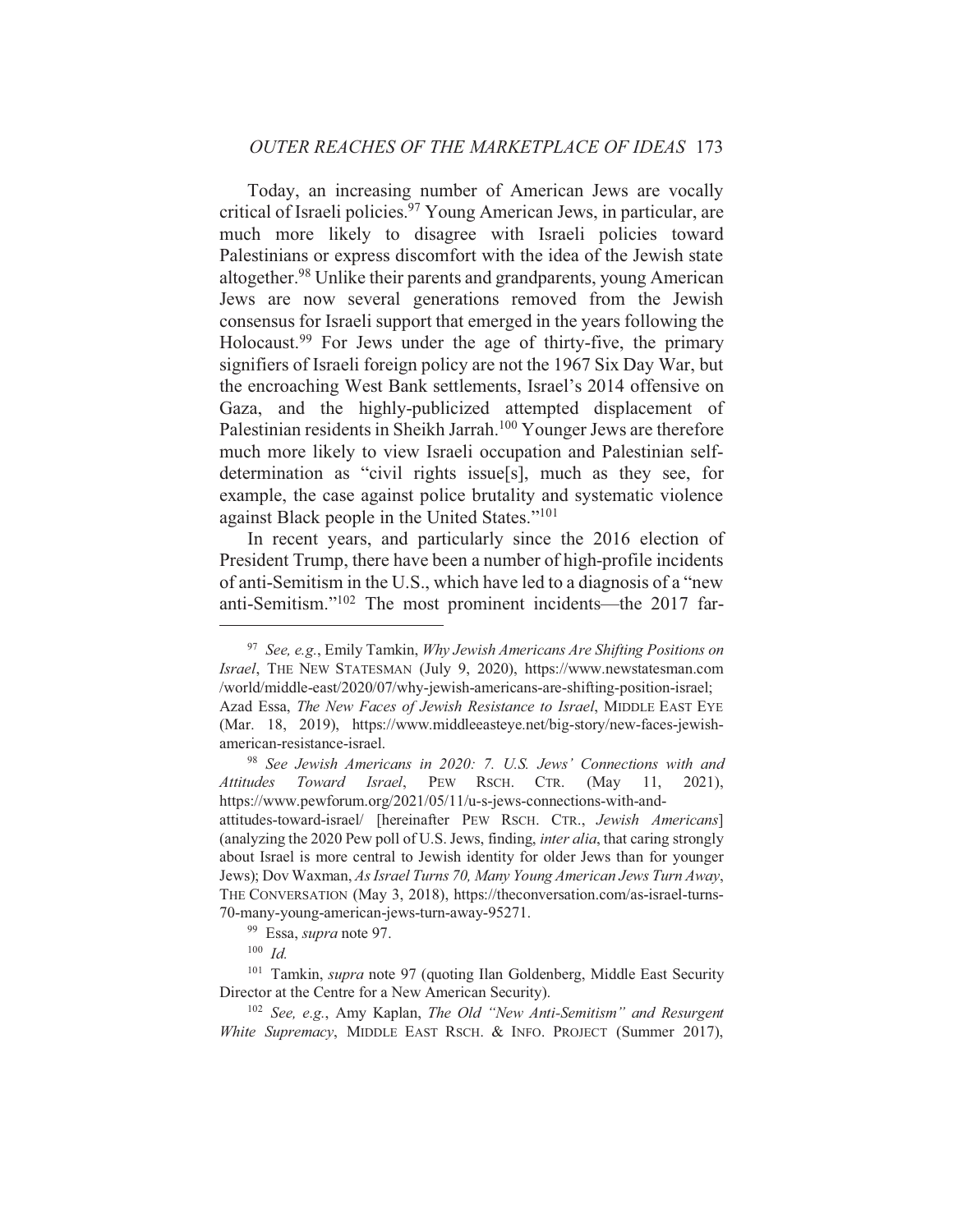right rally in Charlottesville, VA,<sup>103</sup> the 2018 mass shooting of worshippers at the Tree of Life Synagogue in Pittsburgh, PA, <sup>104</sup> and the 2019 murder of a Jewish woman in a synagogue in Poway,  $CA^{105}$  were planned  $by$ explicitly anti-Semitic white nationalists.<sup>106</sup> Following the summer 2021 uprisings in Israel/Palestine, organizations such as the Anti-Defamation League ("ADL") have reported an uptick in anti-Semitic incidents; <sup>107</sup> other

<sup>104</sup> Campbell Robertson, et al., 11 Killed in Synagogue Massacre; Suspect Charged With 29 Counts,  $N.Y.$ **TIMES**  $(Oct.$ 27,  $2018$ ). https://www.nytimes.com/2018/10/27/us/active-shooter-pittsburgh-synagogueshooting.html.

<sup>105</sup> Zack Beauchamp, Poway and Pittsburgh: the Rise in Murderous anti-Semitism, Explained, VOX (May 1, 2019), https://www.vox.com/policy-andpolitics/2019/5/1/18524103/poway-synagogue-shooting-anti-semitism.

<sup>106</sup> See, e.g., Mark Scolforo & Mark Gillispie, Pittsburgh Synagogue Massacre Leaves 11 Dead, 6 Wounded, ASSOCIATED PRESS (Oct. 27, 2018), https://apnews.com/article/shootings-north-america-us-news-ap-top-news-

massacres-23b04dc5e5af4129b544ab50cbba3dd6 (describing how the gunman "expressed virulently anti-Semitic views on a social media site called Gab... [t] he cover photo for his account featured a neo-Nazi symbol, and his recent posts included a photo of a fiery oven like those used in Nazi concentration camps used to cremate Jews during World War II"); Emma Green, Why the Charlottesville Marchers Were Obsessed with Jews, THE ATLANTIC (Aug. 15, https://www.theatlantic.com/politics/archive/2017/08/nazis-racism- $2017$ ). charlottesville/536928/ (explaining the anti-Semitic foundation of the Charlottesville march); Beauchamp, *supra* note 105 (linking the rise of murderous anti-Semitic attacks to white nationalist ideology, specifically the idea that Jews are responsible for the "genocide of the European race").

<sup>107</sup> Antisemitic Incidents Reported to ADL Increase Sharply During Israel-**Hamas** Conflict, ANTI-DEFAMATION LEAGUE (May 24.  $2021$ ). https://www.adl.org/blog/antisemitic-incidents-reported-to-adl-increase-sharplyduring-israel-hamas-conflict (detailing reported instances of violent anti-Semitic incidents in May 2021); Ruth Graham & Liam Stack, U.S. Faces Outbreak of Anti-Semitic Threats and Violence, N.Y. TIMES (May 26, 2021), https://www.nytimes.com/2021/05/26/us/anti-semitism-attacks-violence.html

https://merip.org/2018/02/the-old-new-anti-semitism-and-resurgent-white-

supremacy/ (writing about the history of American anti-Semitism, its connection to white nationalist movements, and the political utility of "rediscovering" American anti-Semitism).

<sup>&</sup>lt;sup>103</sup> Anti-Semitism on Full Display in Charlottesville, ANTI-DEFAMATION LEAGUE (Aug. 15, 2017), https://www.adl.org/blog/anti-semitism-on-fulldisplay-in-charlottesville (detailing reports of anti-Semitic activity at the Charlottesville rally).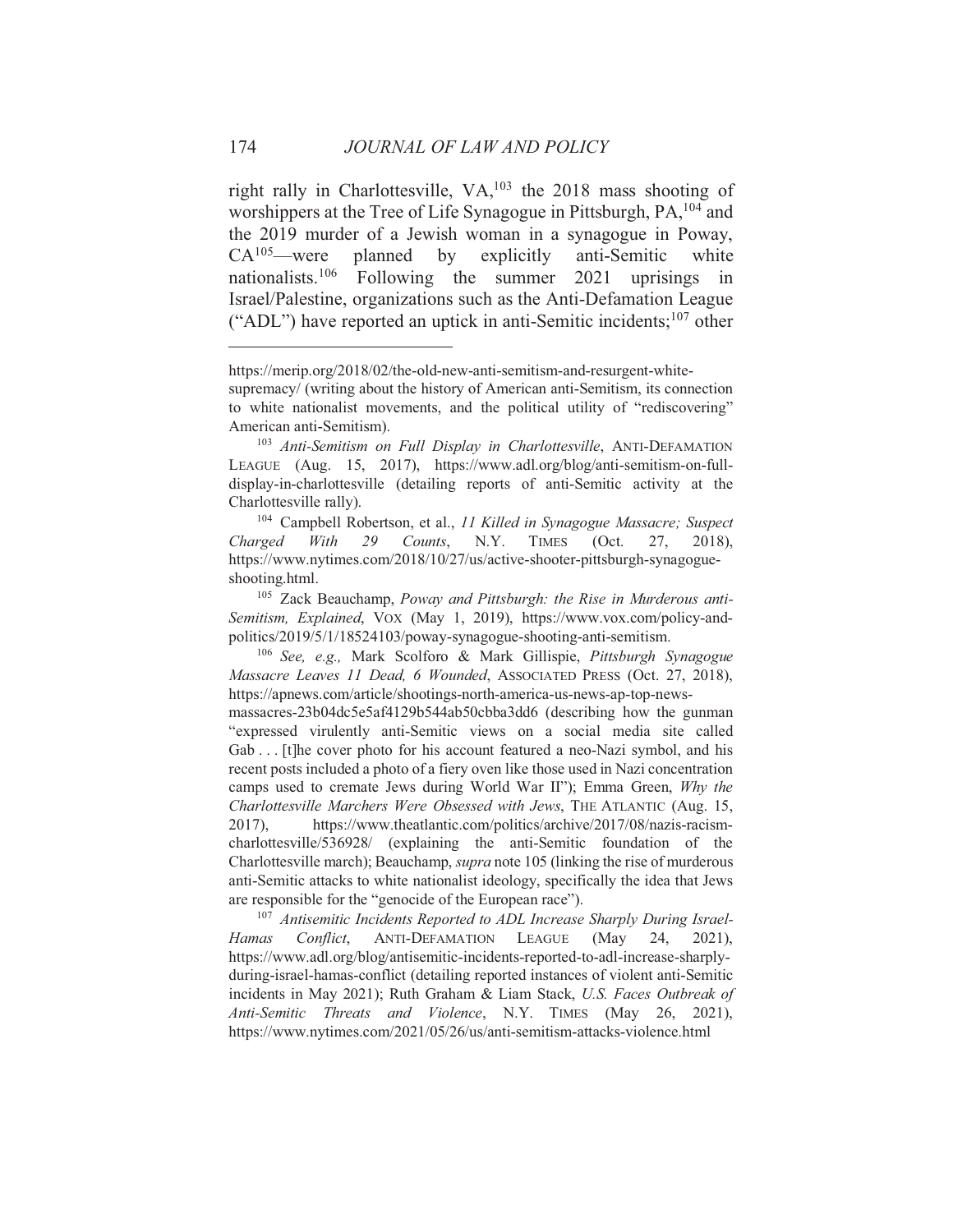organizations, however, have criticized the metrics of this assessment on both practical and ideological grounds.<sup>108</sup>

## II. TITLE VI DISCRIMINATION COMPLAINTS AGAINST PALESTINIAN **CAMPUS ACTIVISTS**

#### A Title VI Overview

Title VI of the Civil Rights Act prohibits discrimination on the basis of race, color, or national origin by programs or activities receiving federal funding.<sup>109</sup> Any educational program or activity that receives funding from the United States Department of Education ("DOE") is therefore bound by the non-discrimination mandate.<sup>110</sup> Title VI's mandate covers a wide range of educational institutions, including approximately  $4,700$ colleges and universities $111$ —nearly all private and public institutions of higher education.<sup>112</sup>

<sup>109</sup> 42 U.S.C. §§ 2000d-2000d-7.

 $110$  Education and Title VI, OFF. **FOR** CIV. RTS., https://www2.ed.gov/about/offices/list/ocr/docs/hq43e4.html (last updated Jan.  $10, 2020$ ).

 $111$  *Id.* 

<sup>112</sup> See Richard Vedder, There Are Really Almost No Truly Private Universities. **FORBES** (Apr. 8. 2018). https://www.forbes.com/sites/richardvedder/2018/04/08/there-are-really-almostno-truly-private-universities/?sh=65ff7ba57bc5 (explaining that nearly all private universities receive federal funding of some kind); see also Allie Grace Garnett, What's the Difference Between a Public and Private University? EDMIT, https://www.edmit.me/blog/whats-the-difference-between-a-public-and-privateuniversity (last visited Sept. 24, 2021) (explaining that the main difference between private and public colleges are their sources of funding, with private colleges funded primarily by endowment funds and tuition money, and public universities primarily funded by the state and federal governments).

<sup>(</sup>connecting the ADL's reported rise in anti-Semitic hate crimes to the Israel/Palestine conflict).

<sup>&</sup>lt;sup>108</sup> See, e.g., Mari Cohen, A Closer Look at the 'Uptick' in Antisemitism, JEWISH CURRENTS (May 27, 2021), https://jewishcurrents.org/a-closer-look-atthe-uptick-in-antisemitism/ (pointing out that self-reported incidents of hate crimes are more reflective of media focus than on-the-ground reality and that many of these reported incidents concern anti-Zionist, rather than anti-Semitic, speech).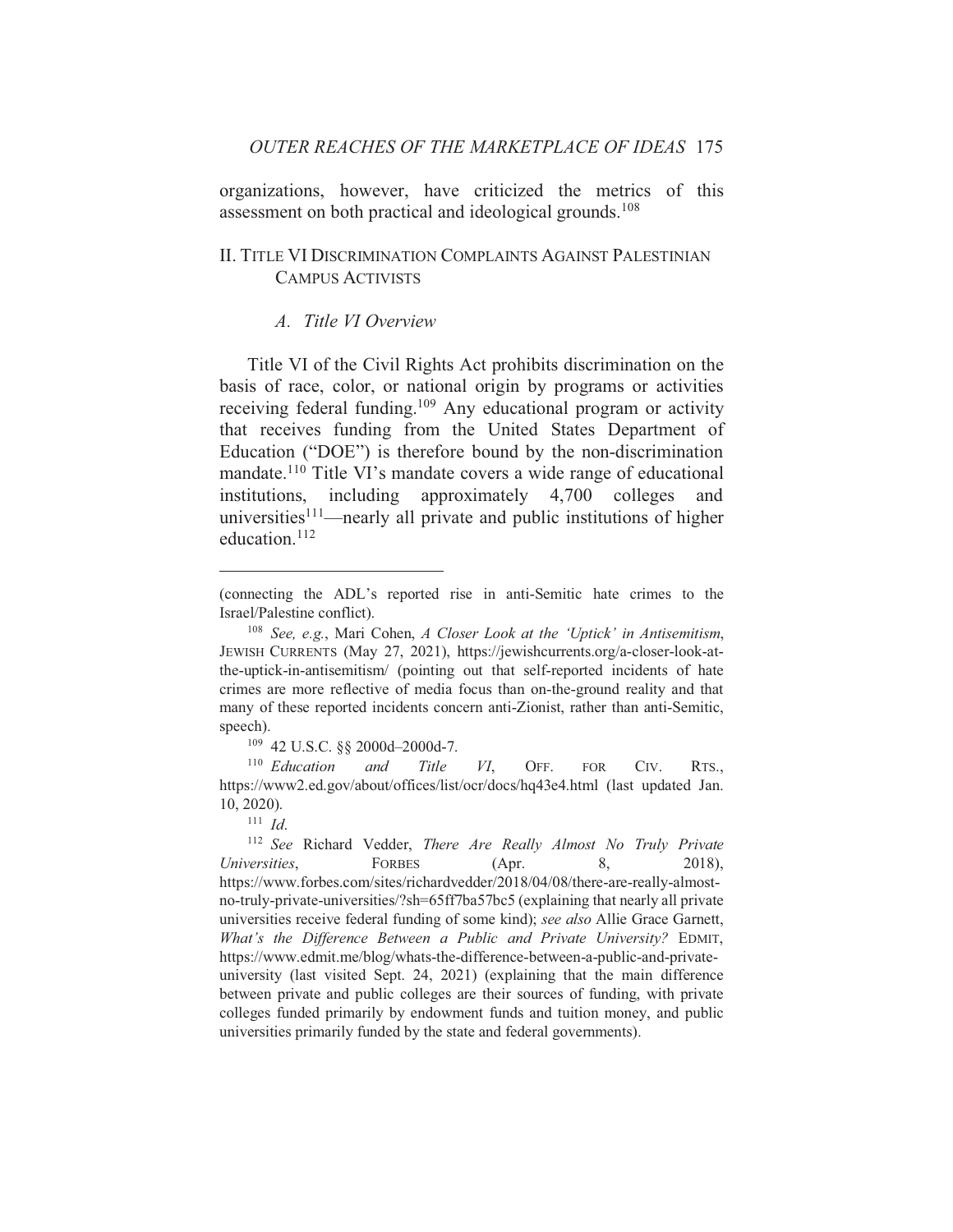Title VI is enforced by the DOE through its Office of Civil Rights ("OCR"), which is responsible for processing Title VI complaints filed by students or others alleging discrimination on the basis of race, color, or national origin.<sup>113</sup> Title VI may also be enforced by private suit against a discriminatory program.<sup>114</sup> If the OCR decides to investigate a Title VI complaint, it will inform the institution; act as a neutral fact-finder by reviewing documentary evidence, conducting interviews, and/or visiting the educational facility; issue a determination on whether the institution violated Title VI; and, if the institution has violated Title VI, negotiate a resolution agreement with the educational institution.<sup>115</sup> Importantly, a plaintiff does not need to prove intentional discrimination for the OCR to make a finding of Title VI violation; it is sufficient for them to show that a hostile environment exists based on the totality of the circumstances.<sup>116</sup> The OCR considers whether a hostile environment exists by analyzing the severity, pervasiveness, and persistence of the discrimination in light of the particular individuals and groups involved.<sup>117</sup>

In 2004, then-Staff Director (and, a decade later, Director) of the OCR, Kenneth Marcus, expressed in a public letter that while Title VI protections were limited to discrimination on the basis of race and national origin, certain forms of religious discrimination might involve a racial or national element and therefore be eligible for OCR investigation under the Title VI mandate.<sup>118</sup> The letter explains that following the events of September 11, 2001, "we must remain particularly attentive to the claims of students who may be targeted

176

<sup>&</sup>lt;sup>113</sup> See OFF. FOR CIV. RTS., Education and Title VI, supra note 110.

<sup>&</sup>lt;sup>114</sup> U.S. DEP'T OF JUSTICE, JUSTICE MANUAL  $§$  8-2.140 (2018), https://www.justice.gov/jm/jm-8-2000-enforcement-civil-rights-civil-statutes.

<sup>&</sup>lt;sup>115</sup> See Department of Education Office for Civil Rights (OCR) Complaint Processing Procedures, U.S. DEP'T OF EDUC., https://www2.ed.gov/about /offices/list/ocr/docs/complaints-how.pdf (last updated Nov. 2018).

<sup>&</sup>lt;sup>116</sup> Department of Education Office for Civil Rights, Racial Incidents and Harassment Against Students at Educational Institutions: Investigative Guidelines (Mar. 10, 1994), https://www2.ed.gov/about/offices/list/ocr/docs/race394.html.

 $117$  See id.

<sup>&</sup>lt;sup>118</sup> Letter from Kenneth L. Marcus, Deputy Assistant Sec'y for Enforcement, Off. of Civ. Rts., to Colleague, Title VI and Title IX Religious Discrimination in Schools and Colleges (Sept. 13, 2004) (on file with author).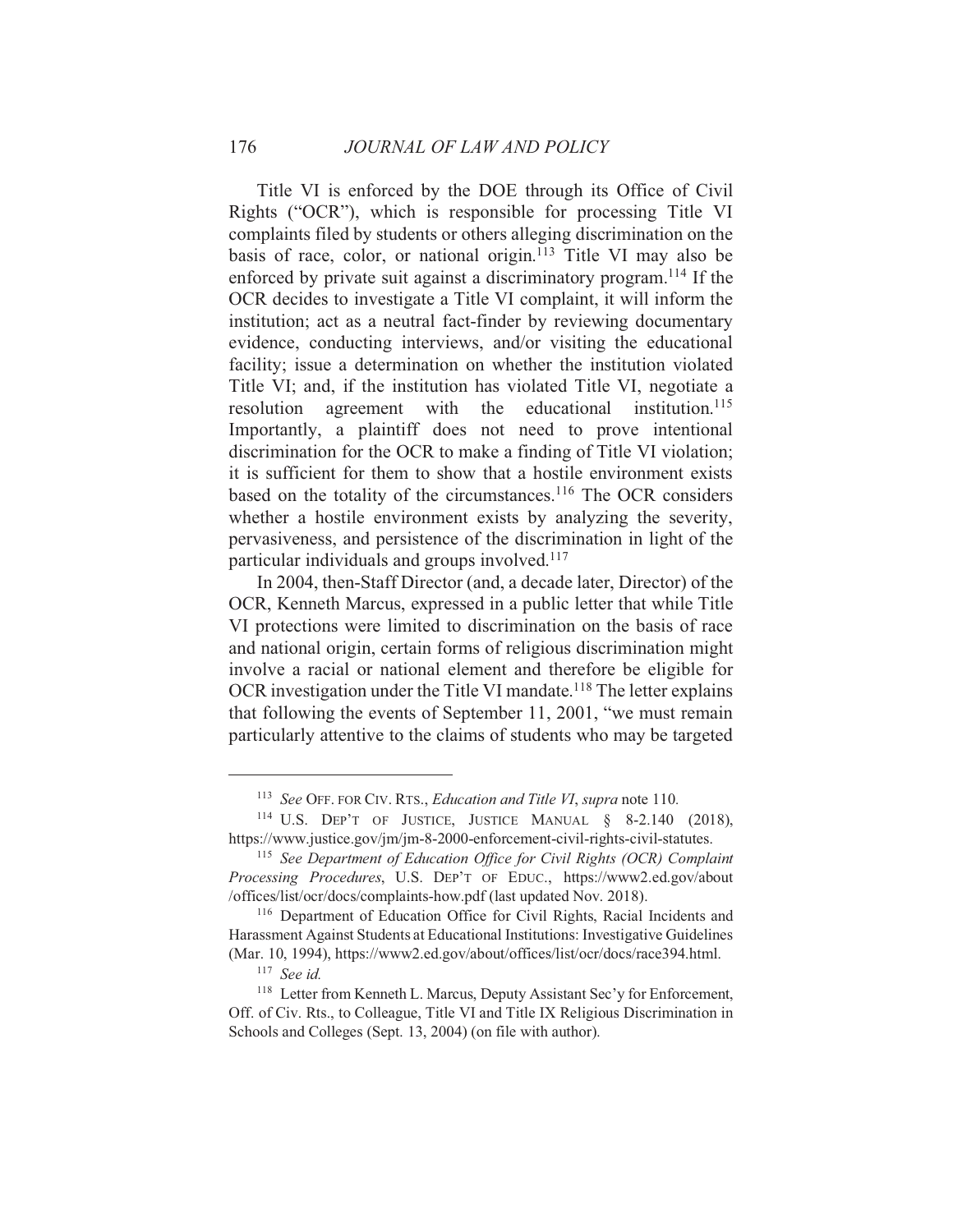for harassment based on their membership in groups that exhibit both ethnic and religious characteristics, such as Arab Muslims, Jewish Americans and Sikhs."<sup>119</sup> This interpretation of Title VI was affirmed in an OCR letter from 2010 which explained that "anti-Semitic harassment can trigger responsibilities under Title VI," and that "[t] hese principles apply not just to Jewish students, but also to students from any discrete religious group that shares, or is perceived to share, ancestry or ethnic characteristics (e.g., Muslims) or Sikhs)."<sup>120</sup> Elsewhere, the OCR has told external organizations that it will "investigate race, color, or national origin discrimination that is *comingled* with allegations of religious discrimination."<sup>121</sup> While Title VI's plain language does not permit religious discrimination claims, the OCR's internal and public-facing guidance establish a predicate for interpreting the statute to allow religious discrimination claims that contain a racial or ethnic component.

## **B.** Free Speech on Campus

Within the university context, Title VI's antidiscrimination mandate reflects the tension between American universities' twinned legacies of free speech mandates and hate speech codes.<sup>122</sup> The First Amendment<sup>123</sup> provides broad protection to political and ideological expression, which the Supreme Court has described as

 $119$  Id.

<sup>&</sup>lt;sup>120</sup> Letter from Russlyn Ali, Assistant Sec'y for Civ. Rts., Off. of Civ. Rts., to Colleague (Oct. 26, 2010) (on file with author).

<sup>&</sup>lt;sup>121</sup> Letter from Seth Galanter, Acting Ass't Sec'y, Off. of C.R., to Morton A. Klein, Nat'l Pres., Zionist Org. of Am., et al. (July 17, 2013), https://www2.ed.gov/about/offices/list/ocr/correspondence/stakeholders/201307 17-first-amend-anti-semitism-harassment.pdf (emphasis added).

<sup>&</sup>lt;sup>122</sup> See generally Erwin Chemerinsky, Hate Speech is Protected Free Speech, Even on College Campuses, VOX, https://www.vox.com/the-bigidea/2017/10/25/16524832/campus-free-speech-first-amendment-protest (Dec. 26, 2017) (discussing the conflict between upholding free speech and enacting hate speech codes at universities); Speech on Campus, ACLU, https://www.aclu.org/other/speech-campus (last visited Sept. 24, 2021) (explaining the bounds of free speech on college campuses).

 $123$  U.S. CONST, amend, I.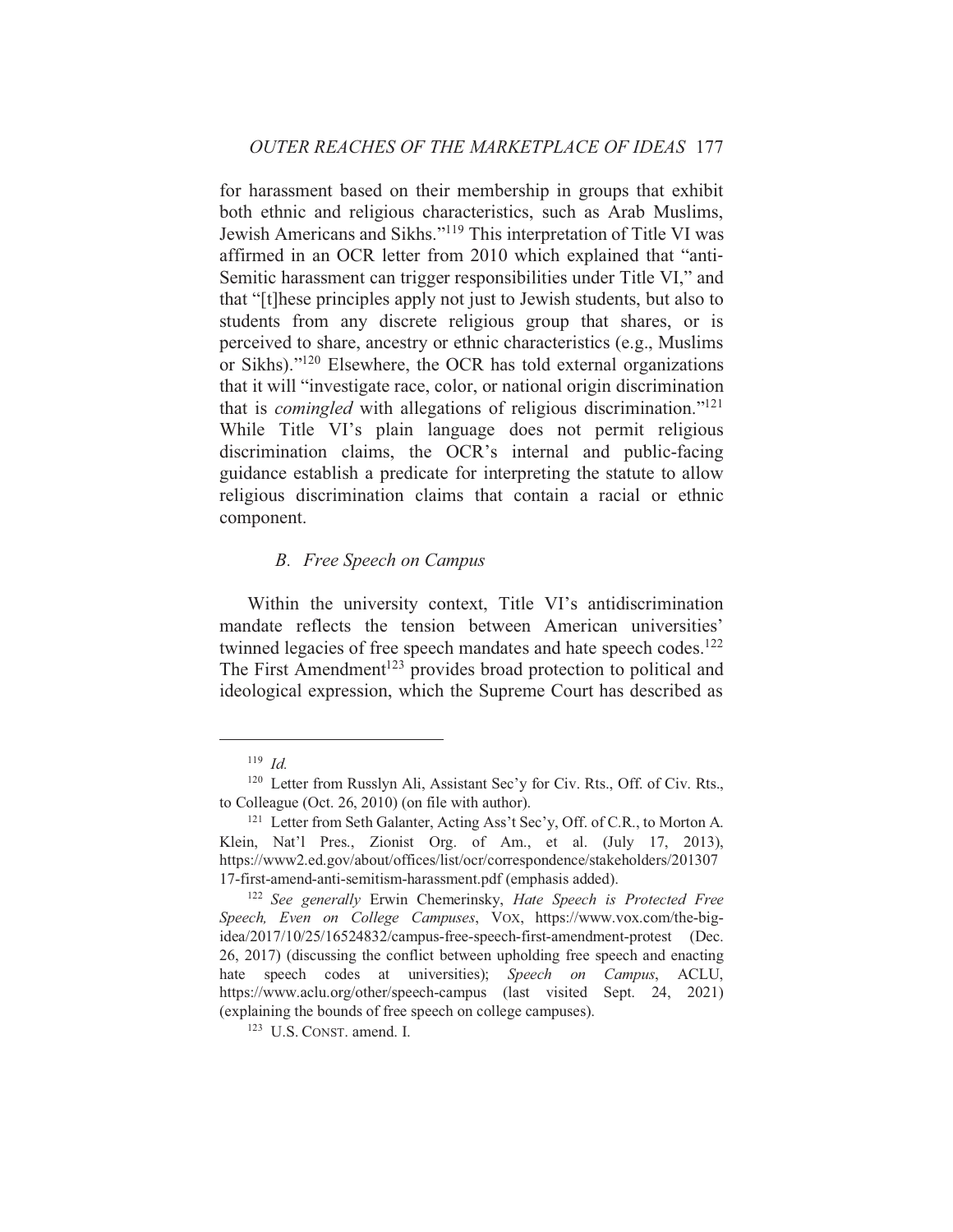the "fixed star in our constitutional constellation."<sup>124</sup> This protection extends to college campuses.<sup>125</sup> Free speech rights on college campuses enjoy a storied history,<sup>126</sup> but many consider the University of California, Berkeley, campus as the origin point of the modern university free speech movement.<sup>127</sup> In the early 1960s, the University of California school system still operated under McCarthy-era anti-communist policies and student political groups were banned from gathering on Berkeley's campus.<sup>128</sup> Beginning in 1964, organizers trained in civil rights movement tactics and philosophies protested the university's policy.<sup>129</sup> These protesters referred to themselves as the Free Speech Movement and argued that free speech on college campuses implicated nothing less than "the right to participate as citizens in a democratic society."<sup>130</sup> After an escalating series of sit-ins at Berkeley's administrative building and stand-offs with police, the University's Board of Regents granted the protesters' demands to abolish free speech restrictions on all

<sup>&</sup>lt;sup>124</sup> W. Va. State Bd. of Educ. v. Barnette, 319 U.S. 624, 642 (1943) ("If there is any fixed star in our constitutional constellation, it is that no official, high or petty, can prescribe what shall be orthodox in politics, nationalism, religion, or other matters of opinion or force citizens to confess by word or act their faith therein.").

<sup>&</sup>lt;sup>125</sup> See ACLU, supra note 122.

<sup>&</sup>lt;sup>126</sup> See Tyler Holmes, On-Campus Protests: Free Speech, Discrimination, History, and Power, AM. **BAR** ASS'N, https://www.americanbar.org/groups/young\_lawyers/publications/tyl/topics/high er-education-law/on-campus-protests-free-speech-discrimination-history-andpower/ (last visited Oct. 1, 2021) (tracing the history of student movements that emerged following World War II).

<sup>&</sup>lt;sup>127</sup> See, e.g., Robert Hurwitt, Free Speech Movement at UC sparked change Across U.S. beyond, S.F. Gate (Oct. 2, 2014), https://www.sfgate.com /bayarea/article/Free-Speech-Movement-at-UC-sparked-change-across-

<sup>5769930.</sup>php ("The energy the FSM unleashed spread through campuses across the country, with protests and 'takeovers' everywhere from San Francisco State to the University of Michigan to Columbia and abroad.").

<sup>&</sup>lt;sup>128</sup> Karen Aichinger, Berkeley Free Speech Movement, THE FIRST AMEND. ENCYCLOPEDIA (2009), https://mtsu.edu/first-amendment/article/1042/berkeleyfree-speech-movement.

 $129$  See id.

<sup>&</sup>lt;sup>130</sup> Jill Lepore, *Flip-Flopping on Free Speech*, THE NEW YORKER (Oct. 1, 2017), https://www.newyorker.com/magazine/2017/10/09/flip-flopping-on-freespeech.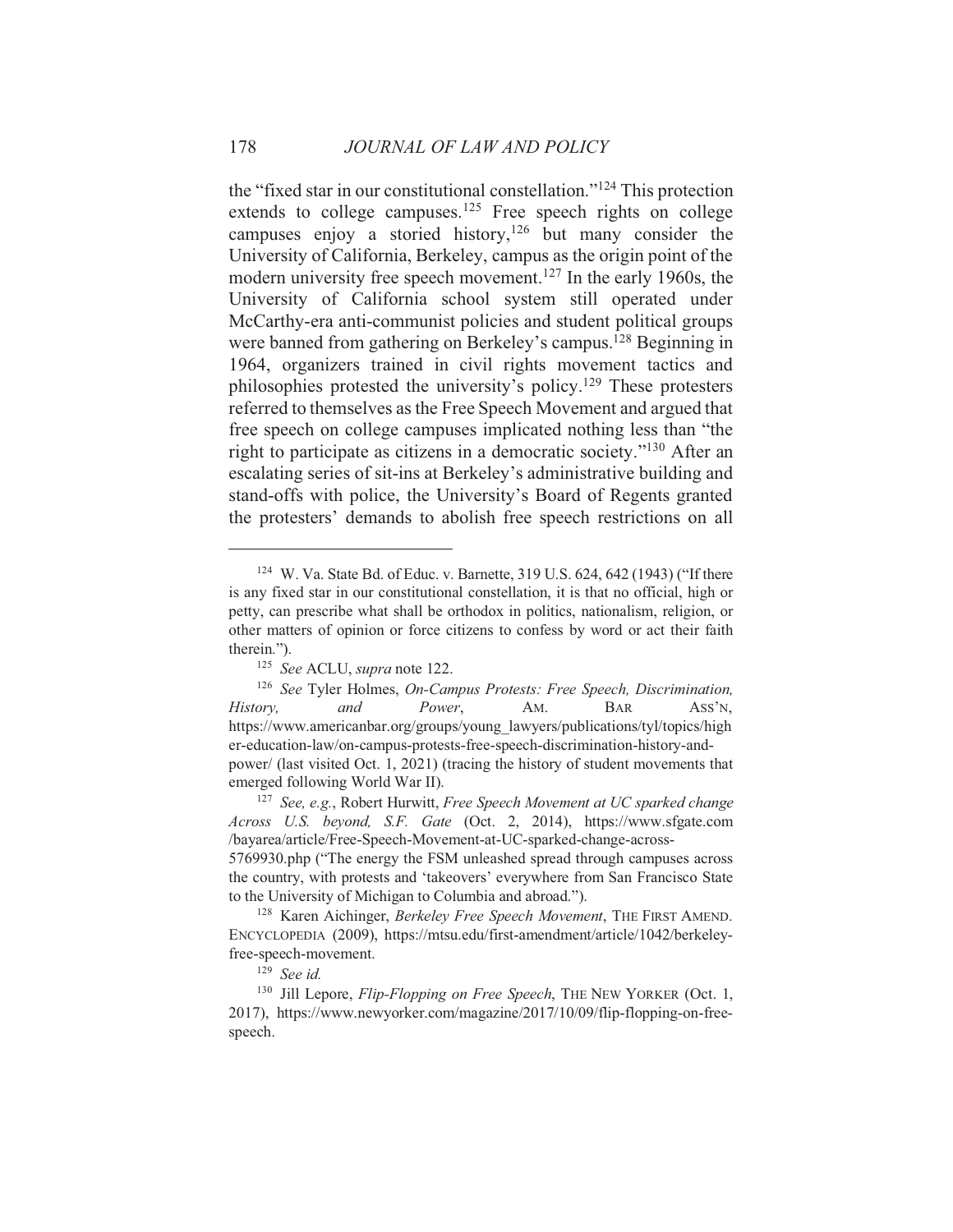University of California campuses.<sup>131</sup> Through the rest of the decade and into the 1970s, American college students vigorously asserted their right to free speech on campus through civil rights and anti-Vietnam War protests and demonstrations.<sup>132</sup>

In 1972, the Supreme Court decided Healy v. James and held that the First Amendment protects students' political expression at public colleges and universities.<sup>133</sup> The Court qualified its ruling by explaining that colleges may restrain free speech to prevent disruption on campus, but that the college faces a "heavy burden" to demonstrate that the speech restriction is necessary.<sup>134</sup> Furthermore, a college may be justified in imposing "reasonable regulations" regarding "the time, the place, and the manner in which student groups conduct their speech-related activities."<sup>135</sup> It is important to keep in mind that unlike public colleges, private colleges are under no constitutional obligation to conform to First Amendment standards.<sup>136</sup> Some state courts and legislatures, however, prohibit private colleges' infringement on students' political speech rights, and some private colleges have adopted similar policies.<sup>137</sup>

In the decades since the Free Speech Movement and the Healy decision, the conversation surrounding free speech on college

<sup>135</sup> Healy, 408 U.S. at 192.

<sup>136</sup> First Amendment on Private Campuses, HARV. CIV. RTS. -CIV. LIBERTIES L. REV.: AMICUS BLOG (Dec. 1, 2015), https://harvardcrcl.org/firstamendment-on-private-campuses/ (explaining that private universities (universities not operated by the government) are regarded as such even if they receive significant funding from the federal government).

<sup>137</sup> See Freedom of Speech, PALESTINE LEGAL (May 7, 2015), https://palestinelegal.org/legal-student-handbook/2015/5/1/overview *(citing)* protections in Cal. Educ. Code § 94367(a); see also State v. Schmid, 423 A.2d 615, 627–29 (N.J. 1980); Commonwealth v. Tate, 432 A.2d 1382, 1390–91 (Penn. 1981); Alderwood Assoc. v. Wash. Env't Council, 635 P.2d 108, 117 (Wash.  $1981$ ).

<sup>&</sup>lt;sup>131</sup> See Aichinger, *supra* note 128.

<sup>&</sup>lt;sup>132</sup> See Lepore, supra note 130.

<sup>&</sup>lt;sup>133</sup> Healy v. James, 408 U.S. 169 (1972).

<sup>&</sup>lt;sup>134</sup> Id. at 184. Cf. Braxton v. Mun. Ct., 10 Cal. 3d 138, 146 (1973) ("[N]either the 'content' of speech nor freedom of association can be restricted merely because such expression or association disrupts the tranquility of a campus or offends the tastes of school administrators or the public ... [C] ourts have never held that such 'disruption' falls outside the boundaries of the First Amendment.").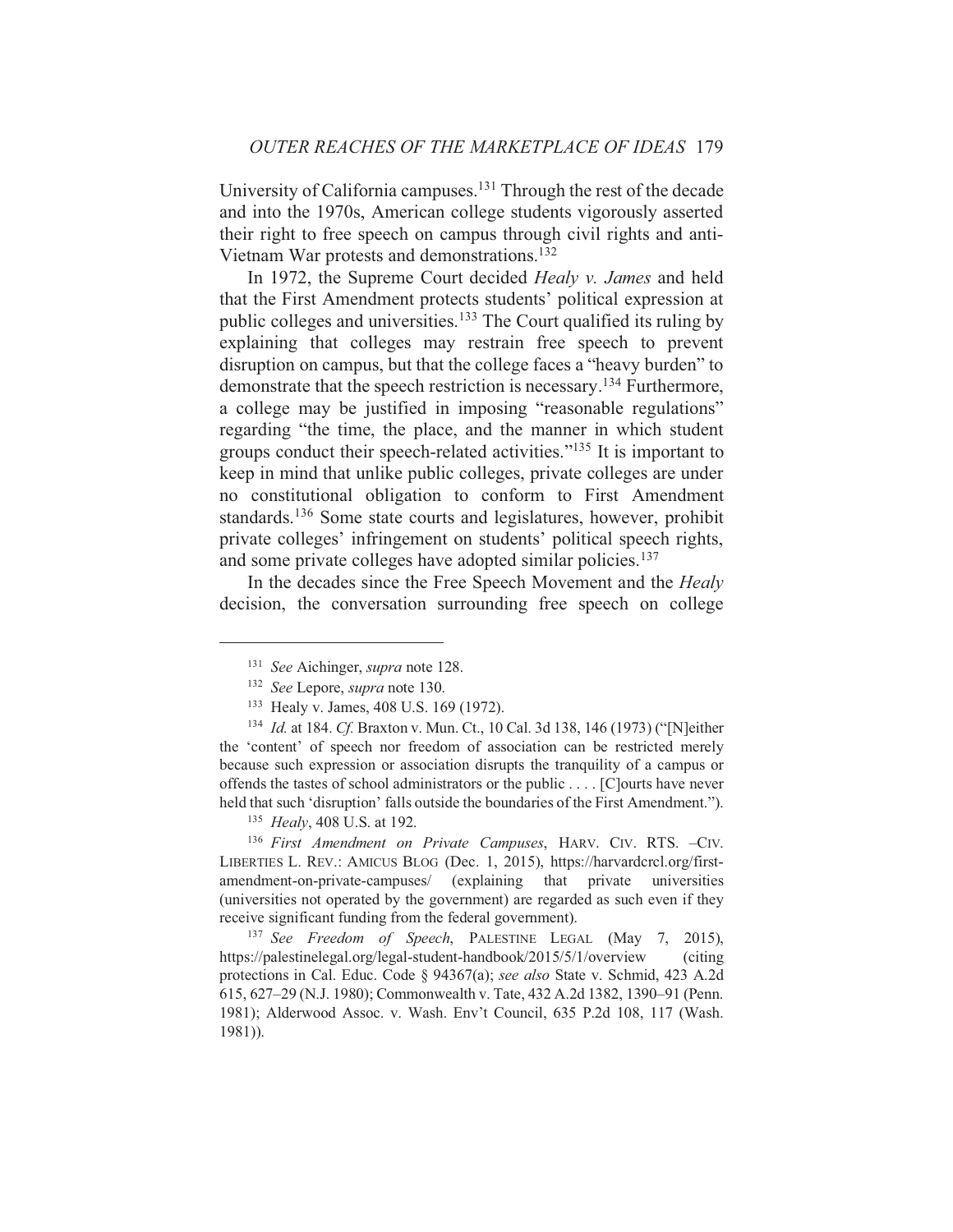campuses has developed new arguments and political valences.<sup>138</sup> In the 1980s and 1990s, as college campuses adopted policies designed to mitigate historically exclusionary admissions practices, students of color, women, and LGBTQ+ students faced racist, sexist, and homophobic on-campus harassment.<sup>139</sup> In response, over 350 universities adopted "hate speech codes" prohibiting racist and other hateful speech;<sup>140</sup> however, these codes have been routinely held unconstitutionally vague in court.<sup>141</sup> The courts' decisions affirmed the principle that universities may not "prohibit . . . certain speech because it disagreed with ideas or messages sought to be conveyed," even when such speech was "found to be offensive, even gravely so, by large numbers of people."<sup>142</sup>

One prevalent narrative today holds that the right and left wings on campuses have effectively swapped places with respect to free speech. Now, conservative students and faculty vehemently defend freedom of political speech (no matter how hateful) whereas liberal students and faculty shut down speakers with whom they disagree through protest and speech codes.<sup>143</sup> Right wing proponents of free

<sup>140</sup> Chemerinsky, *supra* note 122.

<sup>141</sup> See, e.g., Doe v. Univ. of Mich., 721 F. Supp. 852, 867 (E.D. Mich. 1989) (holding the University of Michigan's hate speech code, which regulated racist or discriminatory behavior that actually or conceivably threatens academic efforts, unconstitutional for vagueness and overbreadth); UWM Post, Inc. v. Bd. of Regents of Univ. of Wis. Sys., 774 F. Supp. 1163, 1181 (E.D. Wis. 1991) (holding the University of Wisconsin's hate speech code, which regulated racist or particular discriminatory conduct directed at individuals and creating a hostile university environment, unconstitutional for vagueness and overbreadth); Dambrot v. Cent. Mich. Univ., 839 F. Supp. 477, 482 (E.D. Mich. 1993), aff'd, 55 F.3d 1177, 1181 (6th Cir. 1995) (holding Central Michigan University's "discriminatory harassment" code unconstitutionally vague and overbroad).

<sup>142</sup> *Doe*, 721 F. Supp. at 863.

<sup>143</sup> See, e.g., Joshua Fatzick, American College Campuses Increasingly Hostile to Free Speech, VOICES OF AMERICA (Apr. 26, 2017), https://www.voanews.com/a/us-colleges-confront-new-era-sometimes-violentprotest/3826959.html (arguing that incidents of protest against conservative speakers such as Charles Murray and Heather MacDonald are "increasingly common" and "appear<sup>[]</sup> to indicate shifting attitudes about free speech among

180

<sup>&</sup>lt;sup>138</sup> See, e.g., Lepore, *supra* note 130; Holmes, *supra* note 126.

<sup>&</sup>lt;sup>139</sup> See Alex Aichinger & John R. Vile, *Campus Speech Codes*, THE FIRST AMEND. ENCYCLOPEDIA, https://www.mtsu.edu/first-amendment/article/991 /campus-speech-codes (last updated June 2017).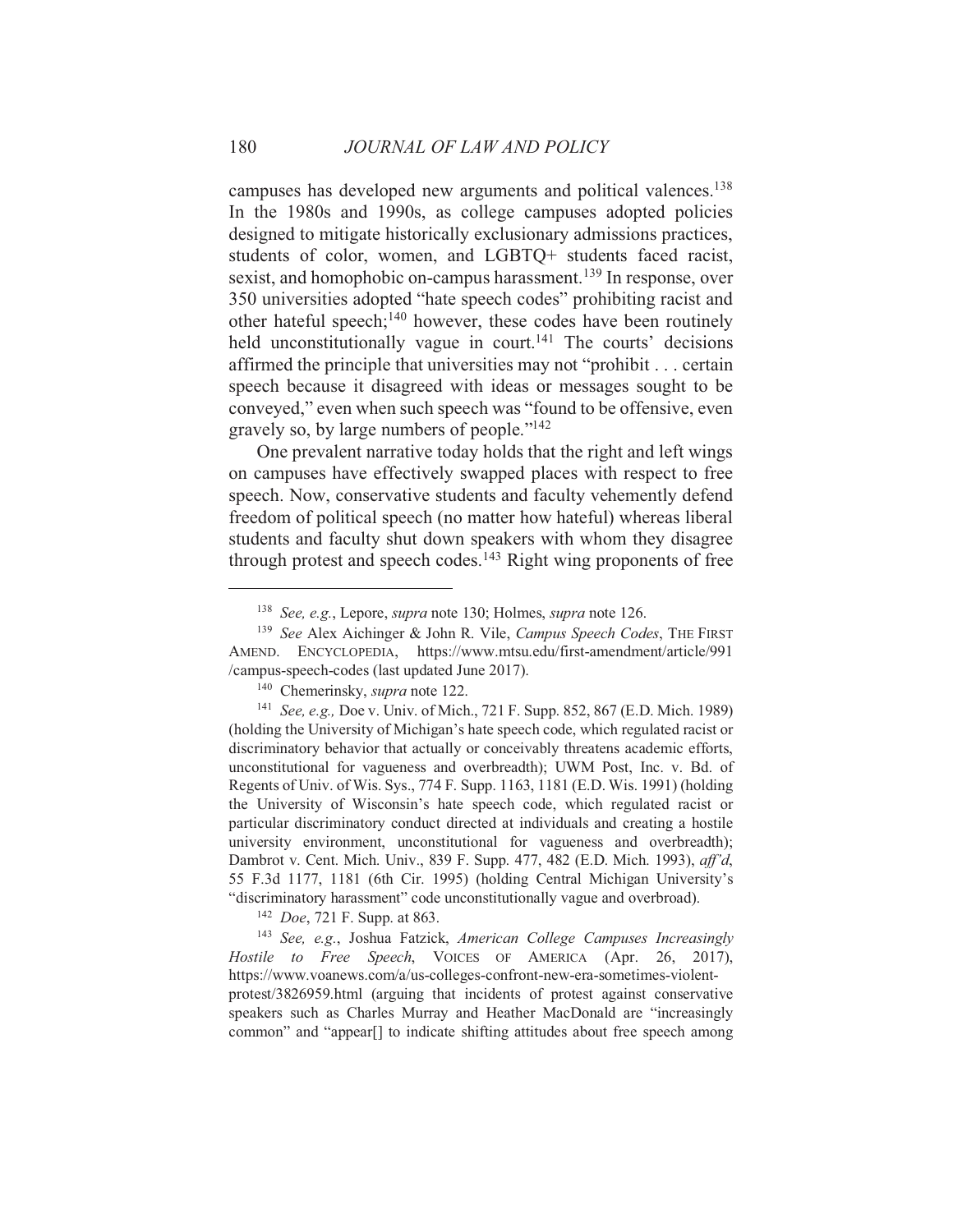speech, in particular, argue that the college campus should function as a "marketplace of ideas"—a concept coined by Justice Oliver Wendell Holmes in his First Amendment jurisprudence<sup>144</sup>—in which all types of expression deserve to be heard, and the most persuasive arguments win through unrestricted debate.<sup>145</sup> Other theorists argue that the process-oriented marketplace concept pays little heed to the desirability and equity of different ideas, and that it is not transferrable to the college campus where young students who live on campus are particularly vulnerable to hateful rhetoric and do not have the analogous political power of democratic citizens.<sup>146</sup> For some of these thinkers, restrictions on hateful expression may be warranted and necessary interventions.<sup>147</sup> For others, restrictions are both overinclusive and underinclusive because they grant university administrations interlocutory power in student discourse and fail to adequately address the pervasive and subtle manifestations of racist and hateful speech and expression on campus.<sup>148</sup>

The issue of campus Palestinian political activism provides an interesting inflection point to theories of campus free speech and the benefits of speech restrictions.<sup>149</sup> As discussed in Part I, college campuses have proven to be uniquely fertile ground for expanding Palestinian political activism and building cross-platform coalitions, particularly with Black solidarity movements.<sup>150</sup> Palestinian activists have experienced considerable legal and media backlash

today's students"); Lepore, *supra* note 130 (explaining that "the left's commitment to free speech began to unravel" in the 1970s and 1980s due to criticism on giving racist and fascist views a platform and the field of trauma studies).

<sup>&</sup>lt;sup>144</sup> Abrams v. U.S., 250 US 616, 630 (1919) (Holmes, J., dissenting) ("[T]he best test of truth is the power of the thought to get itself accepted in the competition of the market.").

<sup>&</sup>lt;sup>145</sup> First Amendment on Private Campuses, supra note 136.

 $146$  See id.

<sup>&</sup>lt;sup>147</sup> See, e.g., Greta Anderson, Contradictions on Free Speech, INSIDE HIGHER ED (May 5, 2020), https://www.insidehighered.com/news/2020/05/05 /gallupknight-foundation-survey-shows-students-conflicted-about-free-speech; Aichinger & Vile, *supra* note 139.

<sup>&</sup>lt;sup>148</sup> HARV. CIV. RTS.-CIV. LIBERTIES L. REV.: AMICUS BLOG, supra note 136.

<sup>&</sup>lt;sup>149</sup> See, e.g., Hauslohner & Svrluga, *supra* note 1.

 $150$  See supra Part I.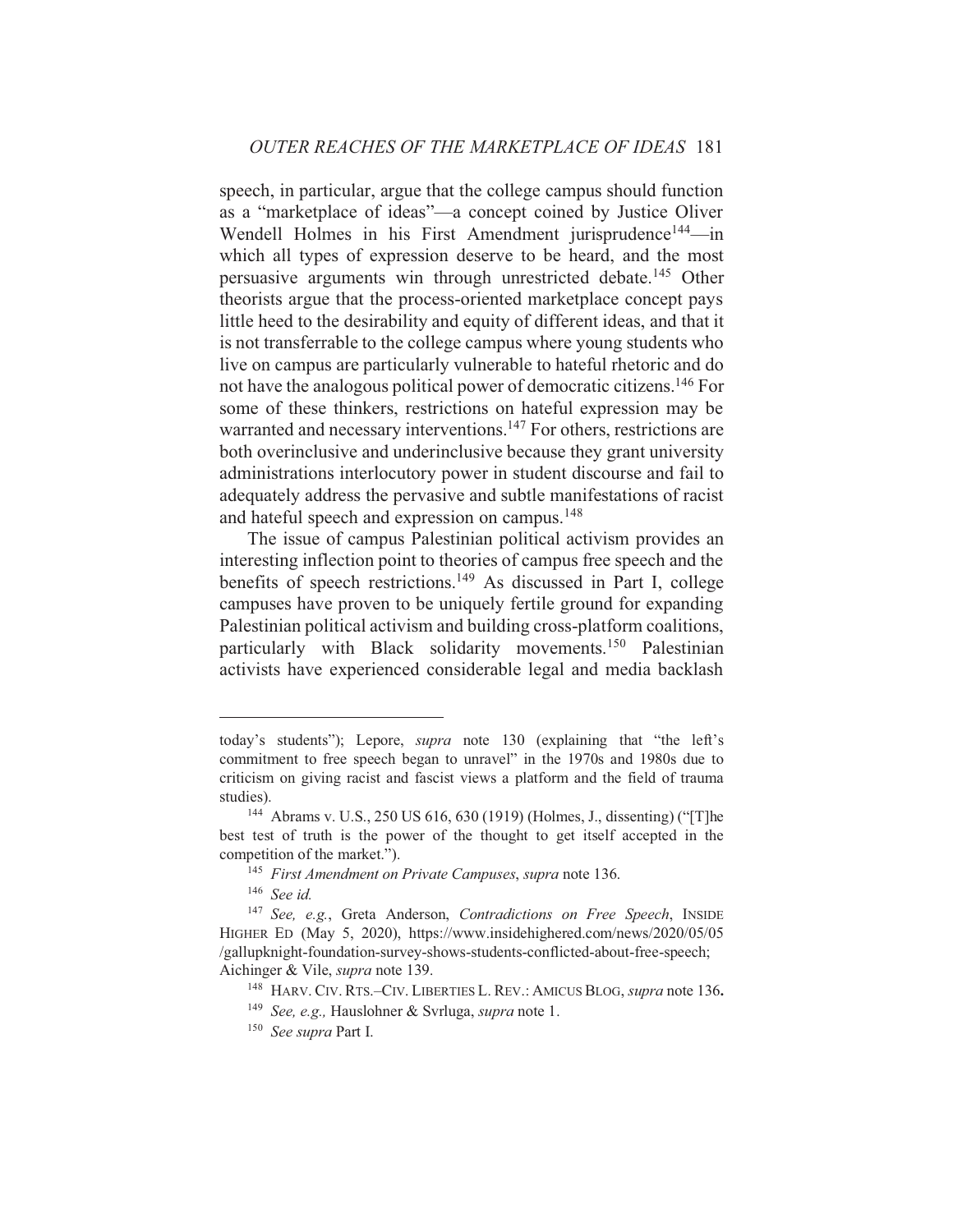for their political speech and expression,  $151$  typically from more conservative students and outside organizations.<sup>152</sup> In this sense, Palestinian activists on college campuses today uniquely mirror campus civil rights and anti-Vietnam War protesters from the midtwentieth century, who also demanded a platform for their restricted political speech. Instead of considering all political speech functionally equivalent, it is clarifying to consider political speech through the lenses of institutional and cultural power.<sup>153</sup> For all the student support for Palestinian causes, mainstream American political support for Palestinian human rights remains minimal-tononexistent.<sup>154</sup> Those who file Title VI complaints against Palestinian campus activists are attempting to maintain criticism of Israeli policy as beyond the pale of acceptable speech. By repeatedly banishing Palestinian human rights discourse to the outer edges of the campus "marketplace of ideas," Title VI complainants minimize the persuasive power of anti-Zionist speech and can avoid responding to criticism of Israel on its merits.

## C. Title VI Complaints Against Palestinian Activists

In 2013, the Center for Constitutional Rights, National Lawyers Guild, American-Arab Anti-Discrimination Committee, and five other civil rights organizations sent letters to the DOE and the San Francisco OCR about a disturbing trend.<sup>155</sup> In 2007, 2009, and 2011, Title VI complaints had been filed with the OCR against three University of California campuses, alleging that activities by the SJP and Muslim Student Association ("MSA") that were critical of Israel amounted to anti-Semitic harassment, subject to Title VI

<sup>&</sup>lt;sup>151</sup> See supra Part II, Section C.

<sup>&</sup>lt;sup>152</sup> See Roth-Rowland, *supra* note 26.

<sup>&</sup>lt;sup>153</sup> See generally Hauslohner & Svrluga, *supra* note 1 (discussing conflicting views of what qualifies as political speech on college and university campuses).

<sup>&</sup>lt;sup>154</sup> Morgan Moone, *Can Pro-Palestinian Politicians win Elections*?, LAW AT THE MARGINS, (Sept. 27, 2018), https://lawatthemargins.com/09252018palestinianprogressives/.

<sup>&</sup>lt;sup>155</sup> Coalition calls on DOE to address use of Title VI of Civil Rights Act to silence students advocating for Palestinian rights, AMERICAN MUSLIMS FOR PALESTINE (May 28, 2013), https://www.ampalestine.org/newsroom/coalitioncalls-on-doe-to-address-use-of-title-vi-of-civil-rights-act-to-silence-students.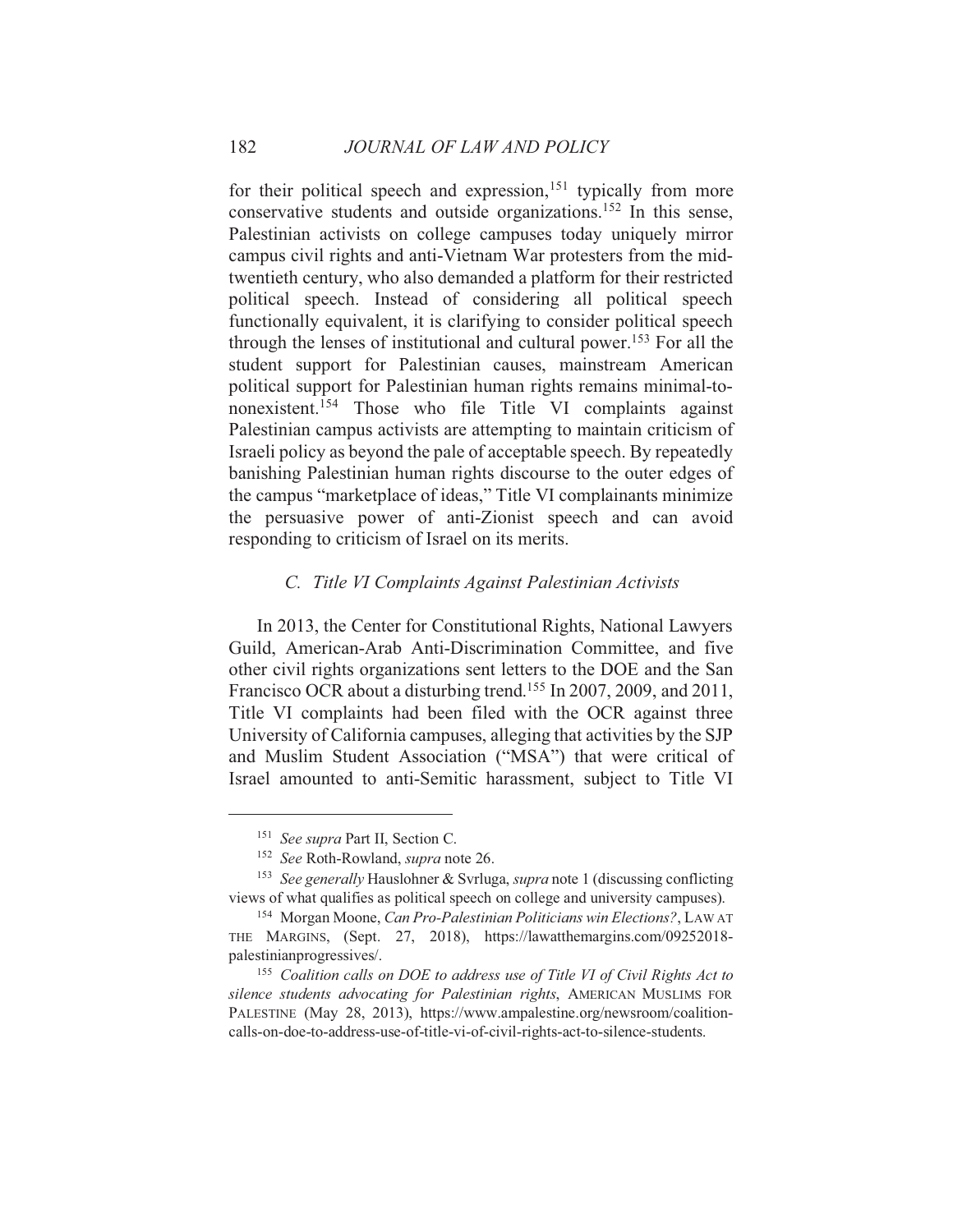redress.<sup>156</sup> At the time of the letters' writing, all three complaints remained open, despite the OCR's internal policy of resolving Title VI complaints within 180 days of commencing an investigation.<sup>157</sup> The letters' authors expressed concern that by maintaining these long-pending investigations, the OCR was "inadvertently contravening the purposes of Title VI" and its antidiscrimination mandate.<sup>158</sup> The nature of the complaints, opened in response to student group activities, resulted in Title VI being weaponized by its complainants as a means of "censor[ing] or limit[ing] protected speech and expressive activity"—despite the OCR's own stipulation that its Title VI enforcement was not intended to restrict protected expressive activity.<sup>159</sup> Moreover, the pendency of the complaints and languishing investigations contributed to a cultural "chill[ing]" of constitutionally protected political speech, both for students directly involved in groups such as SJP and MSA and for the universities' larger student bodies.<sup>160</sup>

In August 2013, the OCR announced that it was dismissing all three Title VI complaints against the University of California campuses, emphasizing that the allegedly discriminatory activity was protected political speech.<sup>161</sup> In its letter to one of the three

<sup>&</sup>lt;sup>156</sup> Letter from American-Arab Anti-Discrimination Comm., et al., to Seth M. Galanter, Acting Ass't Sec'y for C.R., U.S. DOE, et al., RE: OCR Policies, Practices and Procedures That Are Violating the First Amendment

Speech Rights of College and University Students (May 14, 2013) (on file with author) (describing complaints filed against the University of California, Irvine in 2007, by the University of California, Santa Cruz, in 2009, and by the University of California, Berkeley, in 2011). The Title VI complaint against the University of California, Berkeley, had originated as a suit dismissed by federal district court for its failure to state a Title VI claim against the university. See Salahi & Bargzie, supra note 17, at 165.

<sup>&</sup>lt;sup>157</sup> Letter from American-Arab Anti-Discrimination Comm., et al., to Arthur Zeidman & Gemini McCasland, Off. of C.R., S.F. Div., RE: Pending Title VI Investigations Leading to the Chilling of Student Speech (May 14, 2013) (on file with author).

 $158$  *Id.* at 2.

<sup>&</sup>lt;sup>159</sup> Id. (citing Letter from Gerald A. Reynolds, Ass't Sec'y, Off. of C.R., First Amendment: Dear Colleague (July 28, 2003) (on file with author).

 $160$  Id.

<sup>&</sup>lt;sup>161</sup> See In Victory for Student Free Speech, Department of Education Dismisses Complaints, CTR. FOR CONST. RTS., https://ccriustice.org/home/press-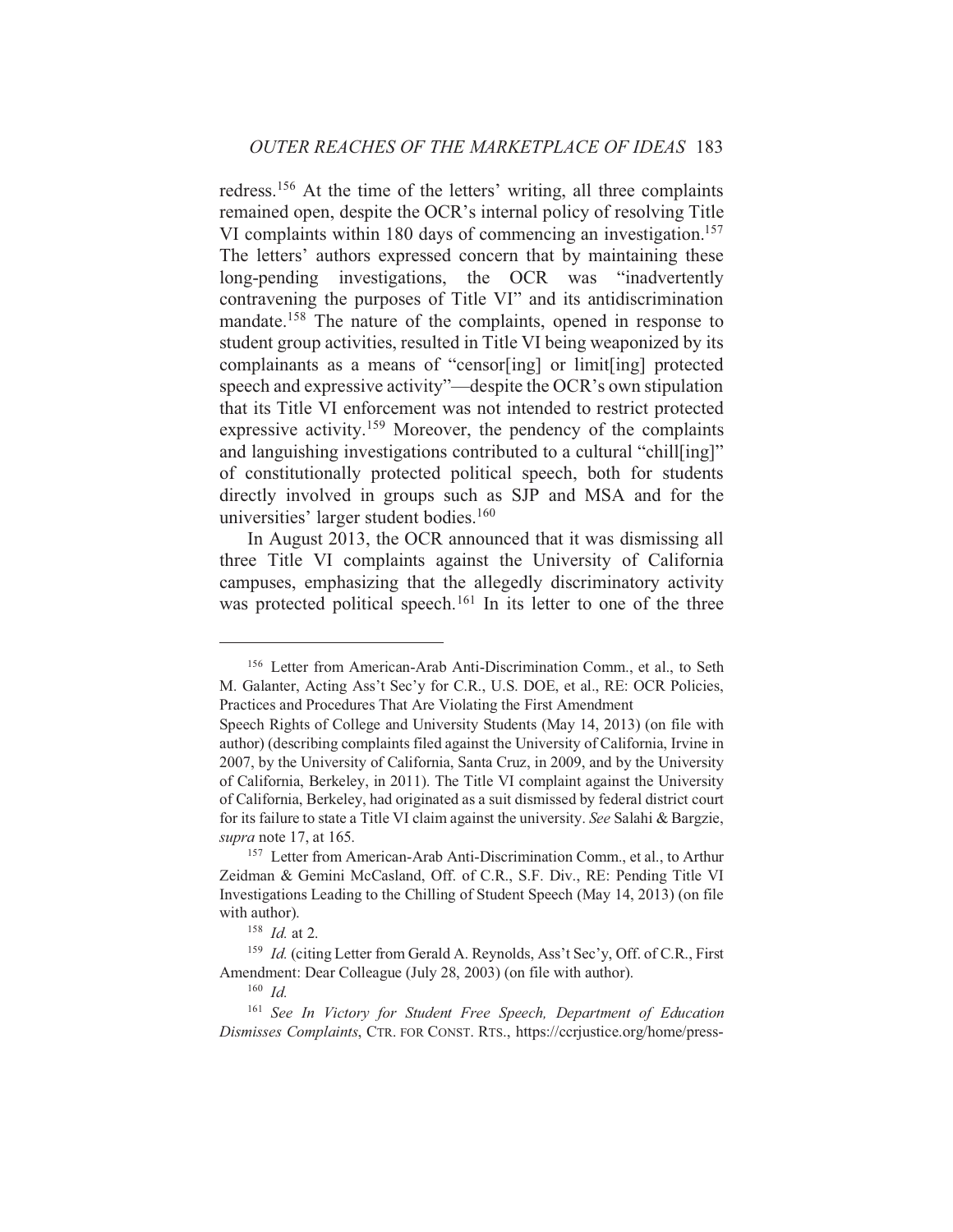campuses, the University of California, Irvine, the OCR explained that the campus incidents included in the original complaint demonstrated that, to the extent that there was harassment, it was based on *political* differences between the Jewish student complainants and members of the University of California, Irvine, MSU, rather than upon religious difference.<sup>162</sup> This harassment, furthermore, did not rise to the level required for action by the OCR, which must establish a "hostile environment" for a reasonable person of the same age and race as the victim.<sup>163</sup> The "mere" expression of views, words, symbols, or thought that a student finds personally offensive" was insufficient for establishing a finding of a hostile environment, particularly on college and university campuses, where "academic freedom [should foster] the robust exchange of ideas."<sup>164</sup> In 2014, the OCR dismissed the claimants' appeals. $165$ 

Even though the complaints were dismissed, the investigatory processes and their repercussions nonetheless created an environment in which campus activists felt they could not express protected political speech without facing repercussions.<sup>166</sup> Students at colleges where complaints had been filed remained uncertain about the outcome of the years-long investigations and were reluctant to affiliate themselves publicly with organizations such as SJP for fear of damaging their reputation, hindering their career prospects, or incurring other sorts of reprisals.<sup>167</sup> Moreover, OCR

center/press-releases/victory-student-free-speech-department-educationdismisses (last updated Sept. 4, 2013).

<sup>&</sup>lt;sup>162</sup> Letter from Zachary Pelchat to Chancellor Michael V. Drake, Univ. of Cal., Irvine (Aug. 19, 2013) (on file with author).

 $163$  *Id.* 

 $164$  Id

<sup>&</sup>lt;sup>165</sup> Letters from Arthur Zeidman, Dir. of the Off. of C.R., S.F. Div., to redacted claimants (June 6, 2014) (on file with author).

<sup>&</sup>lt;sup>166</sup> Salahi & Bargzie, *supra* note 17, at 170–71.

<sup>&</sup>lt;sup>167</sup> See id. at 170–71. One particularly chilling reprisal of students' affiliation with Palestinian activism is the threat of being blacklisted through the Canary Mission, a website that compiles dossiers of pro-Palestinian protesters and activists—most of them college and university students. See Alex Kane, "It's Killing the Student Movement": Canary Mission's Blacklist of Pro-Palestine Activists is Taking a Toll, THE INTERCEPT (Nov. 22, 2018), https://theintercept.com/2018/11/22/israel-boycott-canary-mission-blacklist/.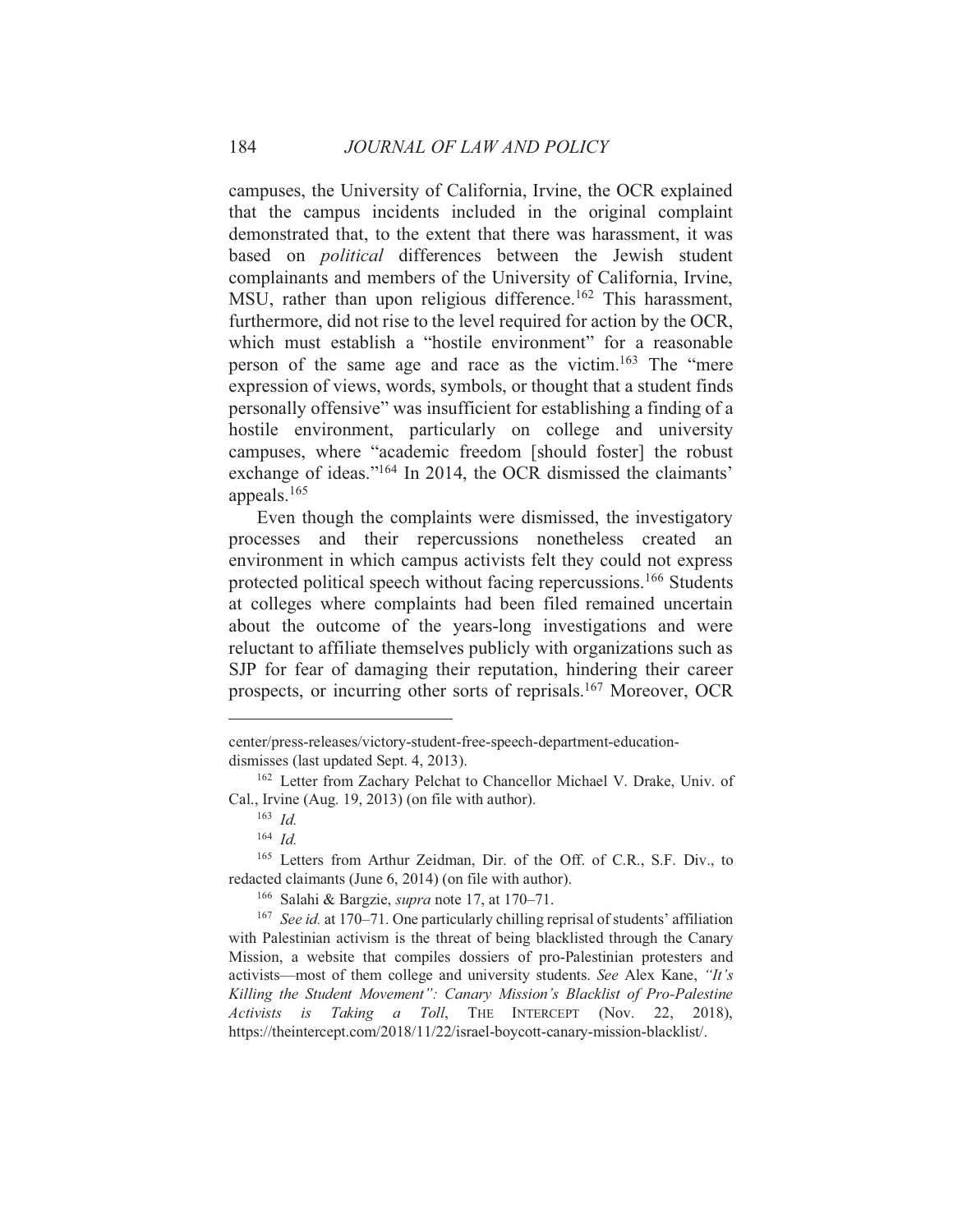investigations, particularly on the issue of the Israel/Palestine conflict, tend to garner considerable media attention.<sup>168</sup> They therefore impact not only the colleges at which the complaints are made, but also a broader range of colleges and universities whose administrators, seeking to avoid withdrawal of federal funds or bad media coverage, attempt to suppress or censor Palestinian activism on campus.  $169$ 

The OCR's dismissal of these complaints roughly coincided with dismissals of analogous Title VI complaints filed against Rutgers University, Barnard College, and Brooklyn College.<sup>170</sup> Following this rejection, there were no publicized Title VI complaints filed with the OCR until 2018, according to Palestine Legal, an organization that monitors such complaints.<sup>171</sup> It is important to note, however, that OCR complaints are not made public as a matter of course; they must either be requested from the OCR through the Freedom of Information Act ("FOIA") $172$  or

<sup>&</sup>lt;sup>168</sup> See Salahi & Bargzie, *supra* note 17, at 171–72.

<sup>&</sup>lt;sup>169</sup> Id. at 172. See, e.g., Peter Bonilla, Free Speech Concerns Swirl Around Northeastern University's Suspension of Pro-Palestinian Group, FOUND. FOR INDIV. RTS. IN EDUC. (Mar. 14, 2014), https://www.thefire.org/free-speechconcerns-swirl-around-northeastern-universitys-suspension-of-pro-palestiniangroup/ (exploring the 2014 suspension by Northeastern of the university's SJP chapter after its members placed mock eviction notices under students' residence hall doors, mimicking the notices served to Palestinians in Gaza and the West Bank prior to home demolition or bombing. The article also notes that in the year prior, SJP students who staged an event walkout were required to write a "civility" statement, laying down rules for future conduct.").

<sup>&</sup>lt;sup>170</sup> See Dima Khalidi et al., The Palestine Exception to Free Speech: A Movement Under Attack in the US, PALESTINE LEGAL & THE CTR. FOR CONST. RTS., at 36 (Sept.  $2015$ ), https://static1.squarespace.com/static/548748b1e4b083fc03ebf70e/t/560c2e0ae4 b083d9c363801d/1443638794172/Palestine+Exception+Report+Final.pdf.

<sup>&</sup>lt;sup>171</sup> See PALESTINE LEGAL, Federal Crackdown, supra note 19; see also PALESTINE LEGAL, 2019 Year in Review, supra note 21.

<sup>&</sup>lt;sup>172</sup> Case Processing Manual (CPM), U.S. DEPT. OF EDUC., OFF. OF CIV. RTS., 33 (effective date Aug. 26, 2020), https://www2.ed.gov/about/offices list/ocr/docs/ocrepm.pdf (explaining that, while FOIA requests may be filed to examine documents related to Title VI investigations, the OCR is "not required to release documents, or portions thereof, during the case resolution and investigation process or enforcement proceedings if the release could reasonably be expected to interfere with OCR's law enforcement activities."). Complaints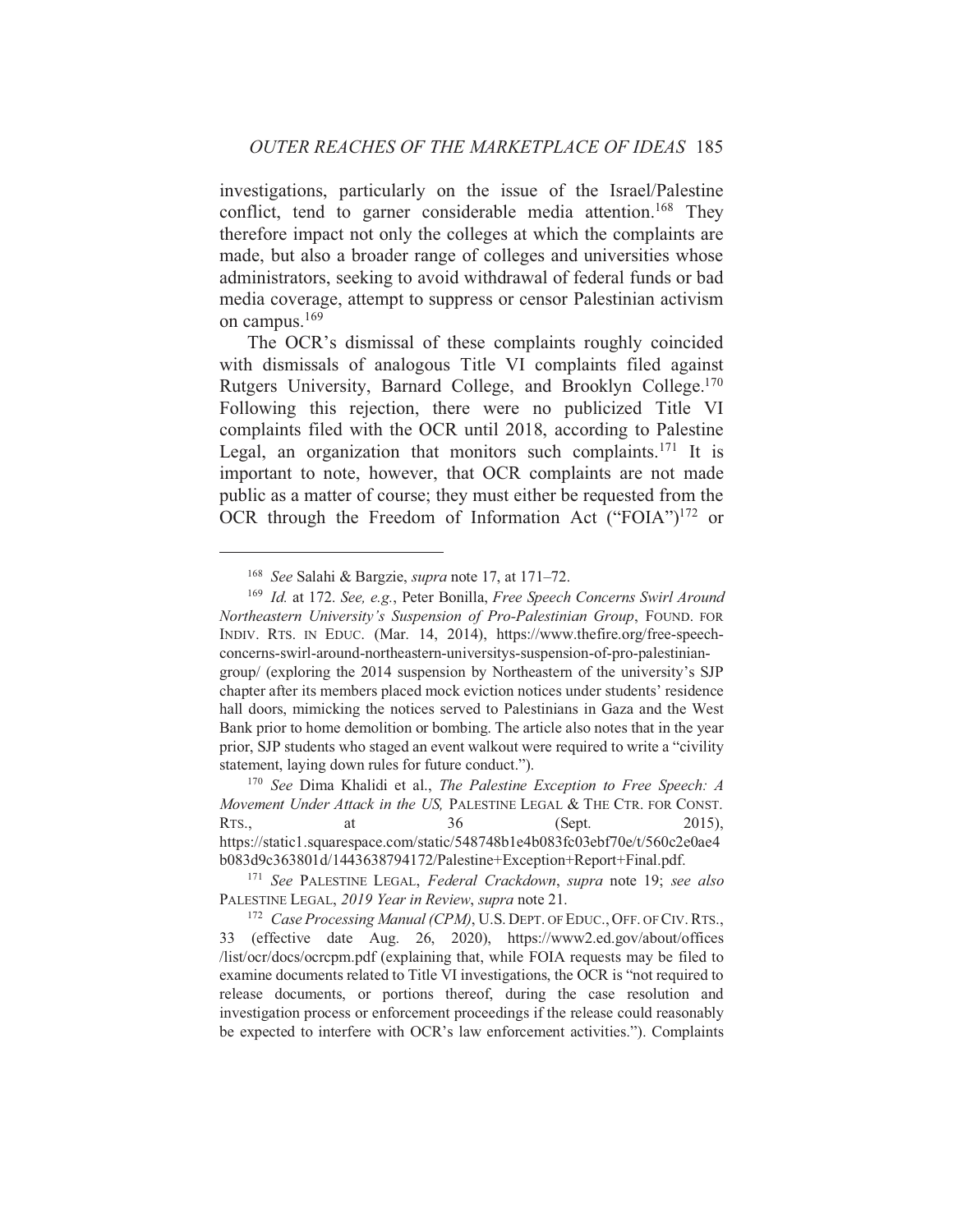informally disseminated. In 2018, two Title VI complaints were reported to Palestine Legal, and in 2019, eight Title VI complaints were reported to the organization, three of which were filed after President Trump signed Executive Order 13,899 in December  $2019$ <sup>173</sup> In 2020, at least four investigations were reported to Palestine Legal.<sup>174</sup>

### III. EXECUTIVE ORDER 13,899 AND ITS AFTERMATH

A. Executive Order 13,899: "Combatting Anti-Semitism"

On December 11, 2019, President Trump signed Executive Order 13,899, which codified the definition of anti-Semitism adopted by the International Holocaust Remembrance Alliance ("IHRA")<sup>175</sup> for the purpose of Title VI complaints.<sup>176</sup> Section 1 of the order explains that its purpose is to combat rising anti-Semitic incidents, and that "students, in particular, continue to face anti-Semitic harassment in schools and on university and college campuses."<sup>177</sup> The section also states that while Title VI's

may be publicized by complainants themselves. See, e.g., THE LAWFARE PROJECT, supra note 23 (counsel for Title VI complainant against Columbia University publicizing its filing of the complaint). They may also be released to the media by complainants. See, e.g., Jenni Fink, Civil Rights Office Investigating NYU Over Claim It Allowed Hostile Atmosphere for Jewish Students, NEWSWEEK (Nov. 15, 2019), https://www.newsweek.com/civil-rights-office-investigating-nyu-overclaim-it-allowed-hostile-atmosphere-jewish-students-1472118 (publicizing Title VI complaint filed against New York University).

<sup>&</sup>lt;sup>173</sup> PALESTINE LEGAL, 2019 Year in Review, supra note 21; see also Michael Arria, Pro-Palestine Campus Groups Are Being Targeted Via Federal Complaints Thanks to the Trump Administration, MONDOWEISS (Jan. 7, 2020), https://mondoweiss.net/2020/01/pro-palestine-campus-groups-are-beingtargeted-via-federal-complaints-thanks-to-the-trump-administration/ (reporting

two Title VI complaints filed against Columbia University in December 2019).

<sup>&</sup>lt;sup>174</sup> PALESTINE LEGAL, 2020 Year in Review, supra note 21.

<sup>&</sup>lt;sup>175</sup> The IHRA is a transnational Holocaust education organization that "unites governments and experts to strengthen, advance and promote Holocaust education, research and remembrance." About Us, INTERNATIONAL HOLOCAUST REMEMBRANCE ALLIANCE, https://www.holocaustremembrance.com/about-us (last visited Oct.  $1, 2021$ ).

<sup>&</sup>lt;sup>176</sup> Exec. Order No. 13,899, 84 Fed. Reg. 68,779 (Dec. 11, 2019).

 $177$  Id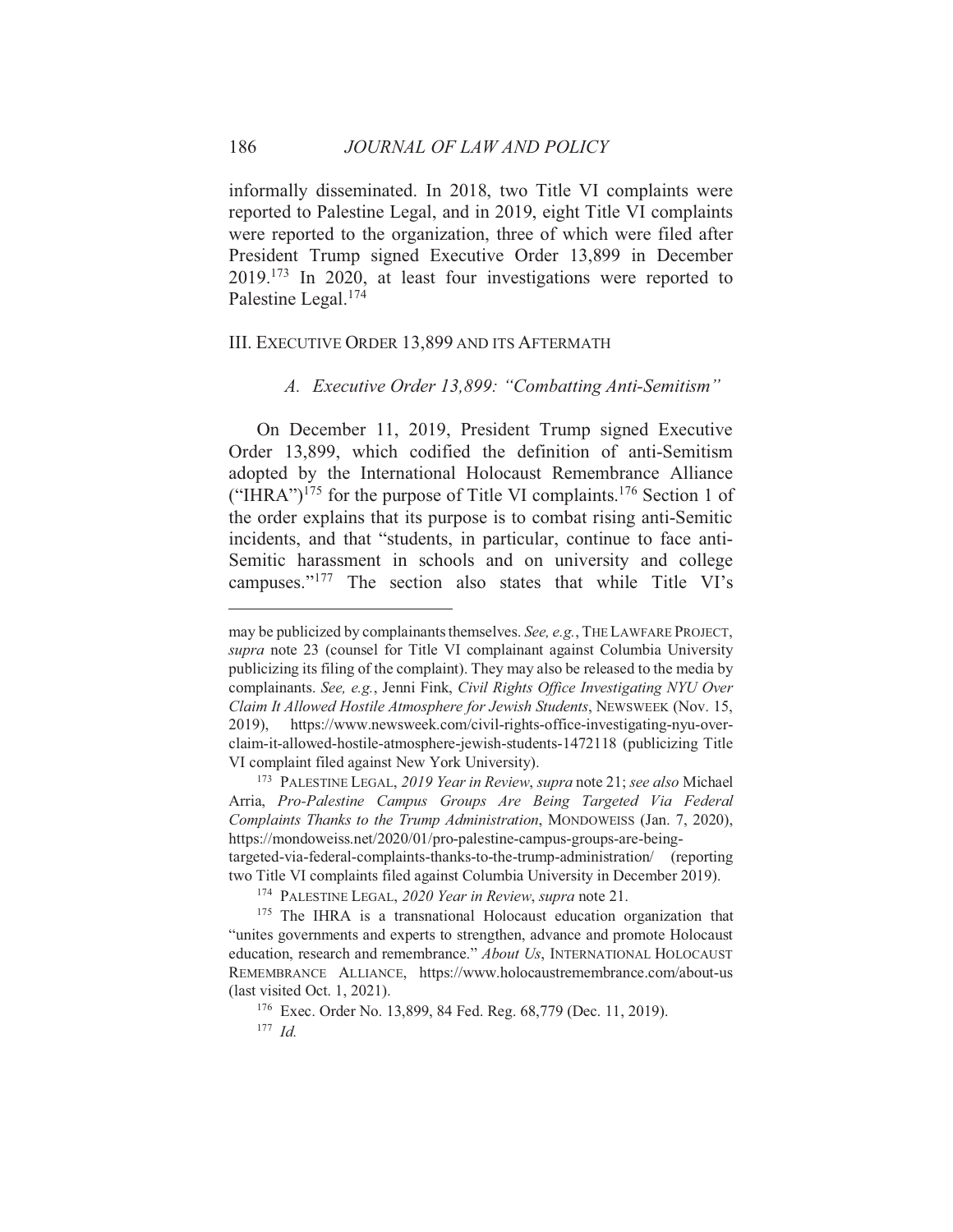protections are restricted to discrimination on the basis of race, color, or national origin, individuals "do not lose protection under Title VI for *also* being a member of a group that shares common religious practices," and that "[d]iscrimination against Jews may give rise to a Title VI violation when the discrimination is based on an individual's race, color, or national origin."<sup>178</sup> Lastly, the section commits the executive branch "to enforce Title VI against prohibited forms of discrimination *rooted in anti-Semitism* as vigorously as against all other forms of discrimination prohibited by Title  $VI.^{"179}$ 

In Section 2, "Ensuring Robust Enforcement of Title VI," the order provides,

> (a) In enforcing Title VI, and identifying evidence of discrimination based on race, color, or national origin, all executive departments and agencies (agencies) charged with enforcing Title VI shall consider the following:

> > (i) the non-legally binding working definition of anti-Semitism adopted on May 26, 2016, by the International Holocaust Remembrance Alliance  $(HIRA)$ , which states. "Antisemitism is a certain perception of Jews, which may be expressed as hatred toward Jews. Rhetorical and physical manifestations of antisemitism are directed toward Jewish or non-Jewish individuals and/or their property, toward Jewish community institutions and religious facilities"; and

> > (ii) the "Contemporary Examples of Anti-Semitism" identified by the IHRA, to the extent that any examples might be useful as evidence of discriminatory intent.<sup>180</sup>

The IHRA definition of "Contemporary Examples of Anti-Semitism" includes, inter alia,

 $178$  *Id.* (emphasis added).

 $179$  *Id.* (emphasis added).

 $180$  Id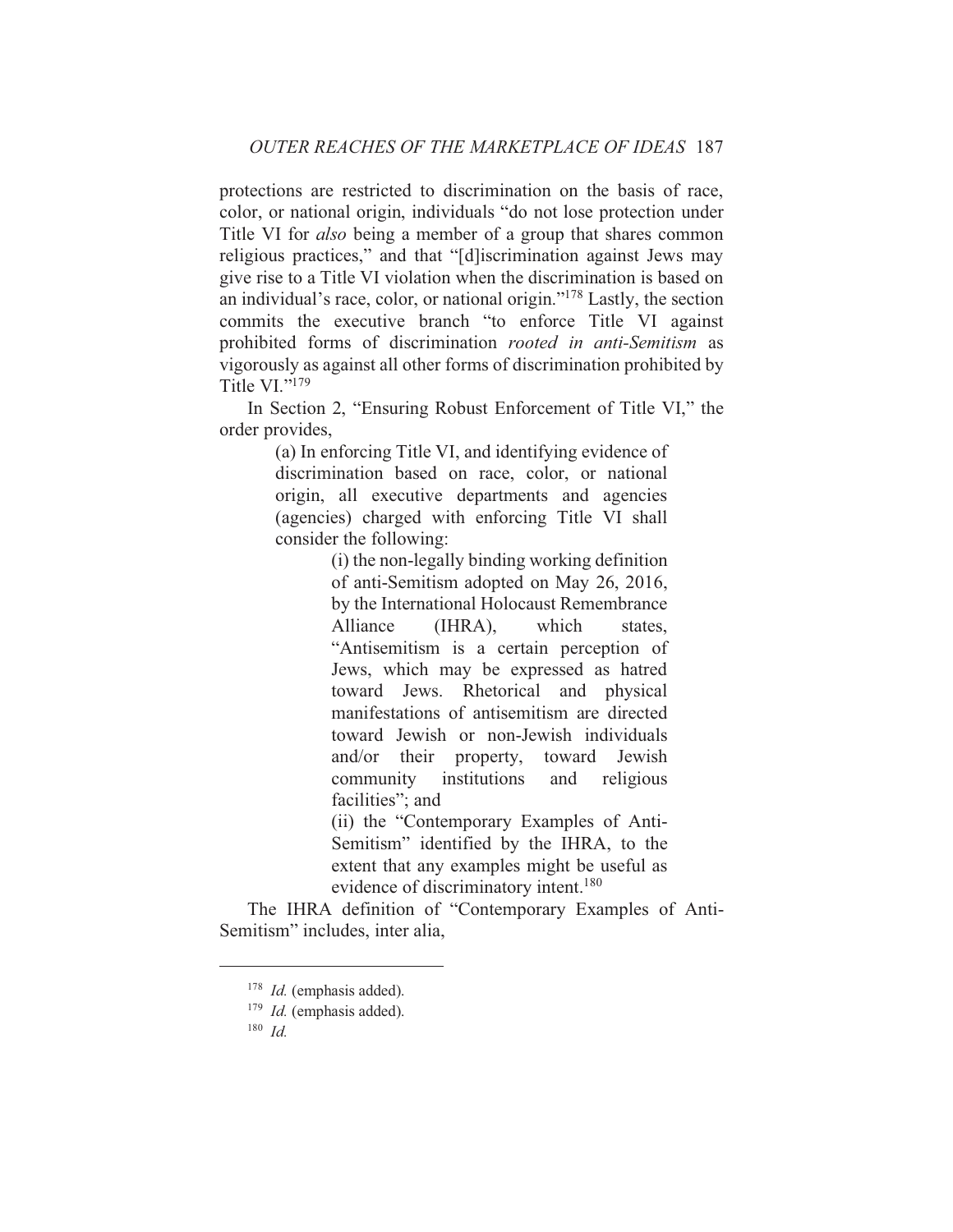the targeting of the state of Israel, conceived as a Jewish collectivity . . . [d]enying the Jewish people their right to self-determination, e.g., by claiming that the existence of the State of Israel is a racist endeavor... [and a]pplying double standards by requiring of it a behavior not expected or demanded of any other democratic nation."<sup>181</sup>

Sections 3, 4, and 5 provide that each executive agency should submit a report to the President "identifying additional nondiscrimination authorities within its enforcement authority with respect to which the IHRA definition of anti-Semitism could be considered," as well as rules of construction and general provisions ensuring compliance with existing laws and orders.<sup>182</sup>

Executive Order 13,899 mirrors the 2004 enforcement guidelines promulgated and subsequently reiterated by the OCR, which already specify that discrimination on the basis of religion may be subject to Title VI redress if it contains an element of racial or national discrimination.<sup>183</sup> The only truly novel portion of the order is its embedded expansion of the terms of anti-Semitic discrimination to include speech or activity that is critical of Israel.

## B. The Future of Title VI OCR Complaints Following Executive Order 13.899

Following the promulgation of the order, at least six Title VI complaints alleging anti-Semitism have been filed with the OCR.<sup>184</sup> On December 18, 2019, the Lawfare Project<sup>185</sup> filed a complaint on

188

<sup>&</sup>lt;sup>181</sup> INTERNATIONAL HOLOCAUST REMEMBRANCE ALLIANCE, *supra* note 28.

<sup>&</sup>lt;sup>182</sup> Exec. Order No. 13,899, 84 Fed. Reg. 68,779 (Dec. 11, 2019).

<sup>&</sup>lt;sup>183</sup> See Marcus, *supra* note 118; Ali, *supra* note 120; Seth Galanter, *supra* note 121.

<sup>&</sup>lt;sup>184</sup> See supra Part II, Section C.

<sup>&</sup>lt;sup>185</sup> The Lawfare Project is a coalition of attorneys dedicated to litigating claims of anti-Semitism. See Who We Are, THE LAWFARE PROJECT, https://www.thelawfareproject.org/who-we-are (last visited Sep. 29, 2021). Critics of the Lawfare Project characterize the organization as a far-right group "supported by donors who also fund neoconservative think tanks like the David Horowitz Freedom Center and Pamela Geller's American Freedom Defense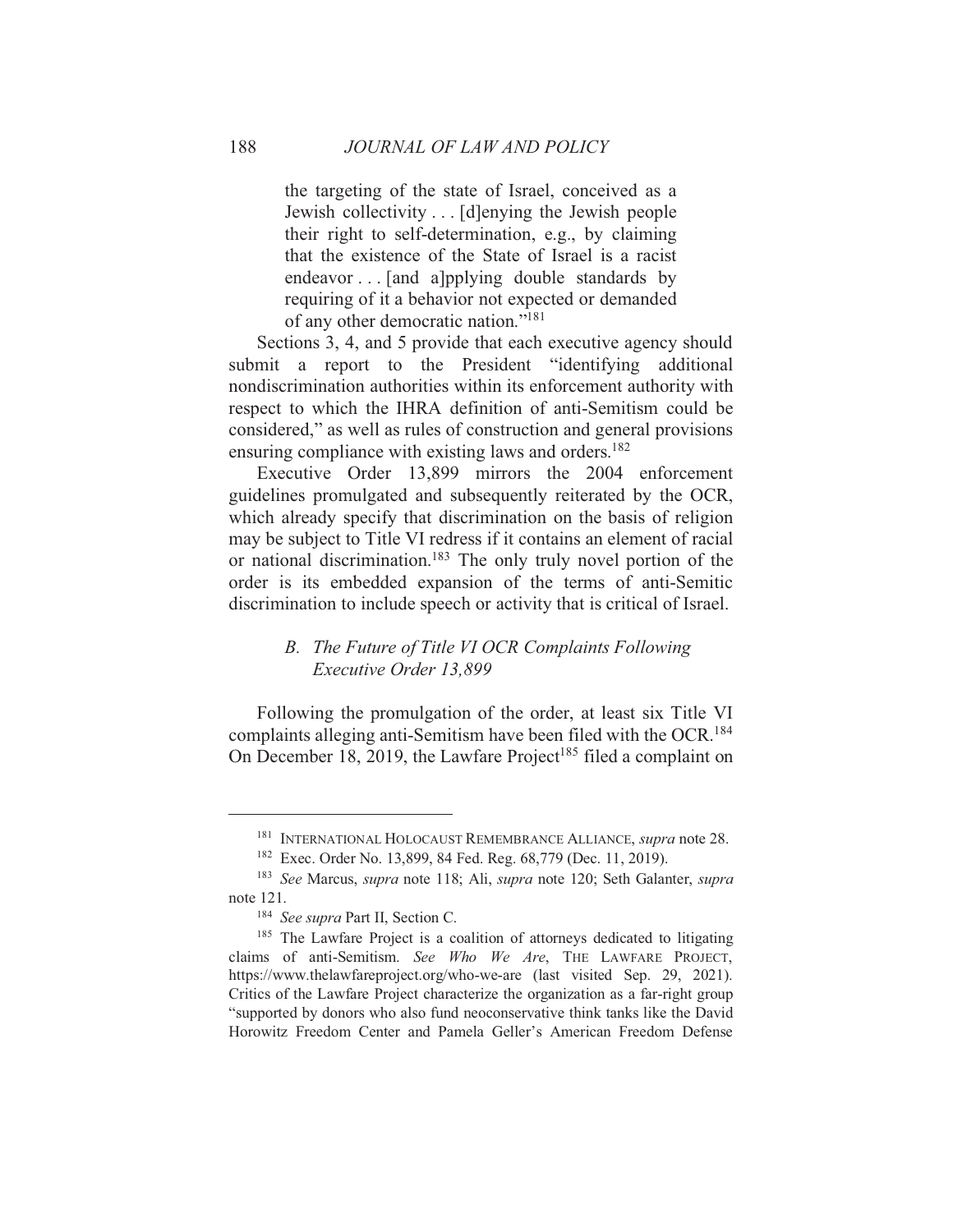behalf of a Jewish student against Columbia University for allegedly discriminatory behavior that produced a hostile environment.<sup>186</sup> The Lawfare Project alleged that Jewish students "have endured systematic discrimination from tenured professors and anti-Israel groups like [SJP]."<sup>187</sup> In particular, the Lawfare Project noted that the Columbia chapter of SJP held educational events during Israel Apartheid Week, including "a hand-painted display of Israel's apartheid wall," and facilitated a BDS campaign urging Columbia University to divest from Israeli companies involved in the mistreatment of Palestinians.<sup>188</sup> In its public statement regarding the filing, the Lawfare Project cited Executive Order 13,899, noting, "[t]hanks to President Trump's newly issued Executive Order on Combating Anti-Semitism, Jewish students are now granted the same protections as other minority groups, and anti-Semitic harassment like [that which the Jewish student] experienced is expressly prohibited under Title VI of the Civil Rights Act of 1964."<sup>189</sup> On December 23, 2019, a 1980 alumnus of Columbia University's Middle East Institute filed an OCR complaint alleging that the Institute, as well as the University's Center for Palestine Studies, held events criticizing Israel that created a hostile environment for Jewish students.<sup>190</sup> To date, the OCR has not opened investigations into either of these complaints.<sup>191</sup>

On December 27, 2019, the American Center for Law and Justice ("ACLJ")<sup>192</sup> filed a Title VI complaint with the OCR against

<sup>187</sup> THE LAWFARE PROJECT, supra note 23.

Initiative (also known as Stop Islamization of America)." See Roth-Rowland, supra note 26.

<sup>&</sup>lt;sup>186</sup> THE LAWFARE PROJECT, supra note 23; see also Federal Complaint Filed Against Columbia, After Trump Gives Nod to Target Political Speech on Palestine (Undated). **PALESTINE** LEGAL,——https://palestinelegal.org/news/2019 /12/20/federal-complaint-filed-against-columbia-after-trump-gives-nod-totarget-political-speech-on-palestine (last updated Jan. 3, 2020).

<sup>&</sup>lt;sup>188</sup> PALESTINE LEGAL, *supra* note 186; see also PALESTINE LEGAL, 2020 Year in Review, supra note 21.

<sup>&</sup>lt;sup>189</sup> THE LAWFARE PROJECT, *supra* note 23.

<sup>&</sup>lt;sup>190</sup> See PALESTINE LEGAL, Federal Crackdown, supra note 19; see also PALESTINE LEGAL, 2019 Year in Review, supra note 21.

<sup>&</sup>lt;sup>191</sup> PALESTINE LEGAL, Federal Crackdown, supra note 19.

<sup>&</sup>lt;sup>192</sup> The ACLJ is a conservative, Evangelical-funded legal and advocacy group that has distinguished itself most notably in its right-to-life cases. See About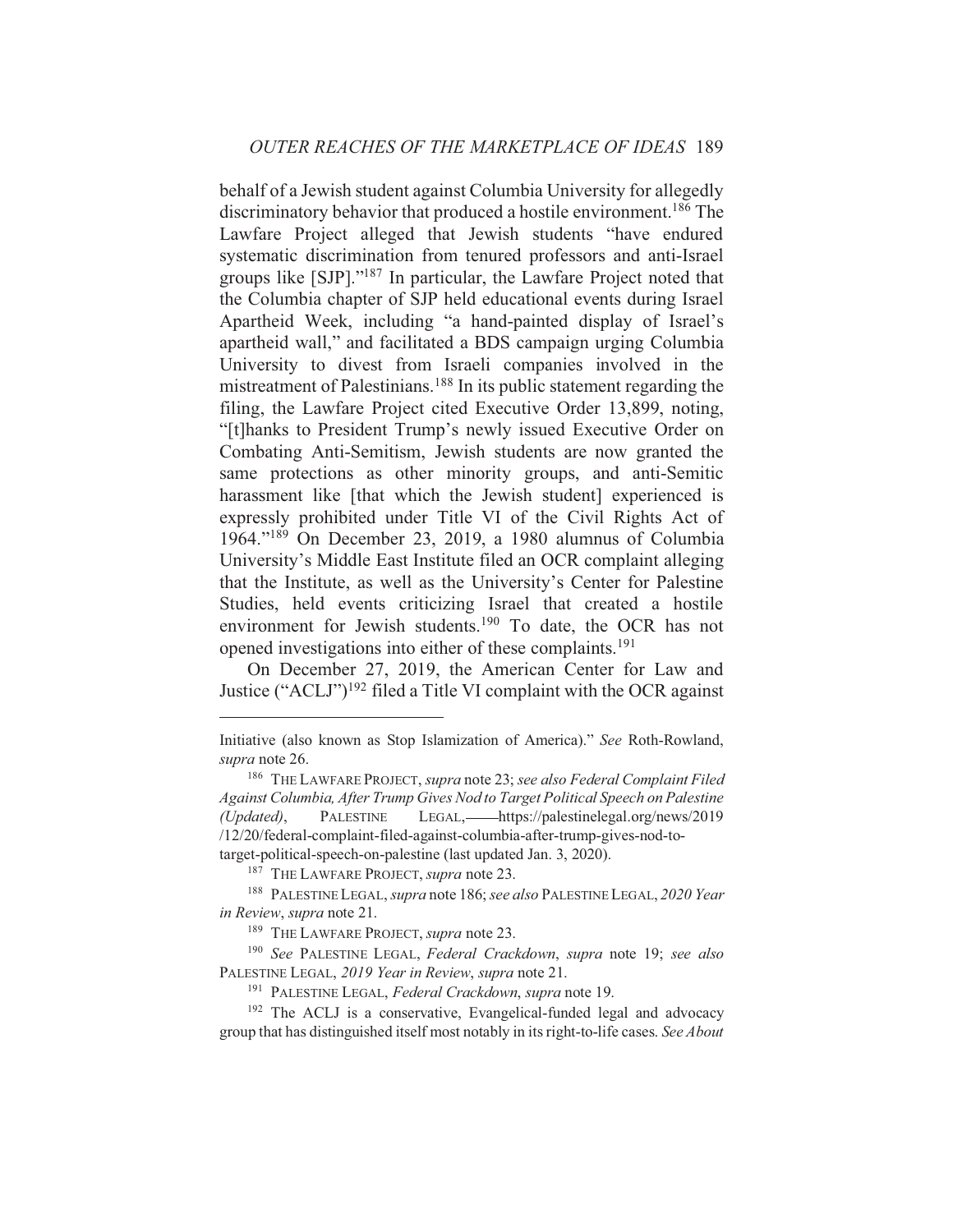Georgia Institute of Technology ("Georgia Tech").<sup>193</sup> In April 2019, the Director of the Hillel<sup>194</sup> at Georgia Tech, a non-student employee, was denied entrance to an event sponsored by the Young Democratic Socialists of America ("YDSA") billed as "Palestine 101."<sup>195</sup> According to Palestine Legal's report, the Director had sent out an email "announcing plans to offer a 'counter-narrative'" at the event, and, in response, the YDSA limited event attendance.<sup>196</sup> Following the event, Hillel filed a complaint with Georgia Tech directly, and after several months' investigation, Georgia Tech sanctioned YDSA for its conduct.<sup>197</sup> The YDSA disputed these sanctions via a formal appeal, a student petition, and on-campus organizing, and in November 2019, Georgia Tech dropped the sanctions.<sup>198</sup> The next month, the ACLJ filed a complaint with OCR that alleged that Georgia Tech "allowed blatant anti-Semitic exclusion and harassment at a campus group event," thereby permitting a hostile environment for Jewish students.<sup>199</sup> The

<sup>195</sup> PALESTINE LEGAL, Federal Crackdown, supra note 19; see also Goldfeder, supra note 190.

 $198$  *Id.* 

the American Center for Law and Justice, ACLJ, https://aclj.org/ourmission/about-aclj (last visited Sept. 29, 2021).

<sup>&</sup>lt;sup>193</sup> Mark Goldfeder, ACLJ Files Federal Complaint to Combat Antisemitism on Major University Campus, ACLJ (Jan. 3, 2020), https://aclj.org/israel/acljfiles-federal-complaint-to-combat-anti-semitism-on-major-university-campus; PALESTINE LEGAL, Federal Crackdown, supra note 19.

<sup>&</sup>lt;sup>194</sup> Hillel is the largest Jewish student organization in the world, serving over 550 colleges and universities. FAQS, HILLEL, https://www.hillel.org/about/faqs. In recent years, Hillel has come under scrutiny by Jewish students critical of Israel for the organization's Standards of Partnership for Israel Activities, which "exclude individuals and groups from the Jewish community on campus on the basis of their views on Israel." Mission and Vision, OPEN HILLEL, http://www.openhillel.org/about.

<sup>&</sup>lt;sup>196</sup> PALESTINE LEGAL, Federal Crackdown, supra note 19.

<sup>&</sup>lt;sup>197</sup> Georgia Tech Students Defeat Censorship Campaign, PALESTINE LEGAL (Nov. 8, 2019), https://palestinelegal.org/news/2019/10/24/tell-georgia-techdont-punish-students-over-palestine-talk-gnnkx.

<sup>&</sup>lt;sup>199</sup> Letter from Stuart J. Roth, Senior Counsel, American Ctr. for Law and Justice, to Kenneth Marcus, Assistant Sec'y for Civil Rights, United States Dep't of Educ. 1 (Dec. 27, 2019) (on file with author). Later in the letter, its authors write, "[t]o be clear, the violation of [the Director's] rights had absolutely nothing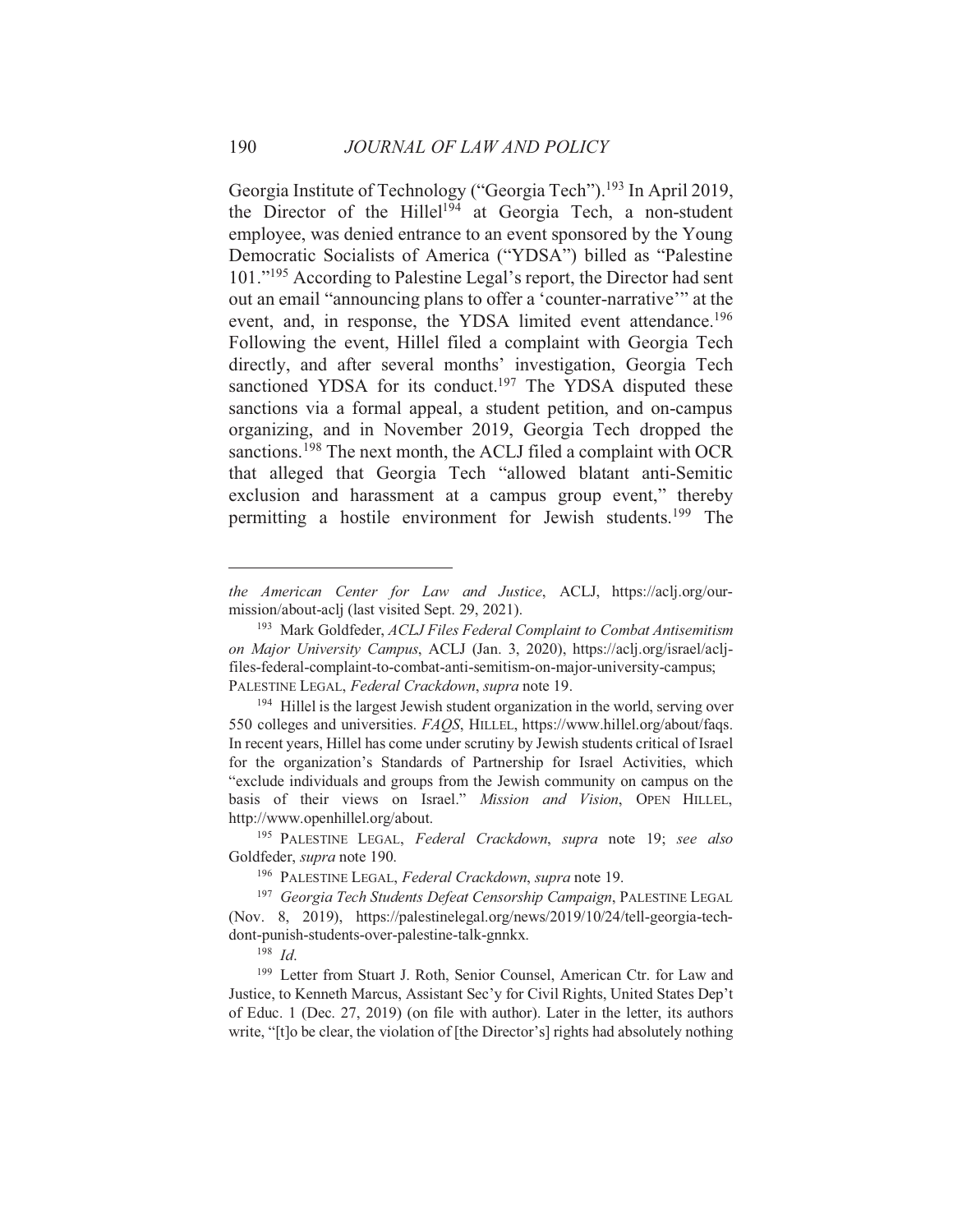complaint cites Executive Order 13,899, claiming "[t] he problem of anti-Semitism on campuses around the country is so well-known that the President of the United States recently issued an Executive Order specifically designed to combat it."200 The OCR opened its investigation in March 2020.<sup>201</sup> In January 2021, Hillel dropped the case, and Georgia Tech released a statement recognizing the Executive Order and the OCR's use of the IHRA definition of anti-Semitism "when evaluating the intent in cases of discriminatory harassment."202

The Georgia Tech resolution parallels a September 2020 complaint resolution at New York University ("NYU"); both resolutions may be illustrative of trends to anticipate in future Title VI complaints.<sup>203</sup> An April 2019 complaint filed against NYU alleged that SJP's campus activities had created a hostile environment for Jewish students.<sup>204</sup> It noted, in particular, that a member of SJP took the microphone from a Jewish student singing Israel's national anthem at an Israeli Independence Day rave and yelled, "Free Palestine!"<sup>205</sup> In September 2020, before the OCR could finish its investigation, NYU opted for a voluntary resolution of the complaint.<sup>206</sup> The resolution cleared NYU of any wrongdoing, thereby bypassing an underlying determination of whether NYU

to do with Israel or Palestine. The violation of [the Director's] rights was a simple case of anti-Semitic discrimination."

 $200$  *Id.* at 4.

<sup>&</sup>lt;sup>201</sup> PALESTINE LEGAL, Federal Crackdown, supra note 19.

<sup>&</sup>lt;sup>202</sup> Statement from Georgia Tech on Resolution of Department of Education Review, GEORGIA TECH (Jan. 18, 2021), https://www.news.gatech.edu /news/2021/01/18/statement-georgia-tech-resolution-department-educationreview.

<sup>&</sup>lt;sup>203</sup> See Kery Murakami, NYU Settles Anti-Semitism Case, INSIDE HIGHER ED (Oct. 2, 2020), https://www.insidehighered.com/news/2020/10/02/new-yorkuniversity-settles-anti-semitism-case-education-department.

<sup>&</sup>lt;sup>204</sup> Aaron Bandler, Pro-Israel Students File Complaint Against NYU, JEWISH J. (Apr. 24, 2019), https://jewishjournal.com/news/united-states/297574/proisrael-students-file-complaint-against-nyu/.

 $205$  *Id.* 

<sup>&</sup>lt;sup>206</sup> Letter from Terrance J. Nolan, Senior Vice President, Gen. Couns. and Sec'y, New York Univ. & Timothy C.J. Blanchard, Reg'l Dir., United States Dep't of Educ., to Joel H. Siegal & Neal M. Sher (Sept. 25, 2020) (on file with author).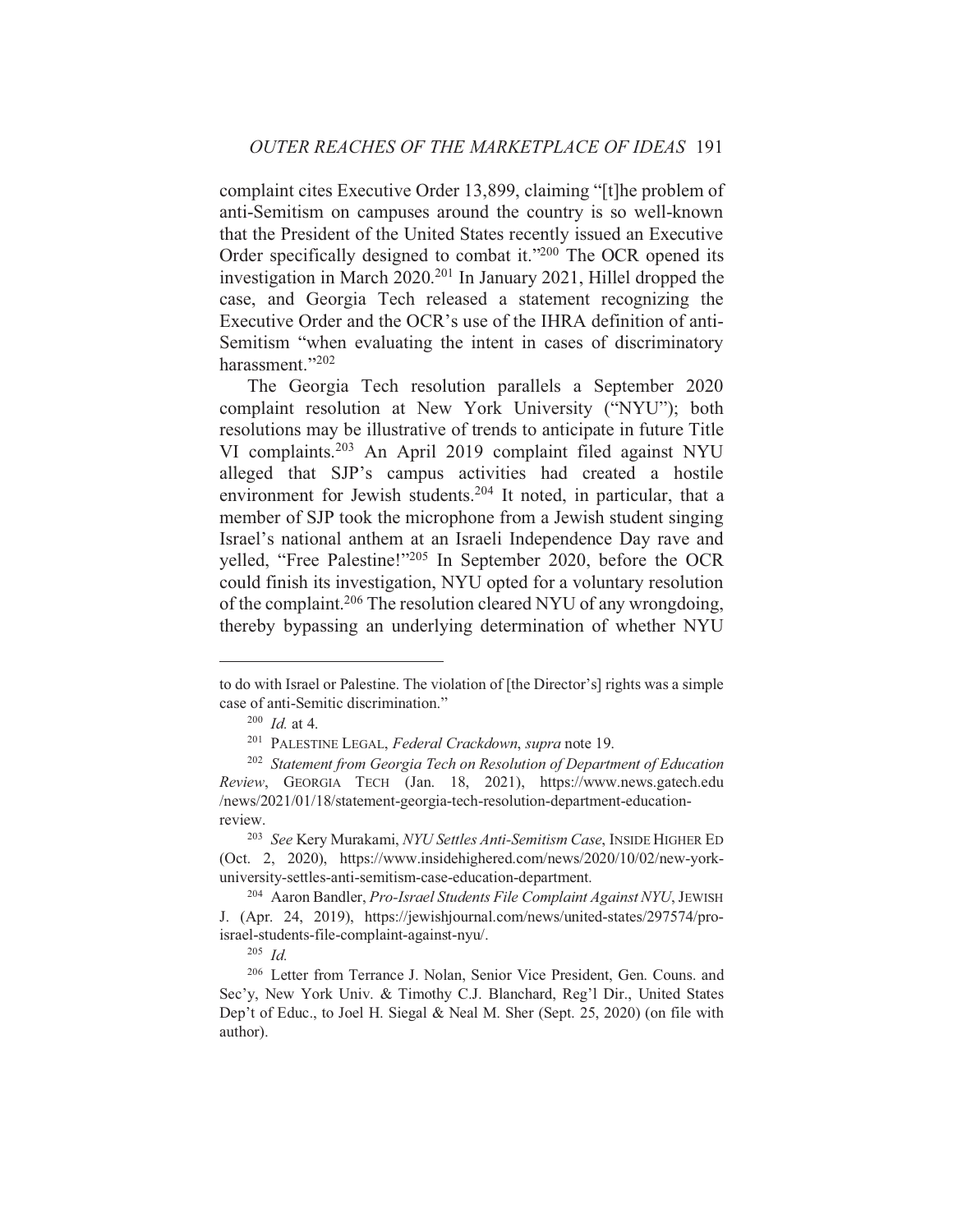SJP's actions could be considered to have created a hostile environment for Jewish students under Executive Order 13,899.<sup>207</sup> As part of the resolution, however, NYU agreed to add portions of the IHRA definition of anti-Semitism to its nondiscrimination and anti-harassment policies, thus formalizing criticism of Israel as a type of anti-Semitic discrimination.<sup>208</sup> This formalization threatens to label criticism of Israel by NYU student activists as discriminatory speech,<sup>209</sup> a designation which could chill students' willingness to engage in political activity.<sup>210</sup>

As of this writing, it is unclear whether several similar pending Title VI complaints against Bard College, the University of Illinois at Urbana-Champaign, and the University of California, Los Angeles,  $2^{11}$  will eventually be dismissed.<sup>212</sup> In its dismissals of Title VI complaints rendered before the Executive Order, the OCR reasoned that the complainants conflated political difference with discriminatory harassment and that these expressions of political speech did not constitute a "hostile environment" necessary for the finding of a Title VI violation.<sup>213</sup> However, if the OCR complies with the Executive Order and considers anti-Zionist speech to be anti-Semitic, the Office may find discriminatory harassment where it has previously found expressions of political disagreement. The Title VI hostile environment analysis is quite discretionary, based on a "severe, pervasive, or persistent" standard in which "the severity of the incidents needed to establish a racially hostile environment...varies inversely with their pervasiveness or

<sup>211</sup> See PALESTINE LEGAL, Federal Crackdown, supra note 19 (describing open complaints at Bard College, UCLA, and Rutgers University); see also Dynahlee Padilla, Dept. of Ed. To Investigate Alleged Anti-Semitism Complaint at U of Illinois at Urbana-Champaign, DIVERSE (Nov. 17, 2020), https://www.diverseeducation.com/home/article/15108172/dept-of-ed-toinvestigate-alleged-anti-semitism-complaint-at-u-of-illinois-at-urbanachampaign (describing a Title VI complaint filed against the University of Illinois in October 2020 and under investigation as of November 2020).

<sup>212</sup> See infra Part II, Section C.

192

<sup>&</sup>lt;sup>207</sup> See Murakami, *supra* note 203.

 $208$  See id.

<sup>&</sup>lt;sup>209</sup> See infra Part II, Section B.

<sup>&</sup>lt;sup>210</sup> See infra Part II, Section C; see also Salahi & Bargzie, supra note 17, at  $170 - 71.$ 

<sup>&</sup>lt;sup>213</sup> See infra Part II. Section C.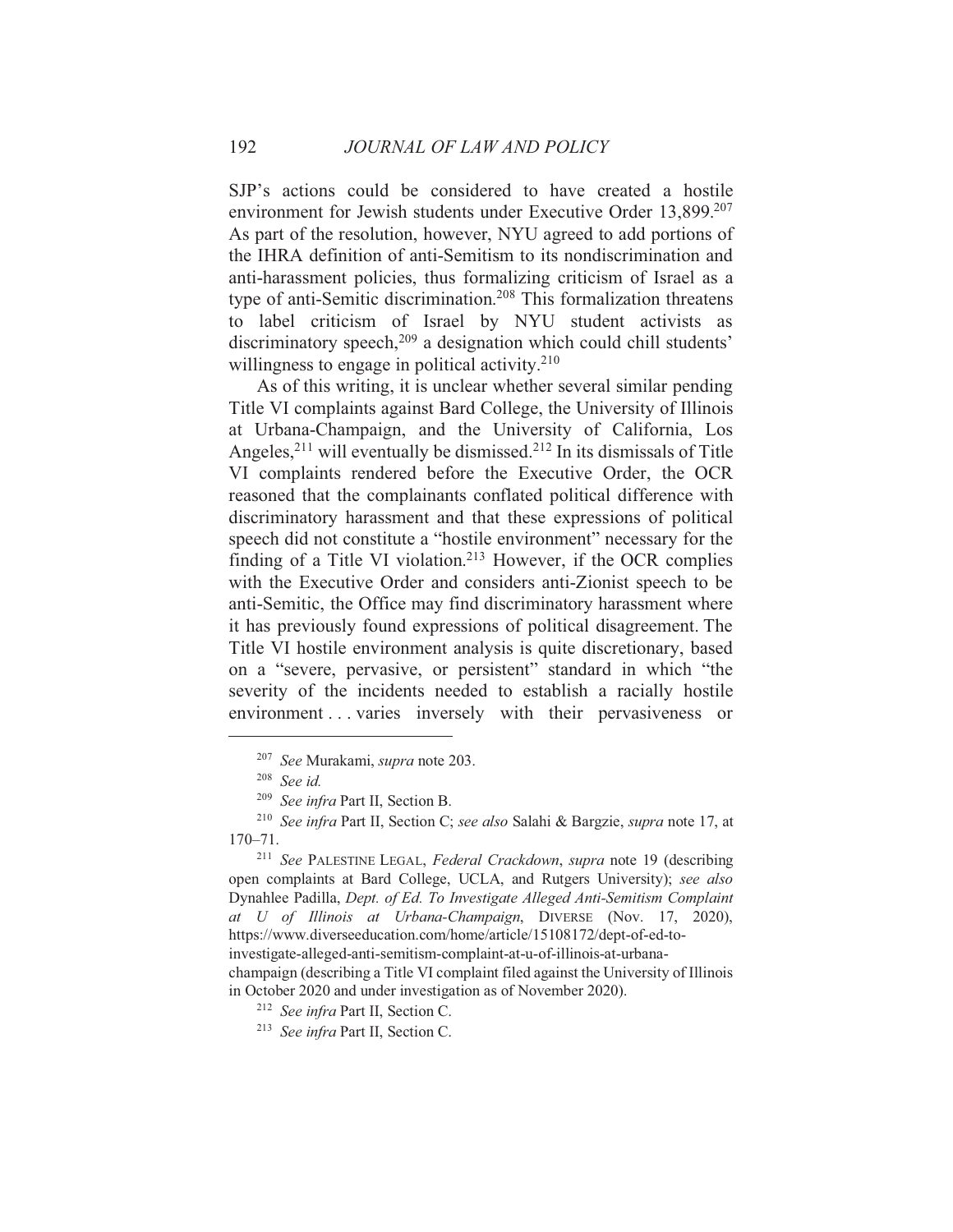## OUTER REACHES OF THE MARKETPLACE OF IDEAS 193

persistence."<sup>214</sup> The Executive Order opens the door for OCR investigators to find "severe incidents" of discriminatory harassment where the Constitution and Supreme Court have repeatedly found the highest forms of protected political speech.<sup>215</sup>

## IV. RESCINDING EXECUTIVE ORDER 13,899 AND ESTABLISHING PROTECTIONS FOR PALESTINIAN RIGHTS ACTIVISTS AND **JEWS ON COLLEGE CAMPUSES**

In order to safeguard the rights of Palestinian rights activists and Jewish students on college campuses, as well as to ensure the safety of political expression more broadly, the President must rescind Executive Order 13,899.

Rescinding the order would protect Palestinian student rights activists in two major ways. First, it would discourage complainants from weaponizing Title VI and foreclose their ability to use the IHRA definition of anti-Semitism as a means of suppressing political speech.<sup>216</sup> It is not enough for the OCR to dismiss the pending Title VI complaints.<sup>217</sup> The harms of Title VI complaints extend beyond the OCR's investigations—they bring about extensive media coverage of particular students and student groups, discourage student participation in activities promoting Palestinian human rights, and often require student activists to defend themselves in time-consuming administrative hearings.<sup>218</sup> The net effect is a "massive chill" of Palestinian rights activism and political speech on college and university campuses.<sup>219</sup>

<sup>&</sup>lt;sup>214</sup> See OFFICE FOR CIVIL RIGHTS, *supra* note 116; *infra* Part II, Section A.

<sup>&</sup>lt;sup>215</sup> See id. at 4. The guidelines explain that "in some cases, a racially hostile environment requiring appropriate responsive action may result from a single incident that is sufficiently severe."

<sup>&</sup>lt;sup>216</sup> See Expert O&A: Trump's Executive Order on Campus Antisemitism, INSTITUTE FOR MIDDLE EAST UNDERSTANDING (Dec. 18,  $2019$ ), https://imeu.org/article/expert-qa-trumps-executive-order-on-campusantisemitism.

<sup>&</sup>lt;sup>217</sup> See infra Part III, Section B.

<sup>&</sup>lt;sup>218</sup> See infra Part II, Section C; see also PALESTINE LEGAL, Federal Crackdown, supra note 19.

<sup>&</sup>lt;sup>219</sup> INSTITUTE FOR MIDDLE EAST UNDERSTANDING, *supra* note 216.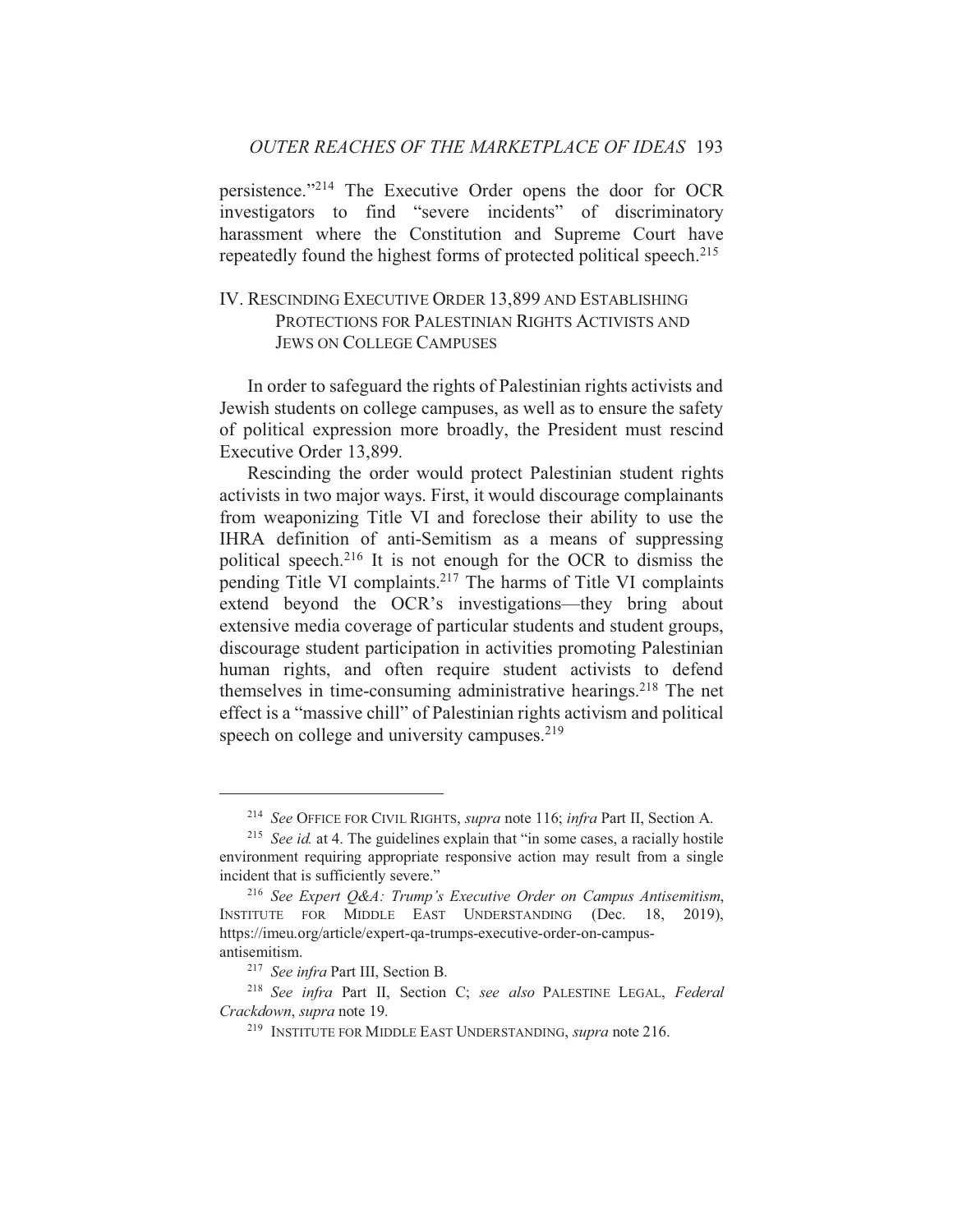Second, rescinding the order would protect Palestinian rights activists from university policies that are hostile to activism that is critical of Israel. As the NYU and Georgia Tech resolutions indicate, a possible after-effect of the order is the adoption of the IHRA definition by universities themselves.<sup>220</sup> Faced with the possibility of negative media attention, protracted investigations, and the threat of cuts in federal funding, already cash-strapped universities are incentivized to make concessions that seem symbolic but, in actuality, have material ramifications on student activism and free speech protections on campus.<sup>221</sup> University and college adoption of the IHRA definition subjects student activists to administrative repercussions at their own schools for expressing political opinions that critique Israel.<sup>222</sup> Furthermore, decisions made on university campuses tend to have a "ripple chilling effect," possibly influencing the decisions of administrators and students elsewhere.<sup>223</sup>

Rescinding the order will also protect Jewish students on campus. American Jewish students hold a wide range of political ideologies, and many are themselves involved in organizations like  $SJP<sub>1</sub><sup>224</sup>$  as well as a wide range of Jewish anti-Zionist or liberal Zionist organizations.<sup>225</sup> Administrative and governmental censure of Palestinian rights activism, then, also censures the political expression of many Jewish students on college campuses. Furthermore, by conflating anti-Semitism with anti-Zionism, the order reifies the idea that Judaism is a nationality or ethnicity, rather than a religion.<sup>226</sup> It also obscures the fact that the most recent incidents of American anti-Semitism have come from white nationalist groups, not Palestinian rights activists.<sup>227</sup> White

194

<sup>&</sup>lt;sup>220</sup> See infra Part III, Section B.

<sup>&</sup>lt;sup>221</sup> See INSTITUTE FOR MIDDLE EAST UNDERSTANDING, *supra* note 216.

<sup>&</sup>lt;sup>222</sup> See Salahi & Bargzie, *supra* note 17, at 170-71.

 $223$  *Id.* at 171.

 $224$  *Id.* at 176.

<sup>&</sup>lt;sup>225</sup> See Waxman, supra note 98; Essa, supra note 97; PEW RES. CTR., Jewish Americans, supra note 98 (finding that approximately 1 in 10 American Jews supports the BDS movement, with support strongest among Jews under 50).

<sup>&</sup>lt;sup>226</sup> See supra Part I, Section B.

<sup>&</sup>lt;sup>227</sup> See United Nations Secretary-General, U.N. Secretary-General, Rise in Anti- Semitism, White Supremacy Exacerbated by Pandemic, Secretary-General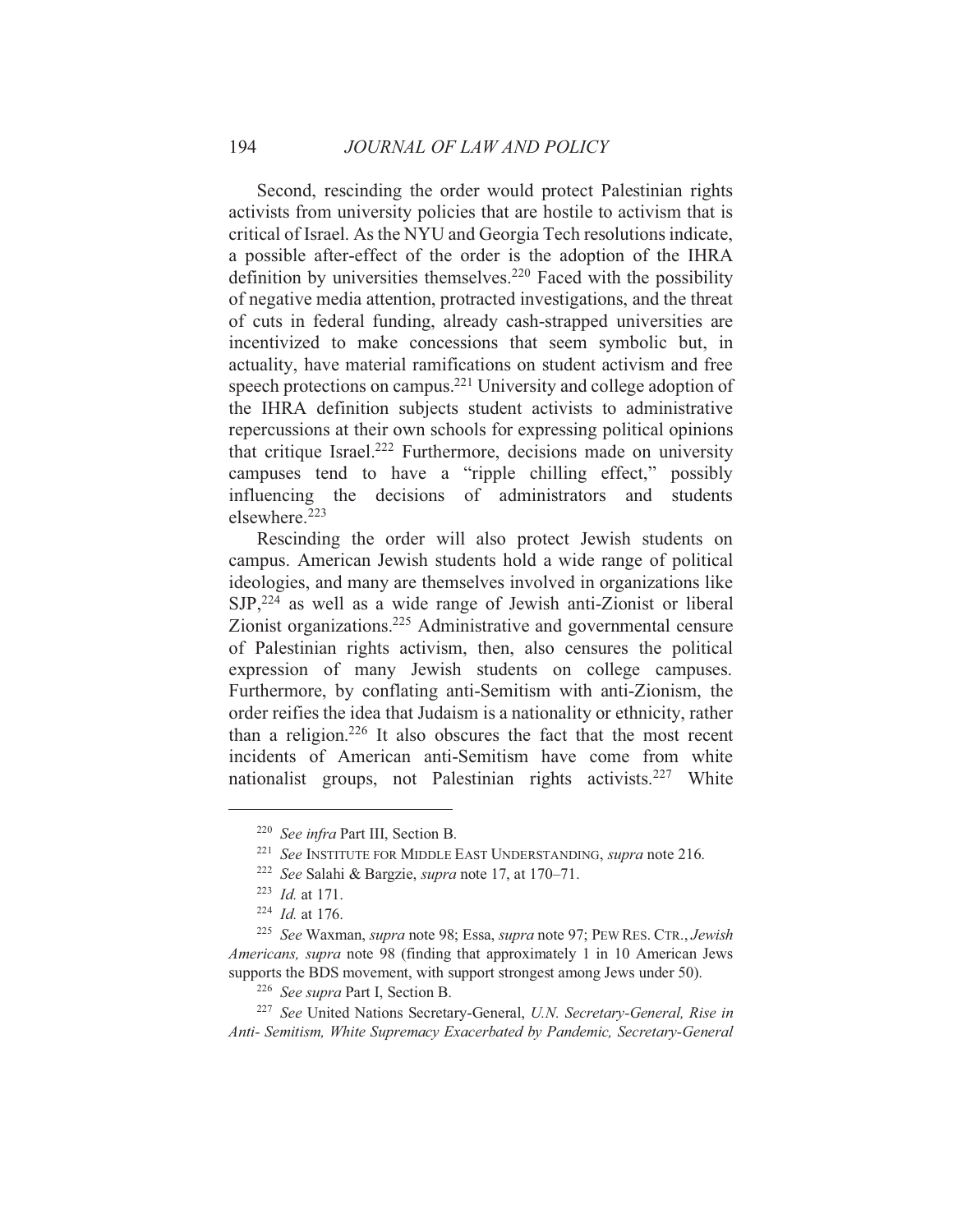nationalist leaders such as Richard Spencer simultaneously laud Israel as a "model for an ethnically homogeneous state"<sup>228</sup> while espousing virulent anti-Semitic ideology that has, in recent years, turned deadly.<sup>229</sup> White nationalist ideology hinges on the conflation of the Jewish religion with the idea that Judaism is an ethnicityjust as the Executive Order does.

Finally, rescinding the order is necessary to ensure the protections of all types of political expression on college campuses. Speech criticizing government conduct is protected expression under the First Amendment and cannot serve as the basis for a government regulation.<sup>230</sup> By conflating criticism of Israel with anti-Semitism, the order creates an administrative loophole through which it can censor otherwise constitutionally protected political expression.<sup>231</sup> Kenneth S. Stern, the author of the IHRA definition, warned that the definition was in no way intended to apply to college and university campuses and that its inclusion in the Executive Order would lead to troubling violations of academic freedom and free speech.<sup>232</sup> The order and its potential adoption by campus

Warns at Holocaust Remembrance Service, Calling for End to Attacks on Truth, UNITED NATIONS MEETINGS COVERAGE AND PRESS RELEASES (Jan. 25, 2021), https://www.un.org/press/en/2021/sgsm20553.doc.htm; see also Kaplan, supra note 102 (writing about the rise of anti-Semitism in the context of the 2017 white supremacist march in Charlottesville, VA).

<sup>&</sup>lt;sup>228</sup> Kaplan, *supra* note 102.

<sup>&</sup>lt;sup>229</sup> See, e.g., Robertson et al., *supra* note 104 (detailing the shooting at the Pittsburgh, PA Tree of Life synagogue by a white nationalist that resulted in 11 deaths).

<sup>&</sup>lt;sup>230</sup> See supra Part II, Section B.

<sup>&</sup>lt;sup>231</sup> Backgrounder on Efforts to Redefine Antisemitism as a Means of Criticism Israel, **PALESTINE** Censoring  $\sigma f$ LEGAL. https://palestinelegal.org/redefinition-efforts (last updated Jan. 2020) ("The redefinition of antisemitism is so broadly drawn—and its examples so vague that any speech critical of Israel or supportive of Palestinian rights could conceivably fall within it.").

<sup>&</sup>lt;sup>232</sup> Kenneth S. Stern, Will Campus Criticism of Israel Violate Federal Law?, N.Y. TIMES (Dec. 12, 2016), https://www.nytimes.com/2016/12/12/opinion/willcampus-criticism-of-israel-violate-federal-law.html. ("What's next? Should Congress define what speech is Islamophobic? Anti-Palestinian? Racist? . . . How about defining 'anti-United States' speech? We could dust off the files of the House Un-American Activities Committee.").